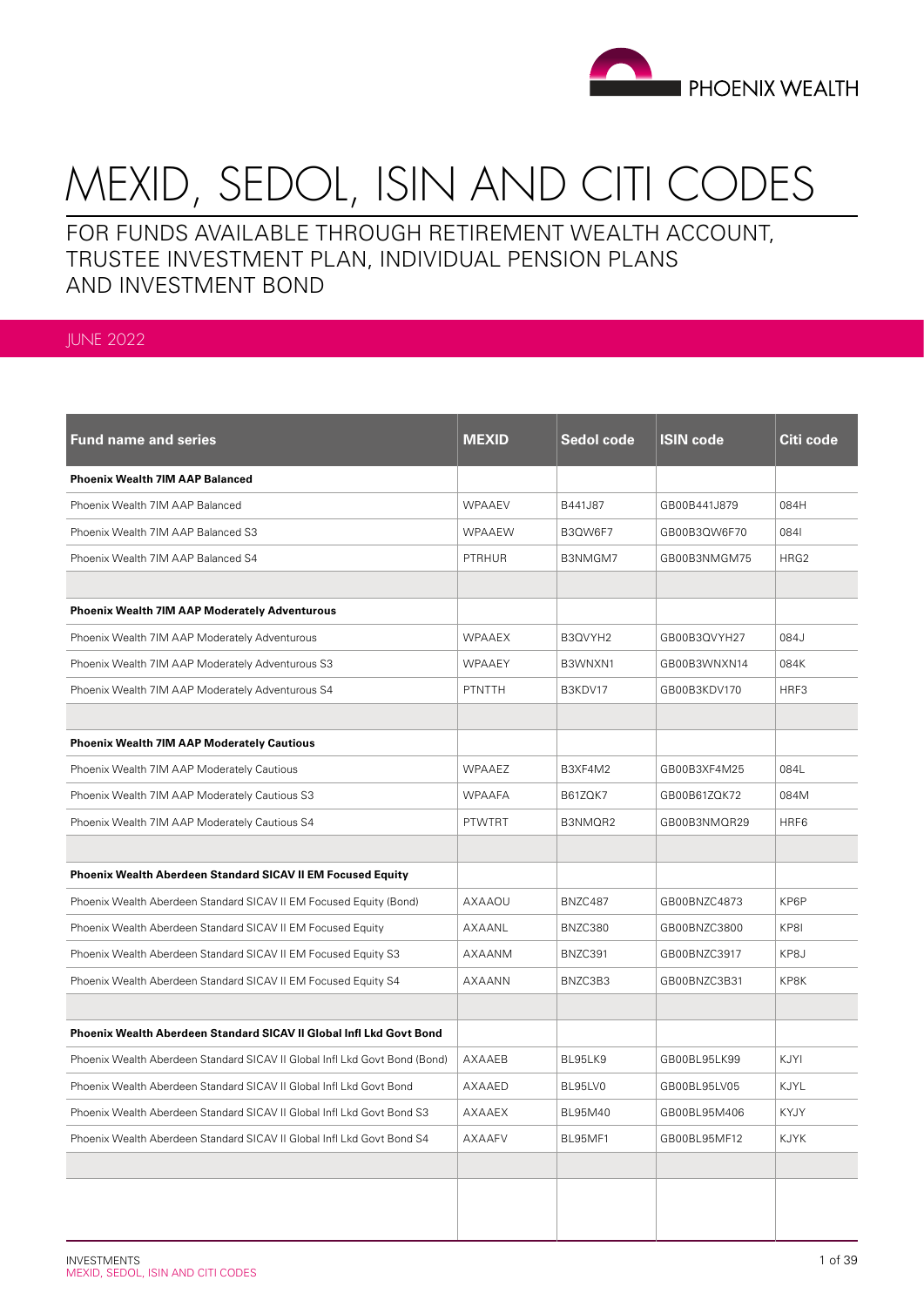| <b>Fund name and series</b>                                           | <b>MEXID</b>  | <b>Sedol code</b> | <b>ISIN code</b> | Citi code   |
|-----------------------------------------------------------------------|---------------|-------------------|------------------|-------------|
| <b>Phoenix Wealth Aegon Ethical Cautious Managed</b>                  |               |                   |                  |             |
| Phoenix Wealth Aegon Ethical Cautious Managed                         | <b>WPAABH</b> | B3ZQ672           | GB00B3ZQ6722     | 07RT        |
| Phoenix Wealth Aegon Ethical Cautious Managed S3                      | <b>WPAABI</b> | B3THVR6           | GB00B3THVR64     | 07RU        |
| Phoenix Wealth Aegon Ethical Cautious Managed S4                      | <b>WPANEC</b> | B3DBDC3           | GB00B3DBDC34     | DJH4        |
|                                                                       |               |                   |                  |             |
| <b>Phoenix Wealth Aegon Ethical Corporate Bond</b>                    |               |                   |                  |             |
| Phoenix Wealth Aegon Ethical Corporate Bond (Bond)                    | <b>PTAEGO</b> | B2RFV64           | GB00B2RFV644     | BRG0        |
| Phoenix Wealth Aegon Ethical Corporate Bond                           | WPAABJ        | B3YK8S0           | GB00B3YK8S07     | 07RV        |
| Phoenix Wealth Aegon Ethical Corporate Bond S3                        | <b>WPAABK</b> | B3Q1N08           | GB00B3Q1N080     | 07RW        |
| Phoenix Wealth Aegon Ethical Corporate Bond S4                        | <b>WPAECE</b> | B3DBDD4           | GB00B3DBDD41     | DJH5        |
|                                                                       |               |                   |                  |             |
| <b>Phoenix Wealth Aegon Ethical Equity</b>                            |               |                   |                  |             |
| Phoenix Wealth Aegon Ethical Equity (Bond)                            | <b>PTWTAG</b> | <b>B4N0B01</b>    | GB00B4N0B014     | <b>I4R5</b> |
| Phoenix Wealth Aegon Ethical Equity                                   | <b>WPBAPO</b> | B457489           | GB00B4574893     | 07RX        |
| Phoenix Wealth Aegon Ethical Equity S3                                | <b>WPETHE</b> | B3RCPC6           | GB00B3RCPC66     | 07RY        |
| Phoenix Wealth Aegon Ethical Equity S4                                | <b>PTWAEQ</b> | B4KPYB1           | GB00B4KPYB18     | 1501        |
|                                                                       |               |                   |                  |             |
| <b>Phoenix Wealth Aegon Investment Grade Bond</b>                     |               |                   |                  |             |
| Phoenix Wealth Aegon Investment Grade Bond (Bond)                     | AXXZI         | BZB26M3           | GB00BZB26M30     | <b>NFJN</b> |
| Phoenix Wealth Aegon Investment Grade Bond                            | AXINVE        | B74F9K2           | GB00B74F9K26     | 11ND        |
| Phoenix Wealth Aegon Investment Grade Bond S3                         | AXNVES        | <b>B6RL052</b>    | GB00B6RL0529     | <b>11NE</b> |
| Phoenix Wealth Aegon Investment Grade Bond S4                         | <b>AXVEST</b> | B746K68           | GB00B746K689     | <b>11NF</b> |
|                                                                       |               |                   |                  |             |
| <b>Phoenix Wealth Aegon Sterling Corporate Bond</b>                   |               |                   |                  |             |
| Phoenix Wealth Aegon Sterling Corporate Bond (Bond)                   | PTAESC        | B11YG43           | GB00B11YG432     | W125        |
| Phoenix Wealth Aegon Sterling Corporate Bond                          | <b>WPCOBO</b> | B44YX51           | GB00B44YX511     | 08BB        |
| Phoenix Wealth Aegon Sterling Corporate Bond S3                       | <b>WPCOBN</b> | B3XFFS5           | GB00B3XFFS51     | 08BC        |
| Phoenix Wealth Aegon Sterling Corporate Bond S4                       | <b>WPANSC</b> | B3DBDG7           | GB00B3DBDG71     | DJH7        |
|                                                                       |               |                   |                  |             |
| <b>Phoenix Wealth Aegon Strategic Bond</b>                            |               |                   |                  |             |
| Phoenix Wealth Aegon Strategic Bond                                   | <b>WPSTBO</b> | B3NPN25           | GB00B3NPN258     | 08BD        |
| Phoenix Wealth Aegon Strategic Bond S3                                | <b>WPSTRB</b> | B3V24N6           | GB00B3V24N62     | 08BE        |
| Phoenix Wealth Aegon Strategic Bond S4                                | WPANGL        | B3DBDF6           | GB00B3DBDF64     | DJH6        |
|                                                                       |               |                   |                  |             |
| Phoenix Wealth Alliance Bernstein Concentrated US Equity Portfolio    |               |                   |                  |             |
| Phoenix Wealth Alliance Bernstein Concentrated US Equity Portfolio    | <b>AXCCW</b>  | BVXBR94           | GB00BVXBR949     | M9QV        |
| Phoenix Wealth Alliance Bernstein Concentrated US Equity Portfolio S3 | AXDER         | BVXBRB6           | GB00BVXBRB60     | M9QW        |
| Phoenix Wealth Alliance Bernstein Concentrated US Equity Portfolio S4 | AXDSW         | BVXBRC7           | GB00BVXBRC77     | M9QX        |
|                                                                       |               |                   |                  |             |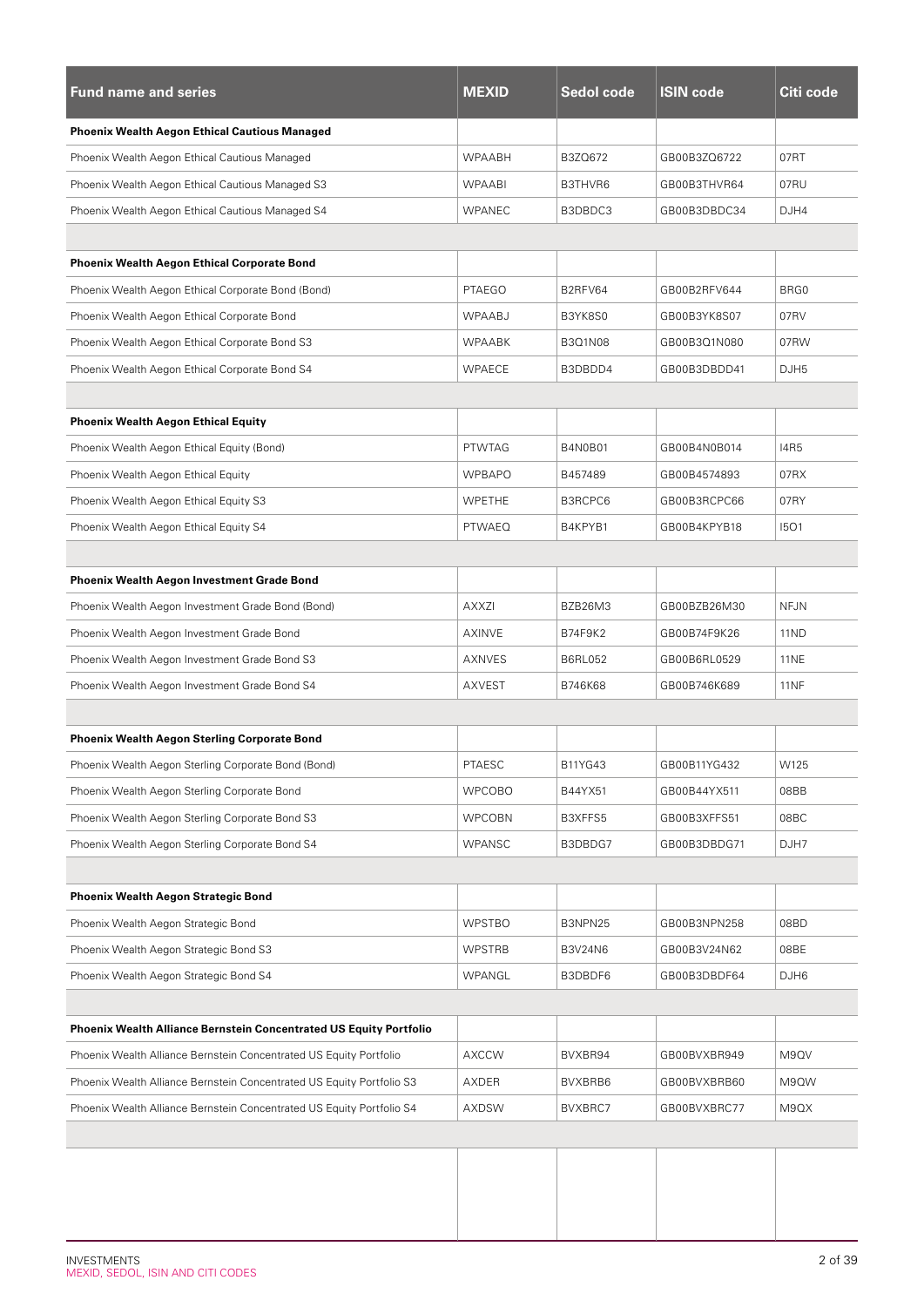| <b>Fund name and series</b>                                        | <b>MEXID</b>  | Sedol code     | <b>ISIN code</b> | Citi code |
|--------------------------------------------------------------------|---------------|----------------|------------------|-----------|
| <b>Phoenix Wealth Allianz Gilt Yield</b>                           |               |                |                  |           |
| Phoenix Wealth Allianz Gilt Yield                                  | <b>WPGLYE</b> | B432CB5        | GB00B432CB50     | 08BF      |
| Phoenix Wealth Allianz Gilt Yield S3                               | WPGLYT        | B3XG6D0        | GB00B3XG6D06     | 08BG      |
| Phoenix Wealth Allianz Gilt Yield S4                               | <b>WPAPGY</b> | B3DBDK1        | GB00B3DBDK18     | DJI0      |
|                                                                    |               |                |                  |           |
| <b>Phoenix Wealth Aquila Connect Consensus Managed</b>             |               |                |                  |           |
| Phoenix Wealth Aquila Connect Consensus Managed                    | <b>WPCOMA</b> | B3VH7L0        | GB00B3VH7L07     | 07S9      |
| Phoenix Wealth Aquila Connect Consensus Managed S2                 | <b>WPCONM</b> | <b>B42SST4</b> | GB00B42SST41     | 07SA      |
| Phoenix Wealth Aquila Connect Consensus Managed S3                 | <b>WPCONA</b> | B3S7LZ5        | GB00B3S7LZ57     | 07SB      |
| Phoenix Wealth Aquila Connect Consensus Managed S4                 | <b>WPBCMG</b> | B3DBF61        | GB00B3DBF610     | DJK1      |
|                                                                    |               |                |                  |           |
| <b>Phoenix Wealth Aquila Connect Emerging Markets Equity Index</b> |               |                |                  |           |
| Phoenix Wealth Aquila Connect Emerging Markets Equity Index        | <b>WPARCQ</b> | B459B51        | GB00B459B514     | ABNF      |
| Phoenix Wealth Aquila Connect Emerging Markets Equity Index S3     | <b>WPARCL</b> | B3S2NK9        | GB00B3S2NK99     | ABNG      |
| Phoenix Wealth Aguila Connect Emerging Markets Equity Index S4     | <b>WPARCI</b> | B44MRK8        | GB00B44MRK86     | ABNH      |
|                                                                    |               |                |                  |           |
| Phoenix Wealth Aquila Connect European Equity Index                |               |                |                  |           |
| Phoenix Wealth Aquila Connect European Equity Index                | <b>WPEURE</b> | B3WZFY2        | GB00B3WZFY27     | 08BL      |
| Phoenix Wealth Aquila Connect European Equity Index S3             | <b>WPAQER</b> | B3RVPM3        | GB00B3RVPM38     | 08BM      |
| Phoenix Wealth Aquila Connect European Equity Index S4             | <b>WPBGEQ</b> | B3DBF83        | GB00B3DBF834     | DJK3      |
|                                                                    |               |                |                  |           |
| Phoenix Wealth Aquila Connect Global Equity 50/50 Index            |               |                |                  |           |
| Phoenix Wealth Aquila Connect Global Equity 50/50 Index            | <b>WPAQGO</b> | B46DVH4        | GB00B46DVH43     | 08BO      |
| Phoenix Wealth Aguila Connect Global Equity 50/50 Index S3         | <b>WPGOEQ</b> | B45QR10        | GB00B45QR102     | 08BN      |
| Phoenix Wealth Aquila Connect Global Equity 50/50 Index S4         | WPBGLE        | B3DBF94        | GB00B3DBF941     | DJK4      |
|                                                                    |               |                |                  |           |
| Phoenix Wealth Aquila Connect Global Equity 60/40 Index            |               |                |                  |           |
| Phoenix Wealth Aquila Connect Global Equity 60/40 Index            | WPAQGA        | B3QR9V9        | GB00B3QR9V93     | 07SD      |
| Phoenix Wealth Aquila Connect Global Equity 60/40 Index S2         | <b>WPAGEQ</b> | <b>B3R8G98</b> | GB00B3R8G989     | 07SC      |
| Phoenix Wealth Aquila Connect Global Equity 60/40 Index S3         | WPAQGE        | B3YT069        | GB00B3YT0699     | 07SE      |
| Phoenix Wealth Aquila Connect Global Equity 60/40 Index S4         | <b>WPBEQT</b> | B3DBFB6        | GB00B3DBFB66     | DJK5      |
|                                                                    |               |                |                  |           |
| Phoenix Wealth Aquila Connect Global Equity 70/30 Index            |               |                |                  |           |
| Phoenix Wealth Aquila Connect Global Equity 70/30 Index            | <b>WPAQGB</b> | B3RFVY9        | GB00B3RFVY93     | 08BP      |
| Phoenix Wealth Aquila Connect Global Equity 70/30 Index S3         | WPGLET        | B67ZZQ0        | GB00B67ZZQ04     | 08BQ      |
| Phoenix Wealth Aquila Connect Global Equity 70/30 Index S4         | WPBEQY        | B3DBFC7        | GB00B3DBFC73     | DJK6      |
|                                                                    |               |                |                  |           |
| Phoenix Wealth Aquila Connect Japanese Equity Index                |               |                |                  |           |
| Phoenix Wealth Aquila Connect Japanese Equity Index                | <b>WPAQJA</b> | B3S9GJ0        | GB00B3S9GJ03     | 08BR      |
| Phoenix Wealth Aquila Connect Japanese Equity Index S3             | <b>WPAQJP</b> | B3WKQR7        | GB00B3WKQR79     | 08BS      |
| Phoenix Wealth Aquila Connect Japanese Equity Index S4             | <b>WPBJPE</b> | B3DBFF0        | GB00B3DBFF05     | DJK8      |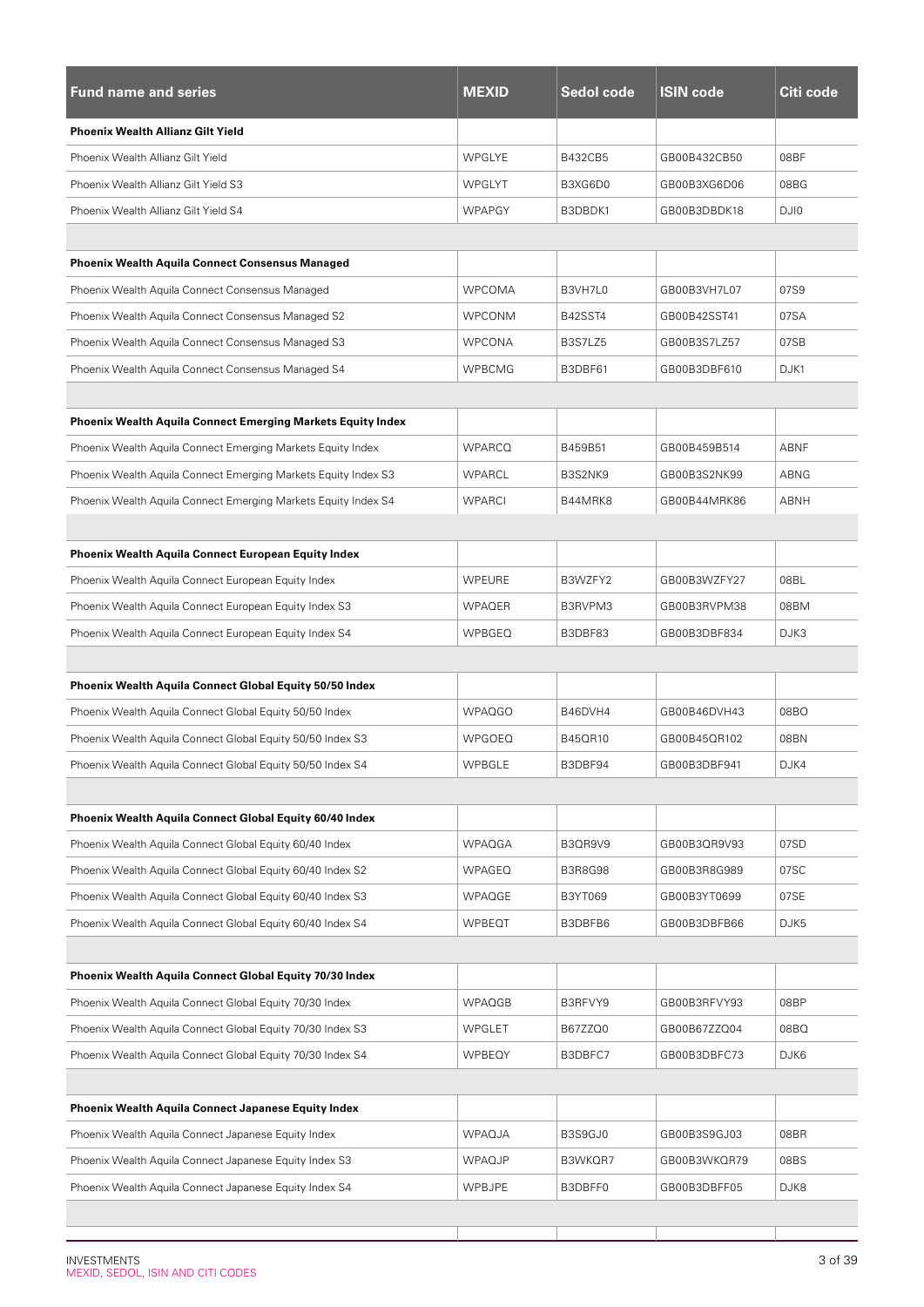| <b>Fund name and series</b>                                    | <b>MEXID</b>  | <b>Sedol code</b> | <b>ISIN code</b> | Citi code        |  |
|----------------------------------------------------------------|---------------|-------------------|------------------|------------------|--|
| Phoenix Wealth Aquila Connect Over 5 Year Index Linked Gilt    |               |                   |                  |                  |  |
| Phoenix Wealth Aquila Connect Over 5 Year Index Linked Gilt    | <b>WPAQOK</b> | B3WKFN6           | GB00B3WKFN68     | 07TW             |  |
| Phoenix Wealth Aquila Connect Over 5 Year Index Linked Gilt S3 | <b>WPAQUN</b> | B3RG1Z3           | GB00B3RG1Z31     | 07TX             |  |
| Phoenix Wealth Aquila Connect Over 5 Year Index Linked Gilt S4 | <b>WPBYIL</b> | B3DBFM7           | GB00B3DBFM71     | DJL1             |  |
|                                                                |               |                   |                  |                  |  |
| Phoenix Wealth Aquila Connect Over 15 Year Corporate Bond      |               |                   |                  |                  |  |
| Phoenix Wealth Aquila Connect Over 15 Year Corporate Bond      | <b>WPAQOE</b> | B3TQT79           | GB00B3TQT797     | 08BT             |  |
| Phoenix Wealth Aquila Connect Over 15 Year Corporate Bond S3   | <b>WPAQOV</b> | B3Y69P2           | GB00B3Y69P22     | 08BU             |  |
| Phoenix Wealth Aquila Connect Over 15 Year Corporate Bond S4   | <b>WPBOCT</b> | B3DBFG1           | GB00B3DBFG12     | DJK9             |  |
|                                                                |               |                   |                  |                  |  |
| <b>Phoenix Wealth Aquila Connect Over 15 Year Gilt</b>         |               |                   |                  |                  |  |
| Phoenix Wealth Aquila Connect Over 15 Year Gilt                | <b>WPAQOR</b> | B3SJMW5           | GB00B3SJMW59     | 07TU             |  |
| Phoenix Wealth Aquila Connect Over 15 Year Gilt S3             | <b>WPAQOU</b> | B43WCG0           | GB00B43WCG05     | 07TV             |  |
| Phoenix Wealth Aquila Connect Over 15 Year Gilt S4             | <b>WPBOIX</b> | B3DBFH2           | GB00B3DBFH29     | DJL <sub>0</sub> |  |
|                                                                |               |                   |                  |                  |  |
| <b>Phoenix Wealth Aquila Connect Overseas Consensus</b>        |               |                   |                  |                  |  |
| Phoenix Wealth Aquila Connect Overseas Consensus               | <b>WPAQOS</b> | B3X7PD6           | GB00B3X7PD67     | 08BV             |  |
| Phoenix Wealth Aquila Connect Overseas Consensus S3            | <b>WPAQOA</b> | B3WPQH2           | GB00B3WPQH27     | 08BW             |  |
| Phoenix Wealth Aquila Connect Overseas Consensus S4            | <b>WPWBOC</b> | B3DBFN8           | GB00B3DBFN88     | DJL <sub>2</sub> |  |
|                                                                |               |                   |                  |                  |  |
| <b>Phoenix Wealth Aquila Connect Pacific Rim Equity Index</b>  |               |                   |                  |                  |  |
| Phoenix Wealth Aquila Connect Pacific Rim Equity Index         | <b>WPAQPC</b> | B3V85W0           | GB00B3V85W00     | 08BX             |  |
| Phoenix Wealth Aquila Connect Pacific Rim Equity Index S3      | <b>WPPACR</b> | B3T1D49           | GB00B3T1D492     | 08BY             |  |
| Phoenix Wealth Aquila Connect Pacific Rim Equity Index S4      | <b>WPWPRE</b> | B3DBFP0           | GB00B3DBFP03     | DJK7             |  |
|                                                                |               |                   |                  |                  |  |
| <b>Phoenix Wealth Aquila Connect US Equity Index</b>           |               |                   |                  |                  |  |
| Phoenix Wealth Aquila Connect US Equity Index                  | <b>WPAQEY</b> | B3VQ9Z5           | GB00B3VQ9Z59     | 08C2             |  |
| Phoenix Wealth Aquila Connect US Equity Index S3               | WPAEQU        | B3THXQ9           | GB00B3THXQ97     | 08C3             |  |
| Phoenix Wealth Aquila Connect US Equity Index S4               | <b>WPWUSE</b> | B3DBFR2           | GB00B3DBFR27     | DJL3             |  |
|                                                                |               |                   |                  |                  |  |
| Phoenix Wealth Aquila Connect World ex UK Index                |               |                   |                  |                  |  |
| Phoenix Wealth Aquila Connect World ex UK Index                | <b>WPAQWR</b> | B3XX7N8           | GB00B3XX7N81     | 07TZ             |  |
| Phoenix Wealth Aquila Connect World ex UK Index S3             | <b>WPAQWO</b> | B3RVQQ4           | GB00B3RVQQ41     | 07TY             |  |
| Phoenix Wealth Aquila Connect World ex UK Index S4             | <b>WPWEUK</b> | B3DBFS3           | GB00B3DBFS34     | DJL4             |  |
|                                                                |               |                   |                  |                  |  |
| <b>Phoenix Wealth Artemis Income</b>                           |               |                   |                  |                  |  |
| Phoenix Wealth Artemis Income (Bond)                           | <b>PTARTI</b> | B11YFT1           | GB00B11YFT11     | W118             |  |
| Phoenix Wealth Artemis Income                                  | <b>WPEMIS</b> | B465K73           | GB00B465K736     | 08C4             |  |
| Phoenix Wealth Artemis Income S3                               | <b>WPCOME</b> | B3Q7HZ9           | GB00B3Q7HZ99     | 08C5             |  |
| Phoenix Wealth Artemis Income S4                               | <b>WPASIE</b> | B3DBDS9           | GB00B3DBDS93     | DJ17             |  |
|                                                                |               |                   |                  |                  |  |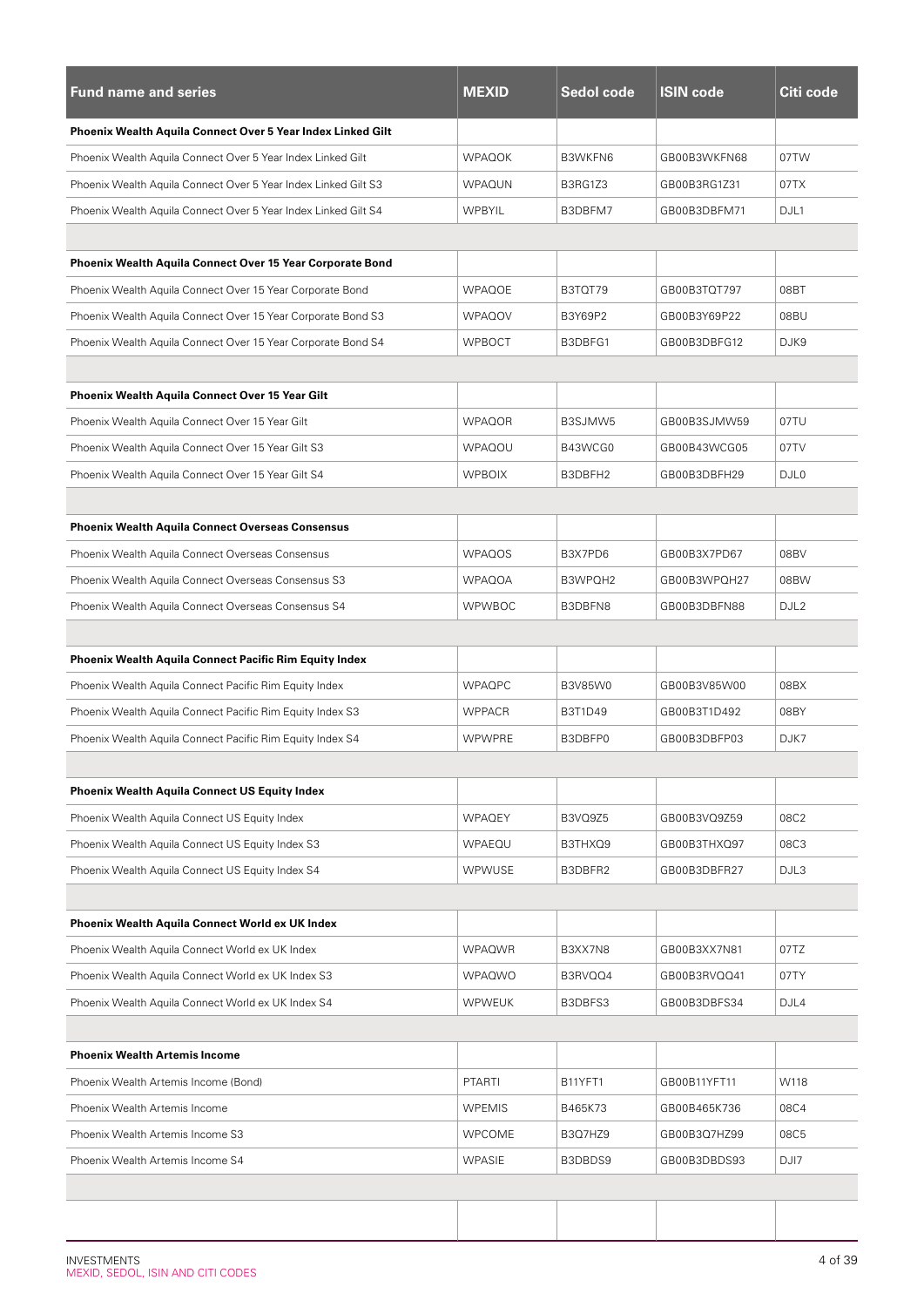| <b>Fund name and series</b>                                 | <b>MEXID</b>  | Sedol code     | <b>ISIN code</b> | Citi code                     |
|-------------------------------------------------------------|---------------|----------------|------------------|-------------------------------|
| <b>Phoenix Wealth Artemis SmartGARP Global Equity</b>       |               |                |                  |                               |
| Phoenix Wealth Artemis SmartGARP Global Equity              | <b>WPOBAL</b> | B3TQRF3        | GB00B3TQRF30     | 07SF                          |
| Phoenix Wealth Artemis SmartGARP Global Equity S3           | WPTEMI        | B3QW8Y0        | GB00B3QW8Y00     | 07SG                          |
| Phoenix Wealth Artemis SmartGARP Global Equity S4           | WPASGG        | B3DBDR8        | GB00B3DBDR86     | DJI6                          |
|                                                             |               |                |                  |                               |
| <b>Phoenix Wealth Artemis Strategic Bond</b>                |               |                |                  |                               |
| Phoenix Wealth Artemis Strategic Bond (Bond)                | <b>PTSTAB</b> | B2RFV08        | GB00B2RFV081     | BRL <sub>2</sub>              |
| Phoenix Wealth Artemis Strategic Bond                       | <b>WPSTRA</b> | <b>B3W1F28</b> | GB00B3W1F286     | 07SH                          |
| Phoenix Wealth Artemis Strategic Bond S3                    | <b>WPTRAT</b> | B46HJ38        | GB00B46HJ387     | 07SI                          |
| Phoenix Wealth Artemis Strategic Bond S4                    | <b>WPASSB</b> | B3DBDT0        | GB00B3DBDT01     | DJ18                          |
|                                                             |               |                |                  |                               |
| <b>Phoenix Wealth Artemis UK Smaller Companies</b>          |               |                |                  |                               |
| Phoenix Wealth Artemis UK Smaller Companies                 | WPSMAL        | <b>B44KT51</b> | GB00B44KT518     | 07SK                          |
| Phoenix Wealth Artemis UK Smaller Companies S2              | WPMALL        | B45BWD2        | GB00B45BWD23     | 07SL                          |
| Phoenix Wealth Artemis UK Smaller Companies S3              | WPALLE        | B3Y67G9        | GB00B3Y67G90     | 07SM                          |
| Phoenix Wealth Artemis UK Smaller Companies S4              | <b>WPASUS</b> | B3DBDV2        | GB00B3DBDV23     | DJI9                          |
|                                                             |               |                |                  |                               |
| <b>Phoenix Wealth Artemis UK Special Situations</b>         |               |                |                  |                               |
| Phoenix Wealth Artemis UK Special Situations                | <b>WPSPEC</b> | B3YY7H4        | GB00B3YY7H44     | 08C6                          |
| Phoenix Wealth Artemis UK Special Situations S3             | <b>WPPECI</b> | <b>B3S7R46</b> | GB00B3S7R466     | 08C7                          |
| Phoenix Wealth Artemis UK Special Situations S4             | <b>WPAUKS</b> | B3DBDW3        | GB00B3DBDW30     | DJJ0                          |
|                                                             |               |                |                  |                               |
| <b>Phoenix Wealth ASI Asia Pacific Equity</b>               |               |                |                  |                               |
| Phoenix Wealth ASI Asia Pacific Equity (Bond)               | PTWABE        | B4N4Z78        | GB00B4N4Z783     | 14R3                          |
| Phoenix Wealth ASI Asia Pacific Equity                      | WPDEEN        | B3WNWD4        | GB00B3WNWD41     | 07R6                          |
| Phoenix Wealth ASI Asia Pacific Equity S3                   | <b>WPPACI</b> | B3T9NY3        | GB00B3T9NY37     | 07R7                          |
| Phoenix Wealth ASI Asia Pacific Equity S4                   | <b>PTWAAS</b> | B4MV6F5        | GB00B4MV6F53     | <b>I5Y1</b>                   |
|                                                             |               |                |                  |                               |
| <b>Phoenix Wealth ASI Emerging Markets Equity</b>           |               |                |                  |                               |
| Phoenix Wealth ASI Emerging Markets Equity (Bond)           | <b>PTWAEG</b> | <b>B4N51C8</b> | GB00B4N51C86     | <b>I4R4</b>                   |
| Phoenix Wealth ASI Emerging Markets Equity                  | WPEMER        | B3R5774        | GB00B3R57748     | 07RA                          |
| Phoenix Wealth ASI Emerging Markets Equity S3               | WPMERG        | <b>B3SK7Q7</b> | GB00B3SK7Q77     | 07RB                          |
| Phoenix Wealth ASI Emerging Markets Equity S4               | PTAEMG        | B4K6Q29        | GB00B4K6Q293     | <b>I5N8</b>                   |
|                                                             |               |                |                  |                               |
| <b>Phoenix Wealth ASI Global Absolute Return Strategies</b> |               |                |                  |                               |
| Phoenix Wealth ASI Global Absolute Return Strategies (Bond) | <b>PTSTDV</b> | B5977R2        | GB00B5977R29     | NOV5                          |
| Phoenix Wealth ASI Global Absolute Return Strategies        | WPGARS        | B3RXJS3        | GB00B3RXJS38     | 089H                          |
| Phoenix Wealth ASI Global Absolute Return Strategies S3     | <b>WPSLIG</b> | B3QN4W3        | GB00B3QN4W39     | 0891                          |
| Phoenix Wealth ASI Global Absolute Return Strategies S4     | WPSTDN        | B540XV2        | GB00B540XV27     | N <sub>0</sub> V <sub>9</sub> |
|                                                             |               |                |                  |                               |
|                                                             |               |                |                  |                               |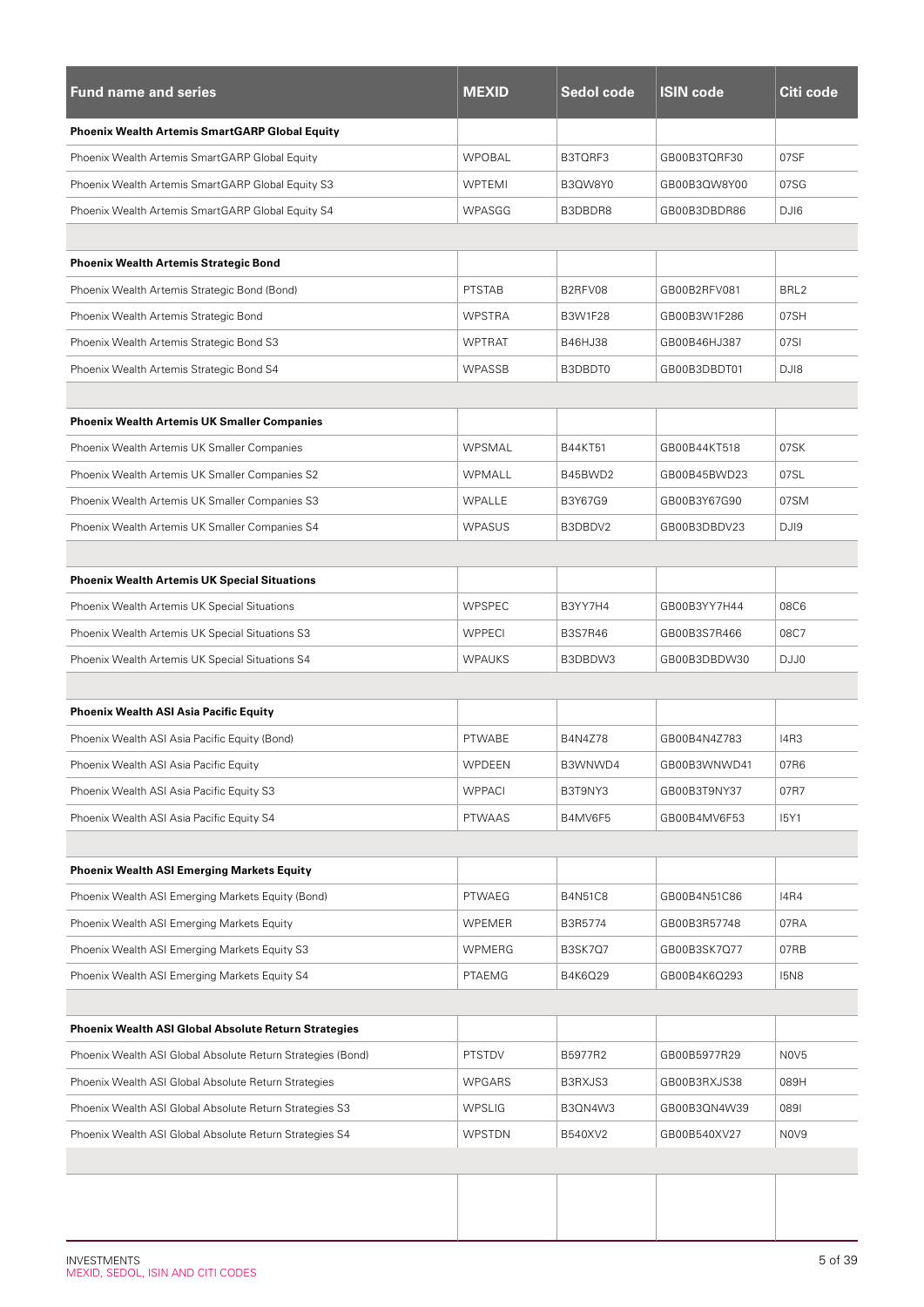|                                               | <b>Fund name and series</b>                             | <b>MEXID</b>  | Sedol code     | <b>ISIN code</b> | Citi code                     |
|-----------------------------------------------|---------------------------------------------------------|---------------|----------------|------------------|-------------------------------|
|                                               | <b>Phoenix Wealth ASI Global Inflation-Linked Bond</b>  |               |                |                  |                               |
|                                               | Phoenix Wealth ASI Global Inflation-Linked Bond         | AXSTAN        | <b>B7W3K94</b> | GB00B7W3K940     | <b>11NS</b>                   |
|                                               | Phoenix Wealth ASI Global Inflation-Linked Bond S3      | AXANDA        | B7W3KS3        | GB00B7W3KS39     | <b>11NT</b>                   |
|                                               | Phoenix Wealth ASI Global Inflation-Linked Bond S4      | AXDARD        | B7W3KV6        | GB00B7W3KV67     | <b>11NU</b>                   |
|                                               |                                                         |               |                |                  |                               |
|                                               | <b>Phoenix Wealth ASI Latin American Equity</b>         |               |                |                  |                               |
|                                               | Phoenix Wealth ASI Latin American Equity                | AXABER        | B6Z1MW5        | GB00B6Z1MW53     | 11NM                          |
|                                               | Phoenix Wealth ASI Latin American Equity S3             | AXAMER        | B7MSMR1        | GB00B7MSMR16     | 11NN                          |
|                                               | Phoenix Wealth ASI Latin American Equity S4             | AXMERI        | <b>B758KS5</b> | GB00B758KS57     | <b>11NO</b>                   |
|                                               |                                                         |               |                |                  |                               |
|                                               | <b>Phoenix Wealth ASI UK High Income Equity</b>         |               |                |                  |                               |
|                                               | Phoenix Wealth ASI UK High Income Equity                | <b>WPSLIF</b> | B3WTDG2        | GB00B3WTDG29     | 08EY                          |
|                                               | Phoenix Wealth ASI UK High Income Equity S3             | <b>WPSLUH</b> | B3SXNZ7        | GB00B3SXNZ73     | 08EZ                          |
|                                               | Phoenix Wealth ASI UK High Income Equity S4             | WPSUEH        | B3DBLG3        | GB00B3DBLG30     | DJZ3                          |
|                                               |                                                         |               |                |                  |                               |
|                                               | <b>Phoenix Wealth Aviva Investors Property</b>          |               |                |                  |                               |
| <b>TEMPORARILY<br/>SUSPENDED</b>              | Phoenix Wealth Aviva Investors Property                 | PTNUPL        | 3221068        | GB0032210683     | QC40                          |
| <b>TEMPORARILY<br/>SUSPENDED</b>              | Phoenix Wealth Aviva Investors Property                 | <b>WPPROP</b> | B42MYT8        | GB00B42MYT80     | 08C8                          |
| <b>TEMPORARILY<br/>SUSPENDED</b>              | Phoenix Wealth Aviva Investors Property S3              | <b>WPPERT</b> | B3V4CB6        | GB00B3V4CB61     | 08C9                          |
| <b><i>TEMPORARILY</i></b><br><b>SUSPENDED</b> | Phoenix Wealth Aviva Investors Property S4              | <b>WPNHPY</b> | B3DBKP5        | GB00B3DBKP55     | DJW9                          |
|                                               |                                                         |               |                |                  |                               |
|                                               | <b>Phoenix Wealth AXA ACT Framlington Clean Economy</b> |               |                |                  |                               |
|                                               | Phoenix Wealth AXA ACT Framlington Clean Economy (Bond) | <b>AXAAOB</b> | BNZC1G4        | GB00BNZC1G46     | KP6C                          |
|                                               | Phoenix Wealth AXA ACT Framlington Clean Economy        | <b>AXAANX</b> | BNZC1C0        | GB00BNZC1C08     | KP7B                          |
|                                               | Phoenix Wealth AXA ACT Framlington Clean Economy S3     | AXAANZ        | BNZC1D1        | GB00BNZC1D15     | KP7C                          |
|                                               | Phoenix Wealth AXA ACT Framlington Clean Economy S4     | AXAAOE        | BNZC1F3        | GB00BNZC1F39     | KP7D                          |
|                                               |                                                         |               |                |                  |                               |
|                                               | Phoenix Wealth AXA Framlington American Growth          |               |                |                  |                               |
|                                               | Phoenix Wealth AXA Framlington American Growth (Bond)   | PTNRUM        | <b>B65X9K8</b> | GB00B65X9K84     | L <sub>1</sub> G <sub>0</sub> |
|                                               | Phoenix Wealth AXA Framlington American Growth          | <b>WPAABO</b> | B3XP5F2        | GB00B3XP5F22     | 08CA                          |
|                                               | Phoenix Wealth AXA Framlington American Growth S3       | WPAABP        | B3VRTR0        | GB00B3VRTR05     | 08CB                          |
|                                               | Phoenix Wealth AXA Framlington American Growth S4       | <b>WPFAGR</b> | B4VCT50        | GB00B4VCT502     | KPB1                          |
|                                               |                                                         |               |                |                  |                               |
|                                               | <b>Phoenix Wealth AXA Framlington Biotech</b>           |               |                |                  |                               |
|                                               | Phoenix Wealth AXA Framlington Biotech (Bond)           | AXAAOA        | BNZC1B9        | GB00BNZC1B90     | KP6B                          |
|                                               | Phoenix Wealth AXA Framlington Biotech                  | AXAAKZ        | BNZC175        | GB00BNZC1754     | KP6Y                          |
|                                               | Phoenix Wealth AXA Framlington Biotech S3               | AXAALB        | BNZC186        | GB00BNZC1861     | KP6Z                          |
|                                               | Phoenix Wealth AXA Framlington Biotech S4               | AXAANU        | BNZC197        | GB00BNZC1978     | KP7A                          |
|                                               |                                                         |               |                |                  |                               |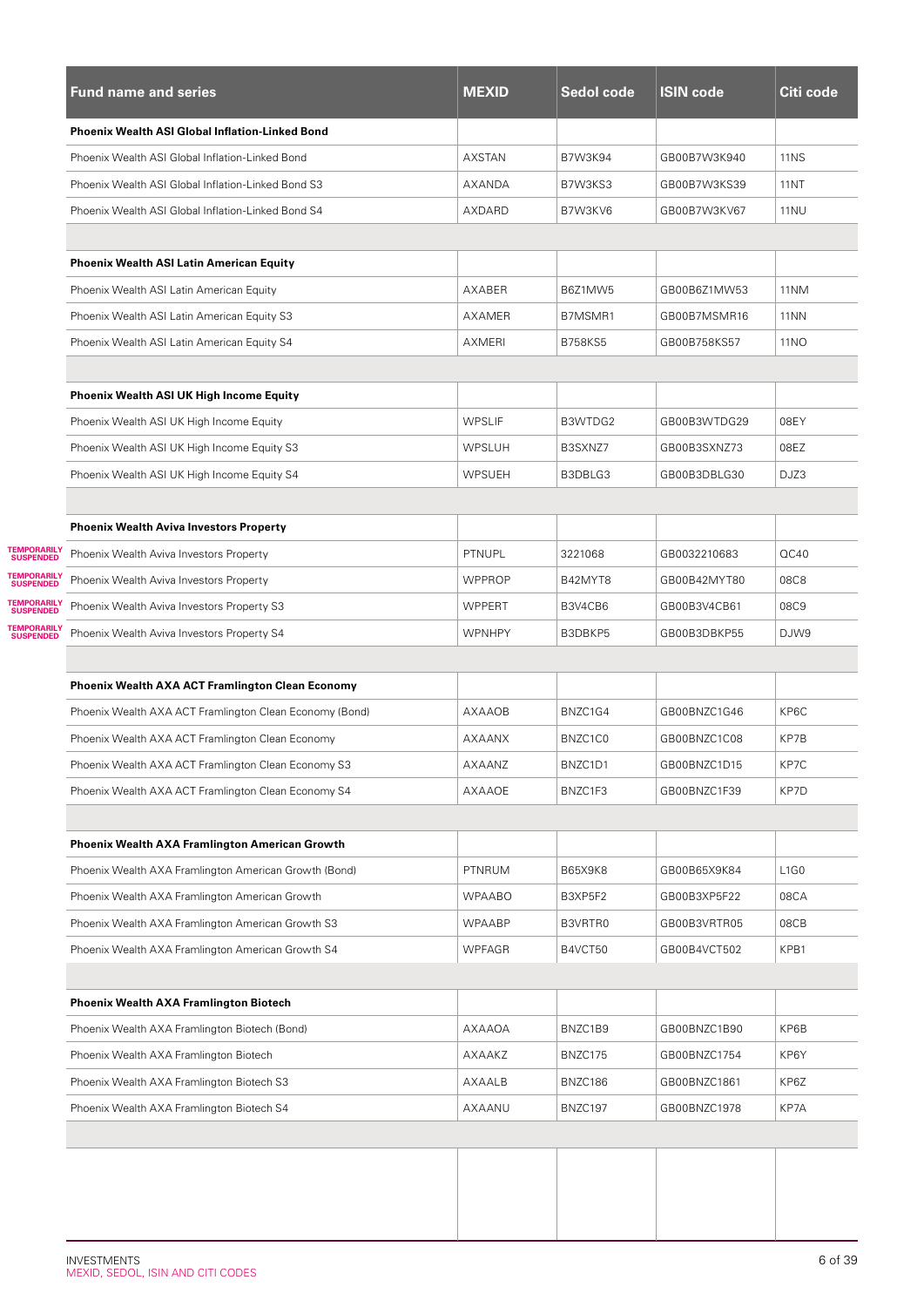| <b>Fund name and series</b>                             | <b>MEXID</b>  | Sedol code | <b>ISIN code</b> | Citi code |  |  |
|---------------------------------------------------------|---------------|------------|------------------|-----------|--|--|
| <b>Phoenix Wealth AXA Framlington Emerging Markets</b>  |               |            |                  |           |  |  |
| Phoenix Wealth AXA Framlington Emerging Markets (Bond)  | <b>AXAAOH</b> | BNZC238    | GB00BNZC2380     | KP6G      |  |  |
| Phoenix Wealth AXA Framlington Emerging Markets         | AXAAPC        | BNZC205    | GB00BNZC2059     | KP7N      |  |  |
| Phoenix Wealth AXA Framlington Emerging Markets S3      | AXAAPD        | BNZC216    | GB00BNZC2166     | KP7O      |  |  |
| Phoenix Wealth AXA Framlington Emerging Markets S4      | AXAAPE        | BNZC227    | GB00BNZC2273     | KP7P      |  |  |
|                                                         |               |            |                  |           |  |  |
| <b>Phoenix Wealth AXA Framlington FinTech</b>           |               |            |                  |           |  |  |
| Phoenix Wealth AXA Framlington FinTech (Bond)           | AXAAOC        | BNZC1L9    | GB00BNZC1L98     | KP6D      |  |  |
| Phoenix Wealth AXA Framlington FinTech                  | <b>AXAAOF</b> | BNZC1H5    | GB00BNZC1H52     | KP7E      |  |  |
| Phoenix Wealth AXA Framlington FinTech S3               | <b>AXAAOL</b> | BNZC1J7    | GB00BNZC1J76     | KP7F      |  |  |
| Phoenix Wealth AXA Framlington FinTech S4               | <b>AXAAOM</b> | BNZC1K8    | GB00BNZC1K81     | KP7G      |  |  |
|                                                         |               |            |                  |           |  |  |
| <b>Phoenix Wealth AXA Framlington Global Technology</b> |               |            |                  |           |  |  |
| Phoenix Wealth AXA Framlington Global Technology (Bond) | PTAAAE        | B3MNB26    | GB00B3MNB268     | ILA6      |  |  |
| Phoenix Wealth AXA Framlington Global Technology        | <b>WPAABU</b> | B3SXF51    | GB00B3SXF513     | 07SX      |  |  |
| Phoenix Wealth AXA Framlington Global Technology S3     | <b>WPAABV</b> | B3X3B92    | GB00B3X3B926     | 07SY      |  |  |
| Phoenix Wealth AXA Framlington Global Technology S4     | PTAAAD        | B3N0XB9    | GB00B3N0XB91     | ILA5      |  |  |
|                                                         |               |            |                  |           |  |  |
| <b>Phoenix Wealth AXA Framlington Global Thematics</b>  |               |            |                  |           |  |  |
| Phoenix Wealth AXA Framlington Global Thematics (Bond)  | AXAAOG        | BNZC1V9    | GB00BNZC1V96     | KP6F      |  |  |
| Phoenix Wealth AXA Framlington Global Thematics         | AXAAOZ        | BNZC1R5    | GB00BNZC1R50     | KP7K      |  |  |
| Phoenix Wealth AXA Framlington Global Thematics S3      | AXAAPA        | BNZC1S6    | GB00BNZC1S67     | KP7L      |  |  |
| Phoenix Wealth AXA Framlington Global Thematics S4      | <b>AXAAPB</b> | BNZC1T7    | GB00BNZC1T74     | KP7M      |  |  |
|                                                         |               |            |                  |           |  |  |
| <b>Phoenix Wealth AXA Framlington Health</b>            |               |            |                  |           |  |  |
| Phoenix Wealth AXA Framlington Health (Bond)            | <b>PTFHL</b>  | 3359367    | GB0033593673     | OC90      |  |  |
| Phoenix Wealth AXA Framlington Health                   | <b>WPAABW</b> | B3SLD17    | GB00B3SLD174     | 08CC      |  |  |
| Phoenix Wealth AXA Framlington Health S3                | <b>WPAABX</b> | B3R1VM5    | GB00B3R1VM58     | 08CD      |  |  |
| Phoenix Wealth AXA Framlington Health S4                | <b>WPAFHS</b> | B3DBDX4    | GB00B3DBDX47     | DJJ1      |  |  |
|                                                         |               |            |                  |           |  |  |
| Phoenix Wealth AXA Framlington Japan                    |               |            |                  |           |  |  |
| Phoenix Wealth AXA Framlington Japan (Bond)             | AXAAOD        | BNZC1Q4    | GB00BNZC1Q44     | KP6E      |  |  |
| Phoenix Wealth AXA Framlington Japan                    | AXAAOR        | BNZC1M0    | GB00BNZC1M06     | KP7H      |  |  |
| Phoenix Wealth AXA Framlington Japan S3                 | AXAAOS        | BNZC1N1    | GB00BNZC1N13     | KP7I      |  |  |
| Phoenix Wealth AXA Framlington Japan S4                 | AXAAOY        | BNZC1P3    | GB00BNZC1P37     | KP7J      |  |  |
|                                                         |               |            |                  |           |  |  |
| <b>Phoenix Wealth AXA Framlington Managed Balanced</b>  |               |            |                  |           |  |  |
| Phoenix Wealth AXA Framlington Managed Balanced (Bond)  | PTERFN        | B64QN39    | GB00B64QN391     | L1F8      |  |  |
| Phoenix Wealth AXA Framlington Managed Balanced         | <b>WPAABY</b> | B4393D5    | GB00B4393D57     | 07SZ      |  |  |
| Phoenix Wealth AXA Framlington Managed Balanced S3      | <b>WPAABZ</b> | B3Z7352    | GB00B3Z73524     | 07T0      |  |  |
| Phoenix Wealth AXA Framlington Managed Balanced S4      | <b>WPMNDB</b> | B4TFCB8    | GB00B4TFCB82     | KPA8      |  |  |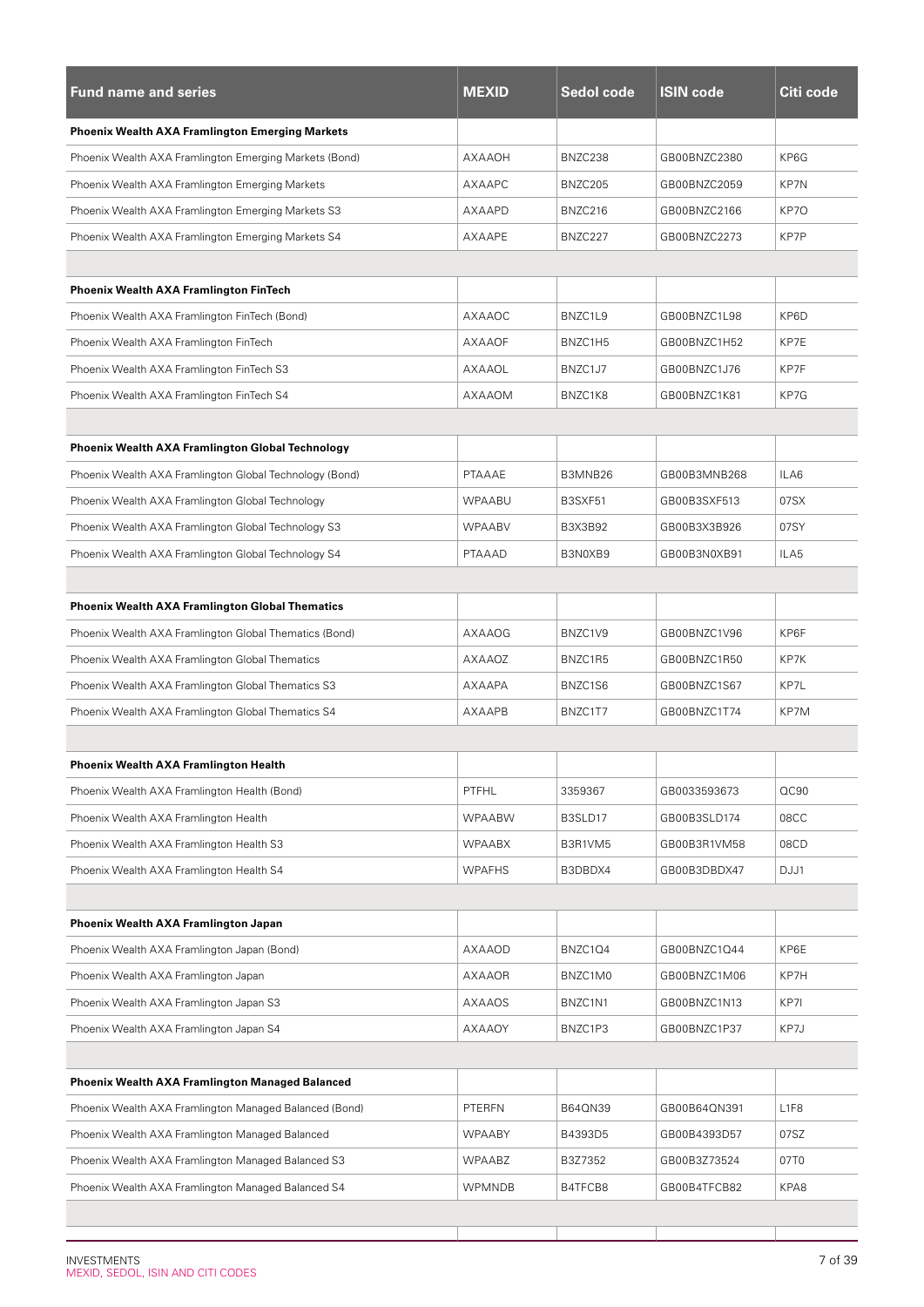| <b>Fund name and series</b>                                   | <b>MEXID</b>  | Sedol code     | <b>ISIN code</b> | Citi code   |
|---------------------------------------------------------------|---------------|----------------|------------------|-------------|
| <b>Phoenix Wealth AXA Framlington Managed Income</b>          |               |                |                  |             |
| Phoenix Wealth AXA Framlington Managed Income (Bond)          | AXAAOI        | BNZC272        | GB00BNZC2729     | KP6H        |
| Phoenix Wealth AXA Framlington Managed Income                 | AXAAPF        | BNZC249        | GB00BNZC2497     | KP7Q        |
| Phoenix Wealth AXA Framlington Managed Income S3              | AXAAPG        | BNZC250        | GB00BNZC2505     | KP7R        |
| Phoenix Wealth AXA Framlington Managed Income S4              | AXAAPH        | BNZC261        | GB00BNZC2612     | KP7S        |
|                                                               |               |                |                  |             |
| <b>Phoenix Wealth AXA Framlington Monthly Income</b>          |               |                |                  |             |
| Phoenix Wealth AXA Framlington Monthly Income (Bond)          | PTFRAM        | B11YFY6        | GB00B11YFY63     | W119        |
| Phoenix Wealth AXA Framlington Monthly Income                 | <b>WPAACA</b> | B3RQVV9        | GB00B3RQVV93     | 07T1        |
| Phoenix Wealth AXA Framlington Monthly Income S3              | <b>WPAACB</b> | B405D69        | GB00B405D695     | 07T2        |
| Phoenix Wealth AXA Framlington Monthly Income S4              | <b>WPAFRM</b> | B3DBDY5        | GB00B3DBDY53     | DJJ2        |
|                                                               |               |                |                  |             |
| <b>Phoenix Wealth AXA Framlington UK Equity Income</b>        |               |                |                  |             |
| Phoenix Wealth AXA Framlington UK Equity Income (Bond)        | AXAAOP        | BNZC324        | GB00BNZC3248     | KP6M        |
| Phoenix Wealth AXA Framlington Equity Income                  | AXAAPU        | BNZC2Z0        | GB00BNZC2Z00     | <b>KPCY</b> |
| Phoenix Wealth AXA Framlington Equity Income S3               | AXAAKY        | BNZC302        | GB00BNZC3024     | <b>KPCZ</b> |
| Phoenix Wealth AXA Framlington Equity Income S4               | AXAALA        | BNZC313        | GB00BNZC3131     | <b>KPDA</b> |
|                                                               |               |                |                  |             |
| <b>Phoenix Wealth AXA Framlington UK Mid Cap</b>              |               |                |                  |             |
| Phoenix Wealth AXA Framlington UK Mid Cap (Bond)              | AXAAOO        | BNZC2Y9        | GB00BNZC2Y92     | KP6L        |
| Phoenix Wealth AXA Framlington UK Mid Cap                     | AXAAPR        | BNZC2V6        | GB00BNZC2V61     | KP8C        |
| Phoenix Wealth AXA Framlington UK Mid Cap S3                  | AXAAPS        | BNZC2W7        | GB00BNZC2W78     | KP8D        |
| Phoenix Wealth AXA Framlington UK Mid Cap S4                  | AXAAPT        | BNZC2X8        | GB00BNZC2X85     | KP8E        |
|                                                               |               |                |                  |             |
| Phoenix Wealth AXA Framlington UK Select Opportunities        |               |                |                  |             |
| Phoenix Wealth AXA Framlington UK Select Opportunities (Bond) | <b>PTFUSL</b> | 3359969        | GB0033599696     | QC91        |
| Phoenix Wealth AXA Framlington UK Select Opportunities        | <b>WPAACG</b> | B3ZJ0J1        | GB00B3ZJ0J13     | 08CG        |
| Phoenix Wealth AXA Framlington UK Select Opportunities S3     | <b>WPAACH</b> | B45TND3        | GB00B45TND32     | 08CH        |
| Phoenix Wealth AXA Framlington UK Select Opportunities S4     | <b>WPFRSO</b> | B3DBDZ6        | GB00B3DBDZ60     | DJJ3        |
|                                                               |               |                |                  |             |
| <b>Phoenix Wealth AXA Framlington UK Smaller Companies</b>    |               |                |                  |             |
| Phoenix Wealth AXA Framlington UK Smaller Companies (Bond)    | <b>PTFRUK</b> | B11YF13        | GB00B11YF137     | W116        |
| Phoenix Wealth AXA Framlington UK Smaller Companies           | <b>WPAACI</b> | B3R9Q13        | GB00B3R9Q135     | 07T5        |
| Phoenix Wealth AXA Framlington UK Smaller Companies S3        | WPAACJ        | <b>B3WT522</b> | GB00B3WT5229     | 07T6        |
| Phoenix Wealth AXA Framlington UK Smaller Companies S4        | <b>WPFRSM</b> | B3DBF05        | GB00B3DBF057     | DJJ4        |
|                                                               |               |                |                  |             |
| <b>Phoenix Wealth AXA Framlington UK Sustainable Equity</b>   |               |                |                  |             |
| Phoenix Wealth AXA Framlington UK Sustainable Equity (Bond)   | PTERXO        | B65TP53        | GB00B65TP538     | L1G2        |
| Phoenix Wealth AXA Framlington UK Sustainable Equity          | <b>WPAACE</b> | B3WX535        | GB00B3WX5355     | 08CE        |
| Phoenix Wealth AXA Framlington UK Sustainable Equity S3       | <b>WPAACF</b> | B448HB7        | GB00B448HB73     | 08CF        |
| Phoenix Wealth AXA Framlington UK Sustainable Equity S4       | <b>WPFLGT</b> | B4T6D96        | GB00B4T6D961     | KPB6        |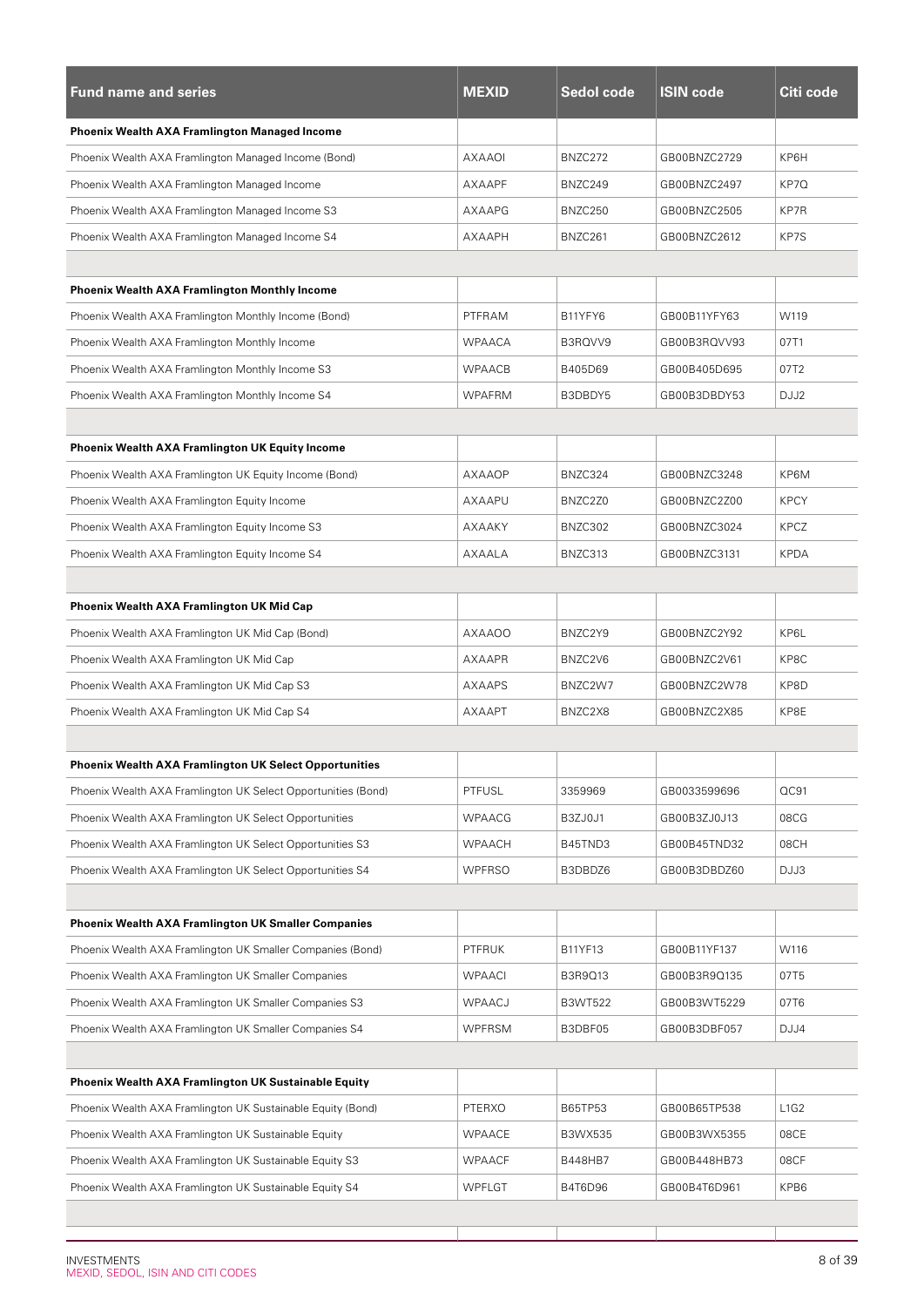| <b>Fund name and series</b>                          | <b>MEXID</b>  | Sedol code     | <b>ISIN code</b> | Citi code                     |
|------------------------------------------------------|---------------|----------------|------------------|-------------------------------|
| Phoenix Wealth AXA IM Cash Sterling Strategic        |               |                |                  |                               |
| Phoenix Wealth AXA IM Cash Sterling Strategic (Bond) | AXAANB        | BLTVYG4        | GB00BLTVYG45     | KJYM                          |
| Phoenix Wealth AXA IM Cash Sterling Strategic        | AXAAKP        | BLTVYC0        | GB00BLTVYC07     | KJYN                          |
| Phoenix Wealth AXA IM Cash Sterling Strategic S3     | AXAAKQ        | BLTVYD1        | GB00BLTVYD14     | <b>KJYO</b>                   |
| Phoenix Wealth AXA IM Cash Sterling Strategic S4     | AXAAKR        | BLTVYF3        | GB00BLTVYF38     | KJYP                          |
|                                                      |               |                |                  |                               |
| <b>Phoenix Wealth AXA IM Defensive Distribution</b>  |               |                |                  |                               |
| Phoenix Wealth AXA IM Defensive Distribution (Bond)  | <b>PTWNAX</b> | <b>B3M65T0</b> | GB00B3M65T00     | L <sub>1F5</sub>              |
| Phoenix Wealth AXA IM Defensive Distribution         | <b>WPAACK</b> | B3LZ5G5        | GB00B3LZ5G58     | 07T9                          |
| Phoenix Wealth AXA IM Defensive Distribution S3      | <b>WPAACL</b> | B3RMBS4        | GB00B3RMBS47     | 07TA                          |
| Phoenix Wealth AXA IM Defensive Distribution S4      | PTWADD        | B434NJ6        | GB00B434NJ65     | FRA3                          |
|                                                      |               |                |                  |                               |
| <b>Phoenix Wealth AXA IM Distribution</b>            |               |                |                  |                               |
| Phoenix Wealth AXA IM Distribution (Bond)            | PTRTXM        | B68NNT2        | GB00B68NNT24     | L <sub>1</sub> G <sub>3</sub> |
| Phoenix Wealth AXA IM Distribution                   | <b>WPNTXI</b> | B66FCQ0        | GB00B66FCQ06     | L <sub>118</sub>              |
| Phoenix Wealth AXA IM Distribution S3                | <b>WPAACN</b> | <b>B45N5C8</b> | GB00B45N5C81     | 07TC                          |
| Phoenix Wealth AXA IM Distribution S4                | WPRAMD        | B66FD23        | GB00B66FD234     | L <sub>1</sub> J <sub>0</sub> |
|                                                      |               |                |                  |                               |
| <b>Phoenix Wealth AXA IM Ethical Distribution</b>    |               |                |                  |                               |
| Phoenix Wealth AXA IM Ethical Distribution (Bond)    | <b>PTNTUA</b> | B643M00        | GB00B643M007     | L <sub>1F6</sub>              |
| Phoenix Wealth AXA IM Ethical Distribution           | <b>WPAACO</b> | B3Q7M43        | GB00B3Q7M436     | 07TD                          |
| Phoenix Wealth AXA IM Ethical Distribution S3        | <b>WPAACP</b> | B3T2DS6        | GB00B3T2DS67     | 07TE                          |
| Phoenix Wealth AXA IM Ethical Distribution S4        | <b>PTWAET</b> | B3WB023        | GB00B3WB0238     | FRA4                          |
|                                                      |               |                |                  |                               |
| Phoenix Wealth AXA IM Global Distribution            |               |                |                  |                               |
| Phoenix Wealth AXA IM Global Distribution (Bond)     | PTEXIM        | B67G8Z3        | GB00B67G8Z30     | L1F7                          |
| Phoenix Wealth AXA IM Global Distribution            | <b>WPAACQ</b> | B3V60Z2        | GB00B3V60Z22     | 07TF                          |
| Phoenix Wealth AXA IM Global Distribution S3         | <b>WPAACR</b> | B3TZLC5        | GB00B3TZLC53     | 07TG                          |
| Phoenix Wealth AXA IM Global Distribution S4         | PTWAGL        | B434MY4        | GB00B434MY42     | FRA6                          |
|                                                      |               |                |                  |                               |
| Phoenix Wealth AXA IM Global High Income             |               |                |                  |                               |
| Phoenix Wealth AXA IM Global High Income (Bond)      | <b>PTNTRI</b> | B63WHJ2        | GB00B63WHJ28     | L <sub>1F9</sub>              |
| Phoenix Wealth AXA IM Global High Income             | <b>WPAACS</b> | B3T7PW9        | GB00B3T7PW96     | 07TH                          |
| Phoenix Wealth AXA IM Global High Income S3          | <b>WPAACT</b> | B3R0XK4        | GB00B3R0XK42     | 07TI                          |
| Phoenix Wealth AXA IM Global High Income S4          | <b>PTWAGB</b> | B3X0900        | GB00B3X09002     | FRA7                          |
|                                                      |               |                |                  |                               |
| <b>Phoenix Wealth AXA Lifetime Distribution</b>      |               |                |                  |                               |
| Phoenix Wealth AXA Lifetime Distribution (Bond)      | <b>AXAASI</b> | <b>BWFGPJ0</b> | GB00BWFGPJ03     | M87W                          |
| Phoenix Wealth AXA Lifetime Distribution             | AXAASJ        | BWFGPF6        | GB00BWFGPF64     | <b>M88A</b>                   |
| Phoenix Wealth AXA Lifetime Distribution S3          | AXAASK        | BWFGPG7        | GB00BWFGPG71     | M88B                          |
| Phoenix Wealth AXA Lifetime Distribution S4          | AXAASL        | BWFGPH8        | GB00BWFGPH88     | <b>M88C</b>                   |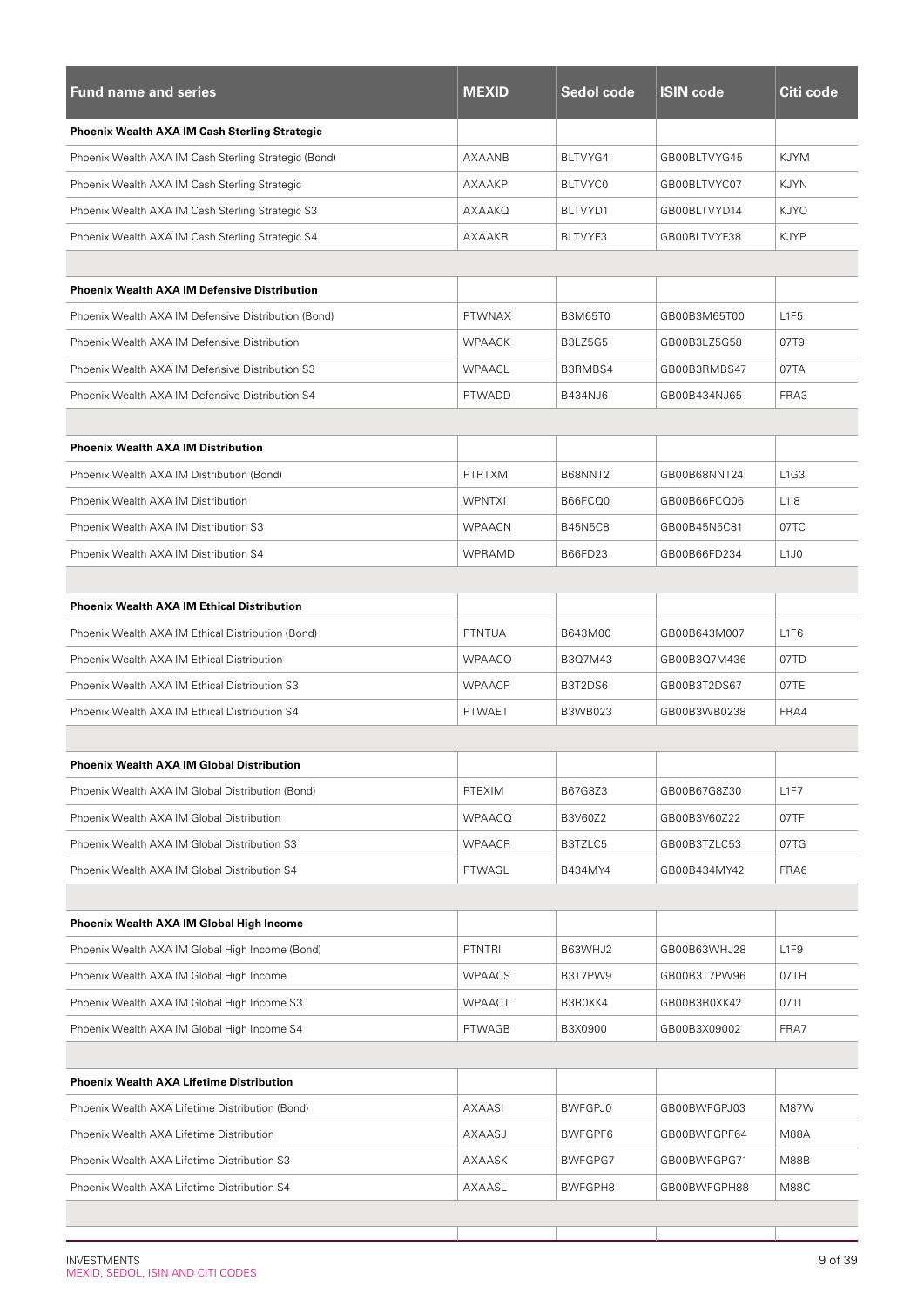| <b>Fund name and series</b>                                   | <b>MEXID</b>  | Sedol code | <b>ISIN code</b> | Citi code        |
|---------------------------------------------------------------|---------------|------------|------------------|------------------|
| <b>Phoenix Wealth AXA Sterling Corporate Bond</b>             |               |            |                  |                  |
| Phoenix Wealth AXA Sterling Corporate Bond (Bond)             | <b>PTWACB</b> | B7Z6S63    | GB00B7Z6S638     | EUT <sub>1</sub> |
| Phoenix Wealth AXA Sterling Corporate Bond                    | WPAADE        | B3RGMR2    | GB00B3RGMR27     | 082Z             |
| Phoenix Wealth AXA Sterling Corporate Bond S3                 | <b>WPAADF</b> | B3Z7RN8    | GB00B3Z7RN84     | 083A             |
| Phoenix Wealth AXA Sterling Corporate Bond S4                 | <b>WPWINT</b> | B7Z6034    | GB00B7Z60340     | EUT4             |
|                                                               |               |            |                  |                  |
| <b>Phoenix Wealth AXA Sterling Credit Short Duration Bond</b> |               |            |                  |                  |
| Phoenix Wealth AXA Sterling Credit Short Duration Bond (Bond) | AXAAOK        | BNZC2H2    | GB00BNZC2H28     | KP6J             |
| Phoenix Wealth AXA Sterling Credit Short Duration Bond        | AXAAPL        | BNZC2D8    | GB00BNZC2D89     | KP7W             |
| Phoenix Wealth AXA Sterling Credit Short Duration Bond S3     | AXAAPM        | BNZC2F0    | GB00BNZC2F04     | KP7X             |
| Phoenix Wealth AXA Sterling Credit Short Duration Bond S4     | <b>AXAAPN</b> | BNZC2G1    | GB00BNZC2G11     | KP7Y             |
|                                                               |               |            |                  |                  |
| Phoenix Wealth AXA Sterling Index Linked Bond                 |               |            |                  |                  |
| Phoenix Wealth AXA Sterling Index Linked Bond (Bond)          | <b>PTINDE</b> | B3W8KP7    | GB00B3W8KP77     | 07XK             |
| Phoenix Wealth AXA Sterling Index Linked Bond                 | WPNDEL        | B4505K7    | GB00B4505K79     | 07XL             |
| Phoenix Wealth AXA Sterling Index Linked Bond S2              | <b>WPAAFO</b> | B43LTP5    | GB00B43LTP57     | 07XM             |
| Phoenix Wealth AXA Sterling Index Linked Bond S3              | <b>WPAAFP</b> | B3XN8P7    | GB00B3XN8P71     | 07XN             |
| Phoenix Wealth AXA Sterling Index Linked Bond S4              | <b>WPIXLD</b> | B3DBH65    | GB00B3DBH657     | DKA3             |
|                                                               |               |            |                  |                  |
| <b>Phoenix Wealth AXA Sterling Strategic Bond</b>             |               |            |                  |                  |
| Phoenix Wealth AXA Sterling Strategic Bond                    | WPAADK        | B3Z6NQ0    | GB00B3Z6NQ03     | 083F             |
| Phoenix Wealth AXA Sterling Strategic Bond S3                 | WPAADL        | B3TB1R8    | GB00B3TB1R87     | 083G             |
| Phoenix Wealth AXA Sterling Strategic Bond S4                 | <b>PTWIAS</b> | B3YWXD6    | GB00B3YWXD62     | FRB5             |
|                                                               |               |            |                  |                  |
| Phoenix Wealth AXA US Short Duration High Yield Bond          |               |            |                  |                  |
| Phoenix Wealth AXA US Short Duration High Yield Bond (Bond)   | AXAAON        | BNZC2M7    | GB00BNZC2M70     | KP6K             |
| Phoenix Wealth AXA US Short Duration High Yield Bond          | AXAAPO        | BNZC2J4    | GB00BNZC2J42     | KP7Z             |
| Phoenix Wealth AXA US Short Duration High Yield Bond S3       | AXAAPP        | BNZC2K5    | GB00BNZC2K56     | KP8A             |
| Phoenix Wealth AXA US Short Duration High Yield Bond S4       | AXAAPQ        | BNZC2L6    | GB00BNZC2L63     | KP8B             |
|                                                               |               |            |                  |                  |
| <b>Phoenix Wealth Baillie Gifford Japanese</b>                |               |            |                  |                  |
| Phoenix Wealth Baillie Gifford Japanese (Bond)                | PTBJL         | 3222481    | GB0032224817     | OC52             |
| Phoenix Wealth Baillie Gifford Japanese                       | <b>WPAADS</b> | B3X3CG6    | GB00B3X3CG63     | 083N             |
| Phoenix Wealth Baillie Gifford Japanese S3                    | WPAADT        | B3W58W1    | GB00B3W58W10     | 0830             |
| Phoenix Wealth Baillie Gifford Japanese S4                    | WPBGJP        | B3DBF49    | GB00B3DBF495     | DJJ8             |
|                                                               |               |            |                  |                  |
|                                                               |               |            |                  |                  |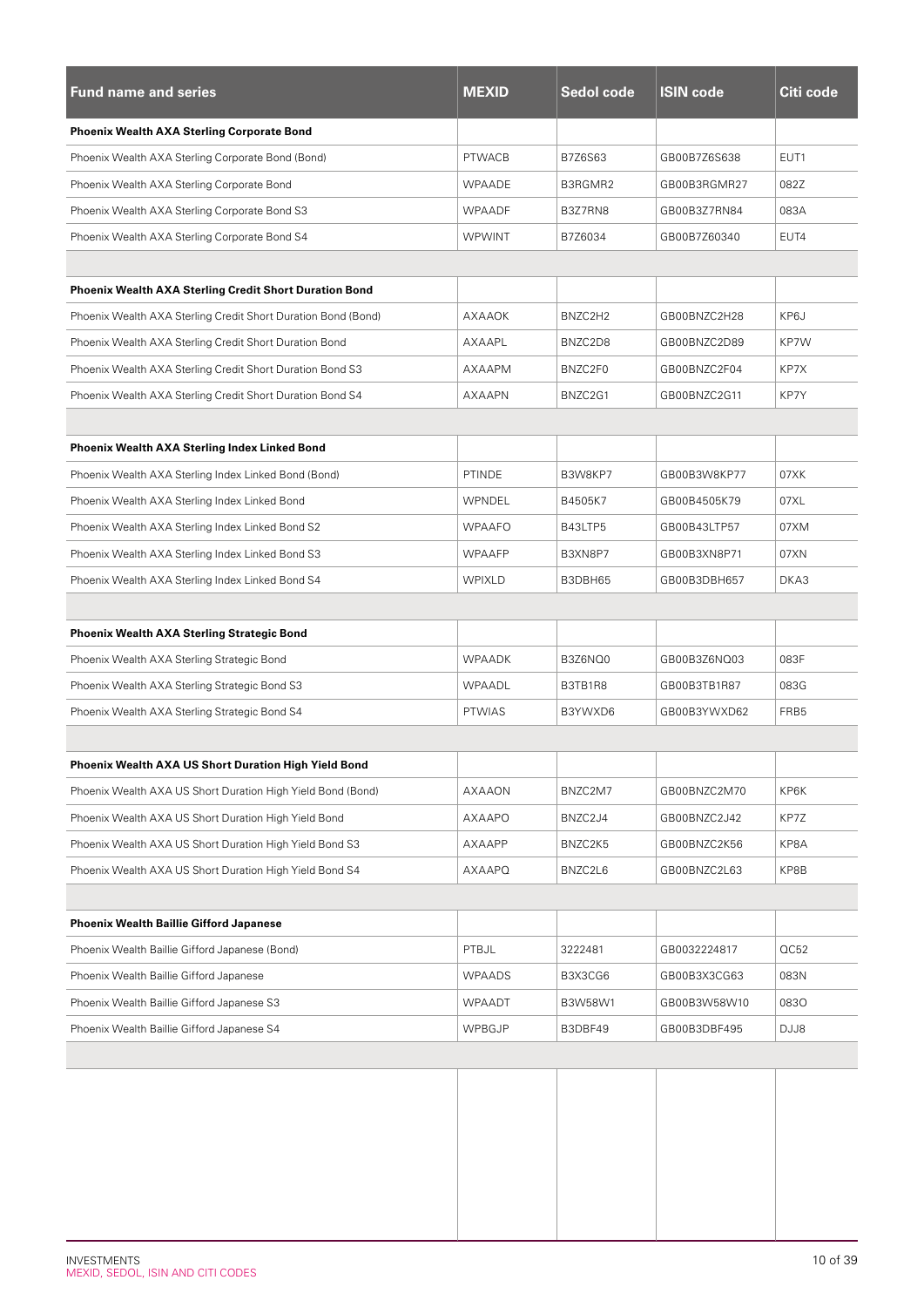| <b>Fund name and series</b>                                 | <b>MEXID</b>  | Sedol code     | <b>ISIN code</b> | Citi code   |
|-------------------------------------------------------------|---------------|----------------|------------------|-------------|
| <b>Phoenix Wealth Baillie Gifford Managed</b>               |               |                |                  |             |
| Phoenix Wealth Baillie Gifford Managed (Bond)               | PTBML         | 3222492        | GB0032224924     | QC53        |
| Phoenix Wealth Baillie Gifford Managed                      | WPAADU        | B3QGJS3        | GB00B3QGJS30     | 08CK        |
| Phoenix Wealth Baillie Gifford Managed S2                   | <b>WPAADV</b> | B3VJ7W7        | GB00B3VJ7W75     | 08CL        |
| Phoenix Wealth Baillie Gifford Managed S3                   | <b>WPAADW</b> | B456X78        | GB00B456X787     | 08CM        |
| Phoenix Wealth Baillie Gifford Managed S4                   | <b>WPBLGM</b> | B3DBF50        | GB00B3DBF503     | DJJ9        |
|                                                             |               |                |                  |             |
| <b>Phoenix Wealth Barings Europe Select Trust</b>           |               |                |                  |             |
| Phoenix Wealth Barings Europe Select Trust (Bond)           | <b>AXXAN</b>  | BDB4WC7        | GB00BDB4WC79     | N7OK        |
| Phoenix Wealth Barings Europe Select Trust                  | AXXAK         | BDB4W83        | GB00BDB4W839     | N7OH        |
| Phoenix Wealth Barings Europe Select Trust S3               | <b>AXXAL</b>  | BDB4W94        | GB00BDB4W946     | N7OI        |
| Phoenix Wealth Barings Europe Select Trust S4               | <b>AXXAM</b>  | BDB4WB6        | GB00BDB4WB62     | N7OJ        |
|                                                             |               |                |                  |             |
| <b>Phoenix Wealth BlackRock Asia Special Situations</b>     |               |                |                  |             |
| Phoenix Wealth BlackRock Asia Special Situations (Bond)     | <b>AXXZH</b>  | BYZTLT5        | GB00BYZTLT53     | <b>NEWX</b> |
| Phoenix Wealth BlackRock Asia Special Situations            | <b>AXXZF</b>  | BYZTLQ2        | GB00BYZTLQ23     | <b>NEWU</b> |
| Phoenix Wealth BlackRock Asia Special Situations S3         | AXXZG         | BYZTLR3        | GB00BYZTLR30     | <b>NEWV</b> |
| Phoenix Wealth BlackRock Asia Special Situations S4         | <b>AXXXZH</b> | BYZTLS4        | GB00BYZTLS47     | <b>NEWW</b> |
|                                                             |               |                |                  |             |
| <b>Phoenix Wealth BlackRock Continental European</b>        |               |                |                  |             |
| Phoenix Wealth BlackRock Continental European (Bond)        | <b>AXAACR</b> | BH0W5M1        | GB00BH0W5M17     | JZ6P        |
| Phoenix Wealth BlackRock Continental European               | AXAACS        | BH0W5J8        | GB00BH0W5J87     | JZ6Q        |
| Phoenix Wealth BlackRock Continental European S3            | AXAACT        | BH0W5K9        | GB00BH0W5K92     | JZ6R        |
| Phoenix Wealth BlackRock Continental European S4            | AXAACU        | BH0W5L0        | GB00BH0W5L00     | JZ6S        |
|                                                             |               |                |                  |             |
| <b>Phoenix Wealth BlackRock Continental European Income</b> |               |                |                  |             |
| Phoenix Wealth BlackRock Continental European Income (Bond) | AXBROC        | B986G26        | GB00B986G267     | I7LM        |
| Phoenix Wealth BlackRock Continental European Income        | AXEURV        | B988611        | GB00B9886110     | I7LX        |
| Phoenix Wealth BlackRock Continental European Income S3     | <b>AXINPS</b> | B985QJ0        | GB00B985QJ08     | I7LY        |
| Phoenix Wealth BlackRock Continental European Income S4     | AXUECN        | B7R3055        | GB00B7R30555     | IZ          |
|                                                             |               |                |                  |             |
| Phoenix Wealth BlackRock European Dynamic                   |               |                |                  |             |
| Phoenix Wealth BlackRock European Dynamic (Bond)            | <b>PTBCCK</b> | B56T1L3        | GB00B56T1L39     | 14R9        |
| Phoenix Wealth BlackRock European Dynamic                   | <b>WPAADX</b> | B3SP7N9        | GB00B3SP7N95     | 083P        |
| Phoenix Wealth BlackRock European Dynamic S3                | WPAADY        | B4328L7        | GB00B4328L73     | 083Q        |
| Phoenix Wealth BlackRock European Dynamic S4                | <b>PTBRCK</b> | <b>B575NN6</b> | GB00B575NN68     | <b>I5P1</b> |
|                                                             |               |                |                  |             |
|                                                             |               |                |                  |             |
|                                                             |               |                |                  |             |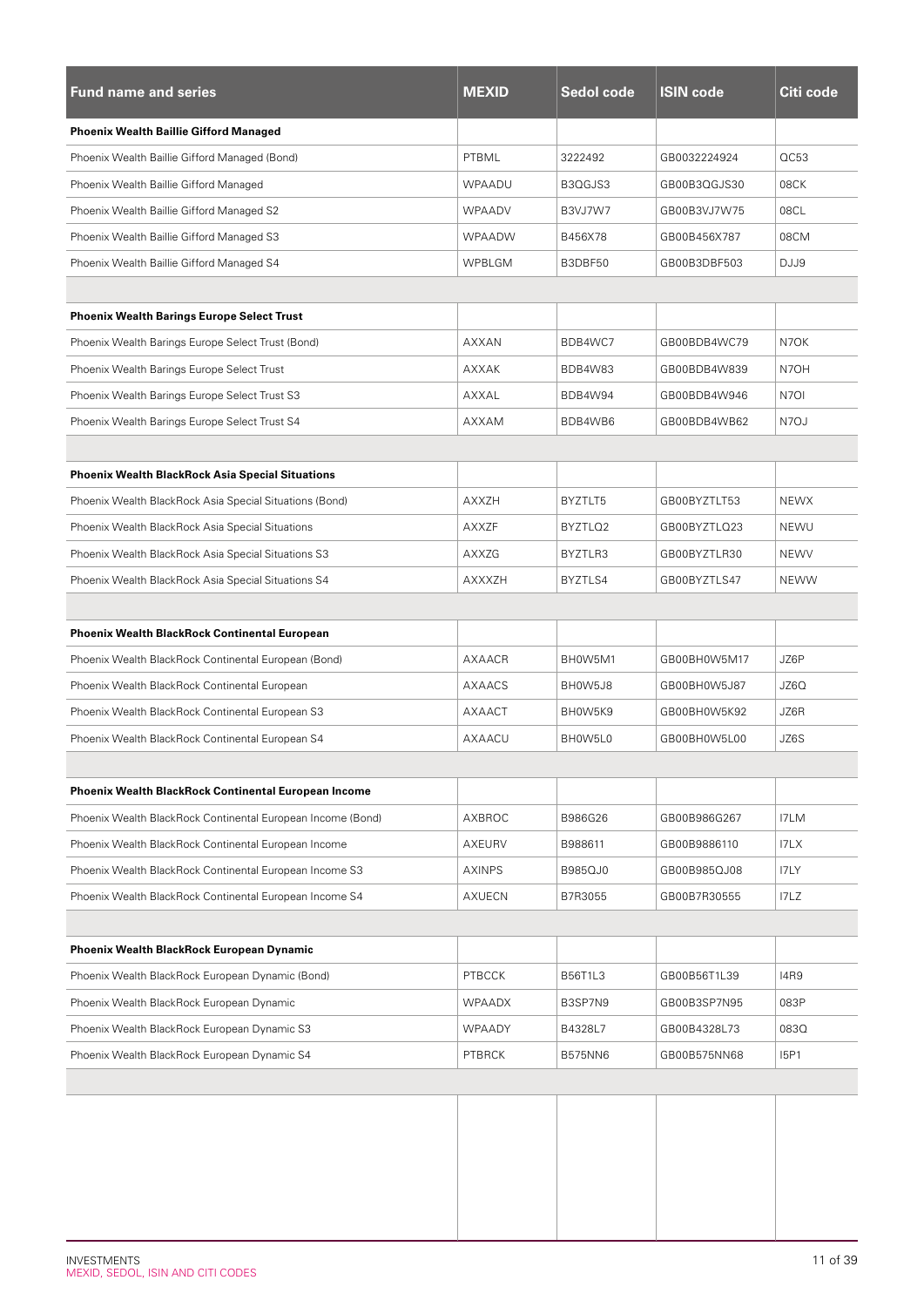| <b>Fund name and series</b>                             | <b>MEXID</b>  | <b>Sedol code</b> | <b>ISIN code</b> | Citi code   |
|---------------------------------------------------------|---------------|-------------------|------------------|-------------|
| <b>Phoenix Wealth BlackRock Gold &amp; General</b>      |               |                   |                  |             |
| Phoenix Wealth BlackRock Gold & General (Bond)          | PTMLGL        | 3361168           | GB0033611681     | WK08        |
| Phoenix Wealth BlackRock Gold & General                 | WPAADZ        | B3SYG40           | GB00B3SYG402     | 08CN        |
| Phoenix Wealth BlackRock Gold & General S3              | WPAAEA        | B3R5NC1           | GB00B3R5NC15     | 08CO        |
| Phoenix Wealth BlackRock Gold & General S4              | <b>WPMLGG</b> | B3DBJX6           | GB00B3DBJX66     | DJU7        |
|                                                         |               |                   |                  |             |
| <b>Phoenix Wealth BlackRock Inst Sterling Liquidity</b> |               |                   |                  |             |
| Phoenix Wealth BlackRock Inst Sterling Liquidity        | <b>WPAAEC</b> | B3XSV53           | GB00B3XSV536     | 083S        |
| Phoenix Wealth BlackRock Inst Sterling Liquidity S3     | <b>WPAAEB</b> | B3WSZQ3           | GB00B3WSZQ30     | 083R        |
| Phoenix Wealth BlackRock Inst Sterling Liquidity S4     | PTISLQ        | B4KC8V0           | GB00B4KC8V06     | 1508        |
|                                                         |               |                   |                  |             |
| Phoenix Wealth BlackRock UK Absolute Alpha              |               |                   |                  |             |
| Phoenix Wealth BlackRock UK Absolute Alpha (Bond)       | PTBLRU        | B4PB5Z5           | GB00B4PB5Z55     | <b>14S0</b> |
| Phoenix Wealth BlackRock UK Absolute Alpha              | WPAAED        | B3XX6L9           | GB00B3XX6L92     | 083T        |
| Phoenix Wealth BlackRock UK Absolute Alpha S3           | <b>WPAAEE</b> | B3YS0J9           | GB00B3YS0J90     | 083U        |
| Phoenix Wealth BlackRock UK Absolute Alpha S4           | PTBUAA        | B4K4HN1           | GB00B4K4HN14     | <b>I5P3</b> |
|                                                         |               |                   |                  |             |
| <b>Phoenix Wealth BlackRock UK Smaller Companies</b>    |               |                   |                  |             |
| Phoenix Wealth BlackRock UK Smaller Companies           | WPAAEH        | B40PJC7           | GB00B40PJC79     | 08CP        |
| Phoenix Wealth BlackRock UK Smaller Companies S3        | <b>WPAAEI</b> | B3YRR28           | GB00B3YRR286     | 08CQ        |
| Phoenix Wealth BlackRock UK Smaller Companies S4        | <b>WPMLUK</b> | B3DBJY7           | GB00B3DBJY73     | DJU8        |
|                                                         |               |                   |                  |             |
| <b>Phoenix Wealth BlackRock UK Special Situations</b>   |               |                   |                  |             |
| Phoenix Wealth BlackRock UK Special Situations          | WPAAEJ        | B44BBL4           | GB00B44BBL45     | 08CR        |
| Phoenix Wealth BlackRock UK Special Situations S3       | WPAAEK        | B66GCS5           | GB00B66GCS52     | 08CS        |
| Phoenix Wealth BlackRock UK Special Situations S4       | <b>WPMLSP</b> | B3DBJZ8           | GB00B3DBJZ80     | DJU9        |
|                                                         |               |                   |                  |             |
| <b>Phoenix Wealth BNY Mellon Asian Income</b>           |               |                   |                  |             |
| Phoenix Wealth BNY Mellon Asian Income (Bond)           | <b>PTWNAN</b> | B4KTNT4           | GB00B4KTNT41     | <b>I4T8</b> |
| Phoenix Wealth BNY Mellon Asian Income                  | <b>WPAAIM</b> | <b>B3X7L49</b>    | GB00B3X7L496     | 086B        |
| Phoenix Wealth BNY Mellon Asian Income S3               | <b>WPAAIN</b> | B402HK2           | GB00B402HK27     | 086C        |
| Phoenix Wealth BNY Mellon Asian Income S4               | PTNASI        | B4MNRT2           | GB00B4MNRT25     | <b>I5U2</b> |
|                                                         |               |                   |                  |             |
| <b>Phoenix Wealth BNY Mellon Emerging Income</b>        |               |                   |                  |             |
| Phoenix Wealth BNY Mellon Emerging Income (Bond)        | AXNEVA        | B8KZLM9           | GB00B8KZLM97     | <b>JDHV</b> |
| Phoenix Wealth BNY Mellon Emerging Income               | AXEMTH        | B97BQ00           | GB00B97BQ008     | <b>JDHS</b> |
| Phoenix Wealth BNY Mellon Emerging Income S3            | AXMEWO        | B8BMX01           | GB00B8BMX019     | JDHT        |
| Phoenix Wealth BNY Mellon Emerging Income S4            | AXSWNI        | B8Q6XF3           | GB00B8Q6XF36     | JDHU        |
|                                                         |               |                   |                  |             |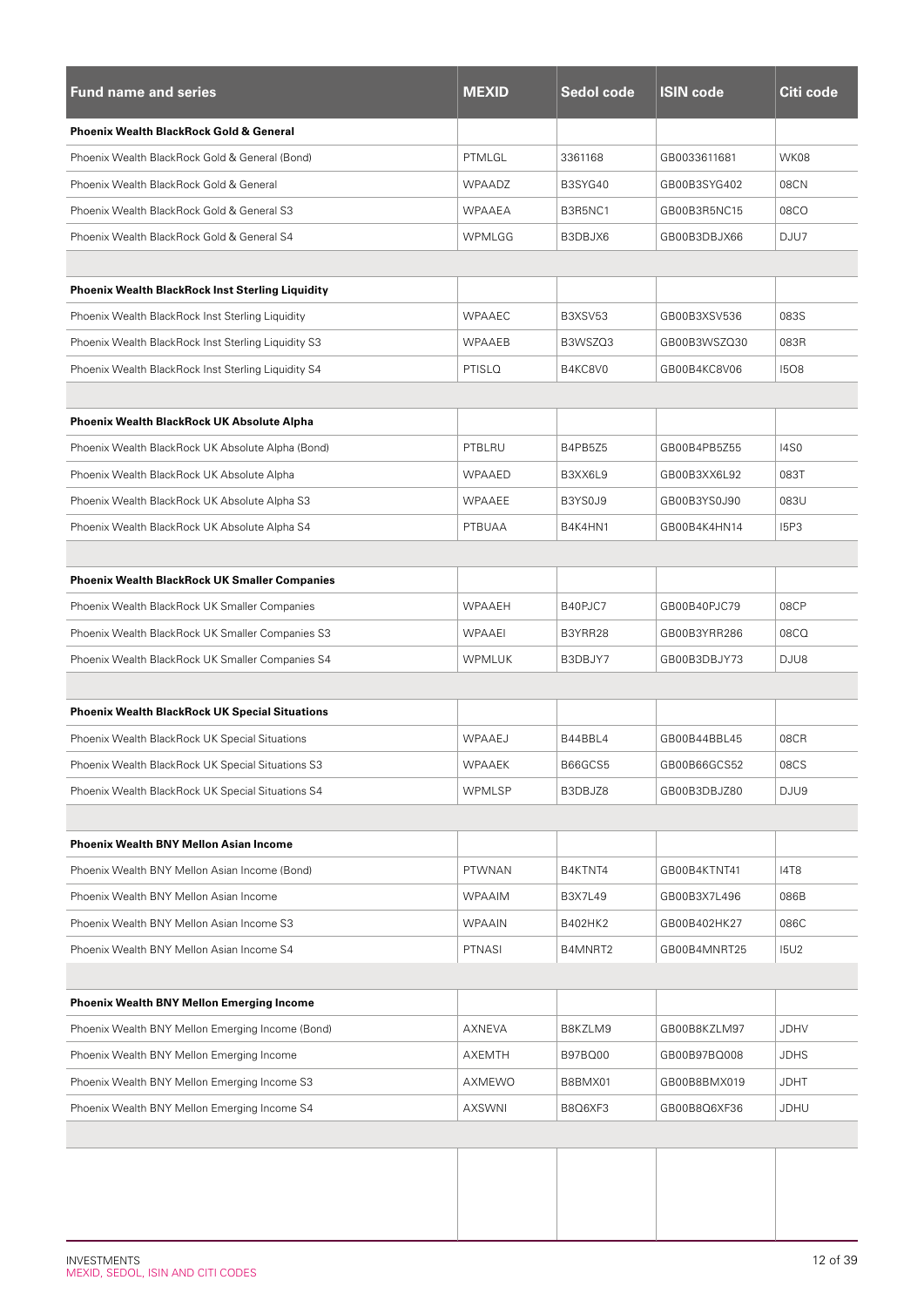| <b>Fund name and series</b>                              | <b>MEXID</b>  | <b>Sedol code</b> | <b>ISIN code</b> | Citi code        |
|----------------------------------------------------------|---------------|-------------------|------------------|------------------|
| <b>Phoenix Wealth BNY Mellon Global Equity</b>           |               |                   |                  |                  |
| Phoenix Wealth BNY Mellon Global Equity                  | <b>WPAAIV</b> | B46CLM6           | GB00B46CLM64     | 08EI             |
| Phoenix Wealth BNY Mellon Global Equity S2               | <b>WPAAIW</b> | B3WCTY1           | GB00B3WCTY10     | 08EJ             |
| Phoenix Wealth BNY Mellon Global Equity S3               | <b>WPAAIX</b> | B3W26G2           | GB00B3W26G27     | 08EK             |
| Phoenix Wealth BNY Mellon Global Equity S4               | <b>WPNNIG</b> | B3DBKK0           | GB00B3DBKK01     | DJW <sub>5</sub> |
|                                                          |               |                   |                  |                  |
| <b>Phoenix Wealth BNY Mellon Global Income</b>           |               |                   |                  |                  |
| Phoenix Wealth BNY Mellon Global Income (Bond)           | <b>PTNGHI</b> | B2RFVC0           | GB00B2RFVC09     | BRK4             |
| Phoenix Wealth BNY Mellon Global Income                  | <b>WPAAIO</b> | <b>B44TS51</b>    | GB00B44TS511     | 086D             |
| Phoenix Wealth BNY Mellon Global Income S3               | <b>WPAAIP</b> | B451B57           | GB00B451B578     | 086E             |
| Phoenix Wealth BNY Mellon Global Income S4               | <b>WPNGIN</b> | B3DBKG6           | GB00B3DBKG64     | DJW <sub>2</sub> |
|                                                          |               |                   |                  |                  |
| <b>Phoenix Wealth BNY Mellon International Bond</b>      |               |                   |                  |                  |
| Phoenix Wealth BNY Mellon International Bond (Bond)      | PTNIBL        | 3220924           | GB0032209248     | QC34             |
| Phoenix Wealth BNY Mellon International Bond             | <b>WPAAIS</b> | B3YY3J8           | GB00B3YY3J87     | 08EF             |
| Phoenix Wealth BNY Mellon International Bond S2          | <b>WPAAIT</b> | B3XDR16           | GB00B3XDR163     | 08EG             |
| Phoenix Wealth BNY Mellon International Bond S3          | WPAAIU        | B43GHT0           | GB00B43GHT05     | 08EH             |
| Phoenix Wealth BNY Mellon International Bond S4          | <b>WPNNIB</b> | B3DBKJ9           | GB00B3DBKJ95     | DJW4             |
|                                                          |               |                   |                  |                  |
| Phoenix Wealth BNY Mellon Long Term Global Equity        |               |                   |                  |                  |
| Phoenix Wealth BNY Mellon Long Term Global Equity (Bond) | PTBMEL        | B55J705           | GB00B55J7053     | <b>I4S2</b>      |
| Phoenix Wealth BNY Mellon Long Term Global Equity        | WPAAEL        | B3TJPC5           | GB00B3TJPC59     | 083X             |
| Phoenix Wealth BNY Mellon Long Term Global Equity S3     | <b>WPAAEM</b> | B30M4M0           | GB00B3QM4M09     | 083Y             |
| Phoenix Wealth BNY Mellon Long Term Global Equity S4     | PTBYML        | <b>B55BL98</b>    | GB00B55BL981     | <b>15X3</b>      |
|                                                          |               |                   |                  |                  |
| <b>Phoenix Wealth BNY Mellon Multi-Asset Growth</b>      |               |                   |                  |                  |
| Phoenix Wealth BNY Mellon Multi-Asset Growth (Bond)      | PTNML         | 3221154           | GB0032211541     | QC37             |
| Phoenix Wealth BNY Mellon Multi-Asset Growth             | <b>WPAAIY</b> | <b>B3W7K98</b>    | GB00B3W7K986     | 08EL             |
| Phoenix Wealth BNY Mellon Multi-Asset Growth S3          | <b>WPAAIZ</b> | B67FBN9           | GB00B67FBN90     | 08EM             |
| Phoenix Wealth BNY Mellon Multi-Asset Growth S4          | <b>WPNNMD</b> | B3DBKL1           | GB00B3DBKL18     | DJW6             |
|                                                          |               |                   |                  |                  |
| <b>Phoenix Wealth BNY Mellon Real Return</b>             |               |                   |                  |                  |
| Phoenix Wealth BNY Mellon Real Return (Bond)             | AXAANG        | BLTW036           | GB00BLTW0364     | <b>KJZG</b>      |
| Phoenix Wealth BNY Mellon Real Return                    | AXAAMN        | BLTW003           | GB00BLTW0034     | KJZH             |
| Phoenix Wealth BNY Mellon Real Return S3                 | AXAAMO        | BLTW014           | GB00BLTW0141     | KJZI             |
| Phoenix Wealth BNY Mellon Real Return S4                 | AXAAMP        | BLTW025           | GB00BLTW0257     | KJZJ             |
|                                                          |               |                   |                  |                  |
| <b>Phoenix Wealth BNY Mellon UK Equity</b>               |               |                   |                  |                  |
| Phoenix Wealth BNY Mellon UK Equity                      | <b>WPAAIQ</b> | B3T4ZS6           | GB00B3T4ZS69     | 08ED             |
| Phoenix Wealth BNY Mellon UK Equity S3                   | <b>WPAAIR</b> | B3T6J57           | GB00B3T6J571     | 08EE             |
| Phoenix Wealth BNY Mellon UK Equity S4                   | <b>WPNNIE</b> | B3DBKH7           | GB00B3DBKH71     | DJW3             |
|                                                          |               |                   |                  |                  |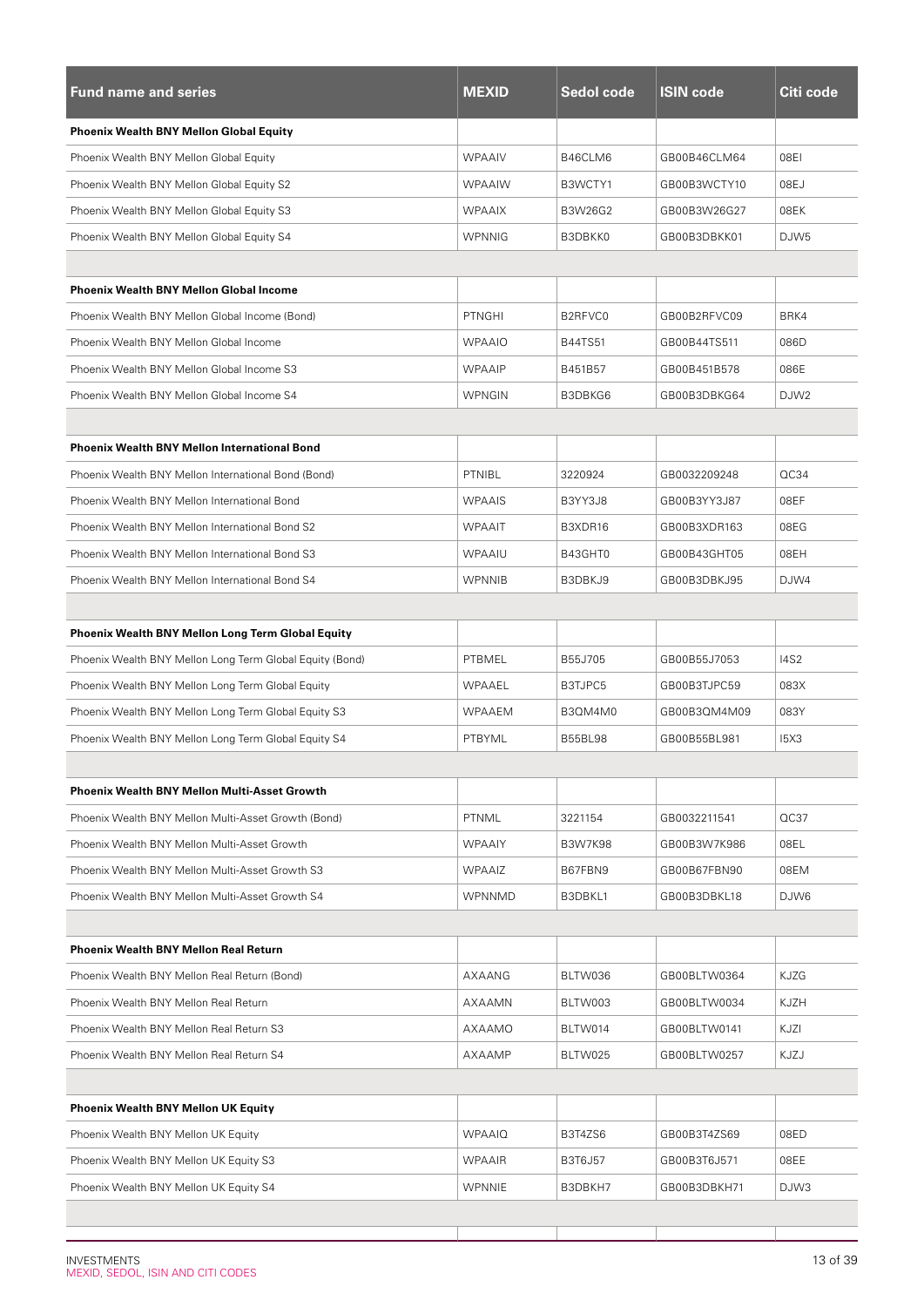| <b>Fund name and series</b>                      | <b>MEXID</b>  | <b>Sedol code</b> | <b>ISIN code</b> | Citi code   |
|--------------------------------------------------|---------------|-------------------|------------------|-------------|
| <b>Phoenix Wealth Elite Asia Pacific</b>         |               |                   |                  |             |
| Phoenix Wealth Elite Asia Pacific (Bond)         | <b>PTACIF</b> | B3WJGX0           | GB00B3WJGX01     | <b>ABNX</b> |
| Phoenix Wealth Elite Asia Pacific                | <b>WPELTS</b> | B3VW8D4           | GB00B3VW8D47     | ABNL        |
| Phoenix Wealth Elite Asia Pacific S3             | <b>WPELTC</b> | B3XX9K9           | GB00B3XX9K90     | ABNM        |
| Phoenix Wealth Elite Asia Pacific S4             | WPELTF        | B3X6243           | GB00B3X62431     | <b>ABNN</b> |
|                                                  |               |                   |                  |             |
| <b>Phoenix Wealth Elite Balanced Managed</b>     |               |                   |                  |             |
| Phoenix Wealth Elite Balanced Managed (Bond)     | PTEBM         | 3221013           | GB0032210139     | OC15        |
| Phoenix Wealth Elite Balanced Managed            | <b>PTBMF</b>  | 0241304           | GB0002413044     | <b>BY37</b> |
| Phoenix Wealth Elite Balanced Managed S3         | <b>WPEBMS</b> | B0Z1PQ8           | GB00B0Z1PQ85     | W220        |
| Phoenix Wealth Elite Balanced Managed S4         | <b>WPWEBM</b> | B3DBFX8           | GB00B3DBFX86     | DJL7        |
|                                                  |               |                   |                  |             |
| <b>Phoenix Wealth Elite Bond</b>                 |               |                   |                  |             |
| Phoenix Wealth Elite Bond (Bond)                 | <b>PTAAA</b>  | B012FT8           | GB00B012FT89     | <b>WS45</b> |
| Phoenix Wealth Elite Bond                        | PTEB          | <b>B012FV0</b>    | GB00B012FV02     | <b>WS40</b> |
| Phoenix Wealth Elite Bond S3                     | WPEBS3        | B0Z1PS0           | GB00B0Z1PS00     | W221        |
| Phoenix Wealth Elite Bond S4                     | <b>WPWELB</b> | B3DBFY9           | GB00B3DBFY93     | DJL8        |
|                                                  |               |                   |                  |             |
| <b>Phoenix Wealth Elite Cautious Managed</b>     |               |                   |                  |             |
| Phoenix Wealth Elite Cautious Managed (Bond)     | PTECML        | 3221024           | GB0032210246     | QC16        |
| Phoenix Wealth Elite Cautious Managed            | <b>PTECM</b>  | 0241218           | GB0002412186     | <b>BY40</b> |
| Phoenix Wealth Elite Cautious Managed S3         | <b>WPECMS</b> | B0Z32J6           | GB00B0Z32J67     | W222        |
| Phoenix Wealth Elite Cautious Managed S4         | <b>WPWECM</b> | B3DBFZ0           | GB00B3DBFZ01     | DJL9        |
|                                                  |               |                   |                  |             |
| <b>Phoenix Wealth Elite Defensive Managed</b>    |               |                   |                  |             |
| Phoenix Wealth Elite Defensive Managed (Bond)    | PTWDML        | 3412055           | GB0034120559     | <b>WS29</b> |
| Phoenix Wealth Elite Defensive Managed           | <b>PTDMP</b>  | 3412044           | GB0034120443     | <b>WS25</b> |
| Phoenix Wealth Elite Defensive Managed S3        | <b>WPEDMA</b> | B0Z32L8           | GB00B0Z32L89     | W223        |
| Phoenix Wealth Elite Defensive Managed S4        | WPWEDM        | B3DBG02           | GB00B3DBG022     | DJM0        |
|                                                  |               |                   |                  |             |
| <b>Phoenix Wealth Elite Diversified Market 2</b> |               |                   |                  |             |
| Phoenix Wealth Elite Diversified Market 2 (Bond) | AXAABB        | BDZDRH0           | GB00BDZDRH05     | <b>JTAU</b> |
| Phoenix Wealth Elite Diversified Market 2        | AXAAAE        | BDZDRD6           | GB00BDZDRD66     | <b>JTAE</b> |
| Phoenix Wealth Elite Diversified Market 2 S3     | AXAAAI        | BDZDRF8           | GB00BDZDRF80     | <b>JTAF</b> |
| Phoenix Wealth Elite Diversified Market 2 S4     | AXAAAL        | BDZDRG9           | GB00BDZDRG97     | <b>JTAG</b> |
|                                                  |               |                   |                  |             |
| <b>Phoenix Wealth Elite Diversified Market 3</b> |               |                   |                  |             |
| Phoenix Wealth Elite Diversified Market 3 (Bond) | AXAABC        | BDZDRM5           | GB00BDZDRM57     | <b>JTAV</b> |
| Phoenix Wealth Elite Diversified Market 3        | AXAAAM        | BDZDRJ2           | GB00BDZDRJ29     | <b>JTAH</b> |
| Phoenix Wealth Elite Diversified Market 3 S3     | AXAAAN        | BDZDRK3           | GB00BDZDRK34     | <b>JTAI</b> |
| Phoenix Wealth Elite Diversified Market 3 S4     | AXAAAO        | BDZDRL4           | GB00BDZDRL41     | <b>JTAJ</b> |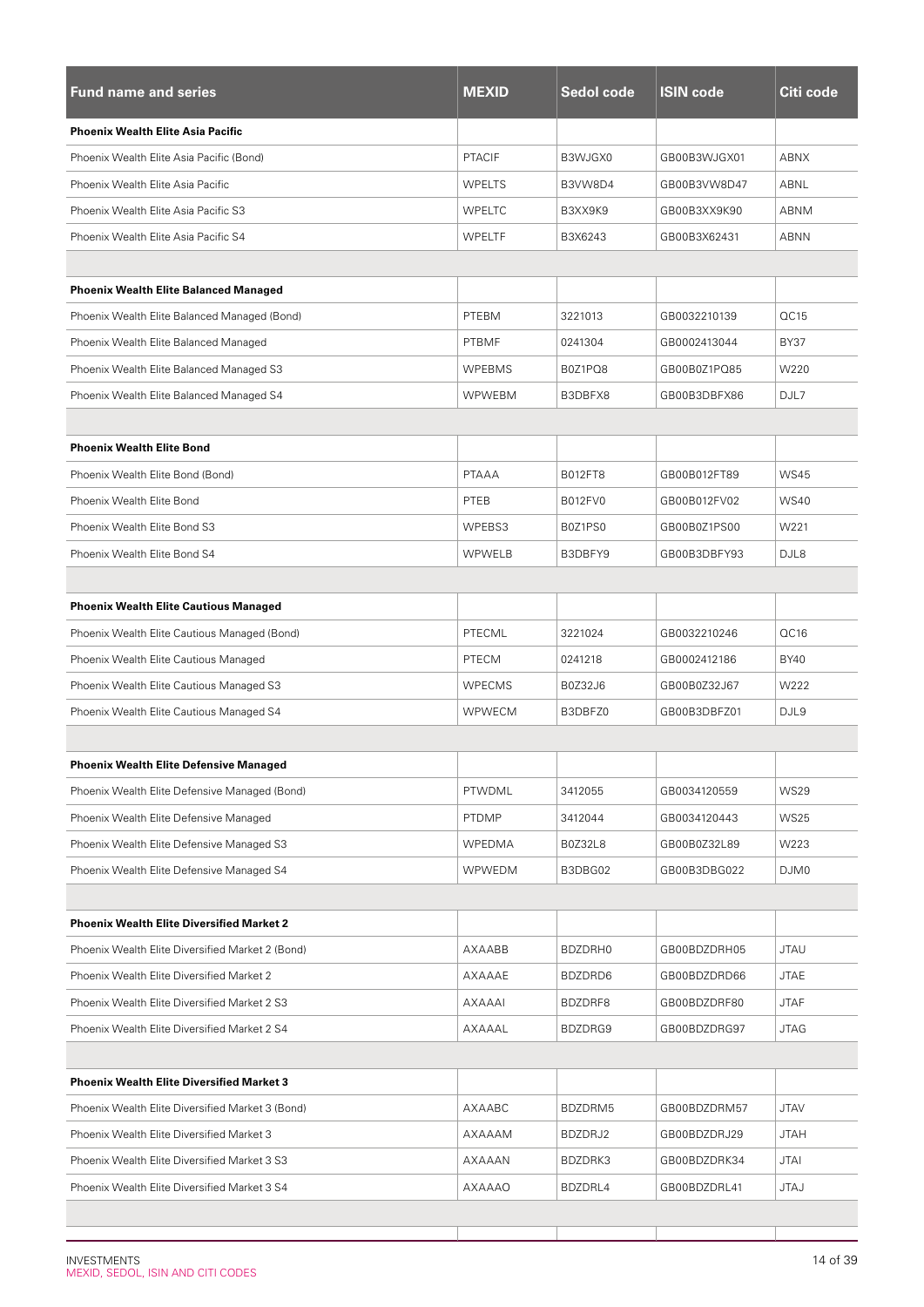| <b>Fund name and series</b>                         | <b>MEXID</b>  | Sedol code | <b>ISIN code</b> | Citi code   |
|-----------------------------------------------------|---------------|------------|------------------|-------------|
| <b>Phoenix Wealth Elite Diversified Market 4</b>    |               |            |                  |             |
| Phoenix Wealth Elite Diversified Market 4 (Bond)    | AXAABD        | BDZDRR0    | GB00BDZDRR03     | <b>JTAW</b> |
| Phoenix Wealth Elite Diversified Market 4           | <b>AXAAAP</b> | BDZDRN6    | GB00BDZDRN64     | <b>JTAK</b> |
| Phoenix Wealth Elite Diversified Market 4 S3        | AXAAAQ        | BDZDRP8    | GB00BDZDRP88     | <b>JTAL</b> |
| Phoenix Wealth Elite Diversified Market 4 S4        | <b>AXAAAR</b> | BDZDRQ9    | GB00BDZDRQ95     | <b>JTAM</b> |
|                                                     |               |            |                  |             |
| <b>Phoenix Wealth Elite Diversified Market 5</b>    |               |            |                  |             |
| Phoenix Wealth Elite Diversified Market 5 (Bond)    | AXAABE        | BDZDRW5    | GB00BDZDRW55     | <b>JTAX</b> |
| Phoenix Wealth Elite Diversified Market 5           | AXAAAS        | BDZDRS1    | GB00BDZDRS10     | <b>JTAN</b> |
| Phoenix Wealth Elite Diversified Market 5 S3        | AXAAAT        | BDZDRT2    | GB00BDZDRT27     | <b>JTAO</b> |
| Phoenix Wealth Elite Diversified Market 5 S4        | AXAAAU        | BDZDRV4    | GB00BDZDRV49     | <b>JTAP</b> |
|                                                     |               |            |                  |             |
| <b>Phoenix Wealth Elite Diversified Market 6</b>    |               |            |                  |             |
| Phoenix Wealth Elite Diversified Market 6 (Bond)    | AXAABF        | BDZDS00    | GB00BDZDS003     | <b>JTAY</b> |
| Phoenix Wealth Elite Diversified Market 6           | AXAAAV        | BDZDRX6    | GB00BDZDRX62     | <b>JTAQ</b> |
| Phoenix Wealth Elite Diversified Market 6 S3        | AXAAAW        | BDZDRY7    | GB00BDZDRY79     | <b>JTAR</b> |
| Phoenix Wealth Elite Diversified Market 6 S4        | AXAAAX        | BDZDRZ8    | GB00BDZDRZ86     | <b>JTAS</b> |
|                                                     |               |            |                  |             |
| <b>Phoenix Wealth Elite European Equity</b>         |               |            |                  |             |
| Phoenix Wealth Elite European Equity (Bond)         | <b>PTEE</b>   | B012FW1    | GB00B012FW19     | <b>WS46</b> |
| Phoenix Wealth Elite European Equity                | PTEEP         | B012FX2    | GB00B012FX26     | <b>WS41</b> |
| Phoenix Wealth Elite European Equity S3             | WPELEE        | B0Z32N0    | GB00B0Z32N04     | W224        |
| Phoenix Wealth Elite European Equity S4             | <b>WPWEEE</b> | B3DBG24    | GB00B3DBG246     | DJM1        |
|                                                     |               |            |                  |             |
| Phoenix Wealth Elite Extra Cautious Managed         |               |            |                  |             |
| Phoenix Wealth Elite Extra Cautious Managed (Bond)  | PTEECM        | B3KBV11    | GB00B3KBV117     | EBZ8        |
| Phoenix Wealth Elite Extra Cautious Managed         | WPEECM        | B3KBV33    | GB00B3KBV331     | EBZ2        |
| Phoenix Wealth Elite Extra Cautious Managed S3      | WPELEC        | B3KBV44    | GB00B3KBV448     | EBZ3        |
| Phoenix Wealth Elite Extra Cautious Managed S4      | <b>WPEEMA</b> | B3KBV55    | GB00B3KBV554     | EBZ4        |
|                                                     |               |            |                  |             |
| <b>Phoenix Wealth Elite Extra Defensive Managed</b> |               |            |                  |             |
| Phoenix Wealth Elite Extra Defensive Managed (Bond) | PTEEDM        | B3KBV22    | GB00B3KBV224     | EBZ9        |
| Phoenix Wealth Elite Extra Defensive Managed        | WPEEDM        | B3KBV66    | GB00B3KBV661     | EBZ5        |
| Phoenix Wealth Elite Extra Defensive Managed S3     | WPEEDE        | B3KBV77    | GB00B3KBV778     | EBZ6        |
| Phoenix Wealth Elite Extra Defensive Managed S4     | <b>WPEEDF</b> | B3KBV88    | GB00B3KBV885     | EBZ7        |
|                                                     |               |            |                  |             |
| <b>Phoenix Wealth Elite Global Emerging Markets</b> |               |            |                  |             |
| Phoenix Wealth Elite Global Emerging Markets (Bond) | PTARKE        | B3Y6662    | GB00B3Y66620     | ABNY        |
| Phoenix Wealth Elite Global Emerging Markets        | WPELTE        | B3YRBB5    | GB00B3YRBB59     | ABNO        |
| Phoenix Wealth Elite Global Emerging Markets S3     | WPELTM        | B3NN3X0    | GB00B3NN3X02     | ABNP        |
| Phoenix Wealth Elite Global Emerging Markets S4     | <b>WPELTG</b> | B3VDK42    | GB00B3VDK428     | ABNQ        |

L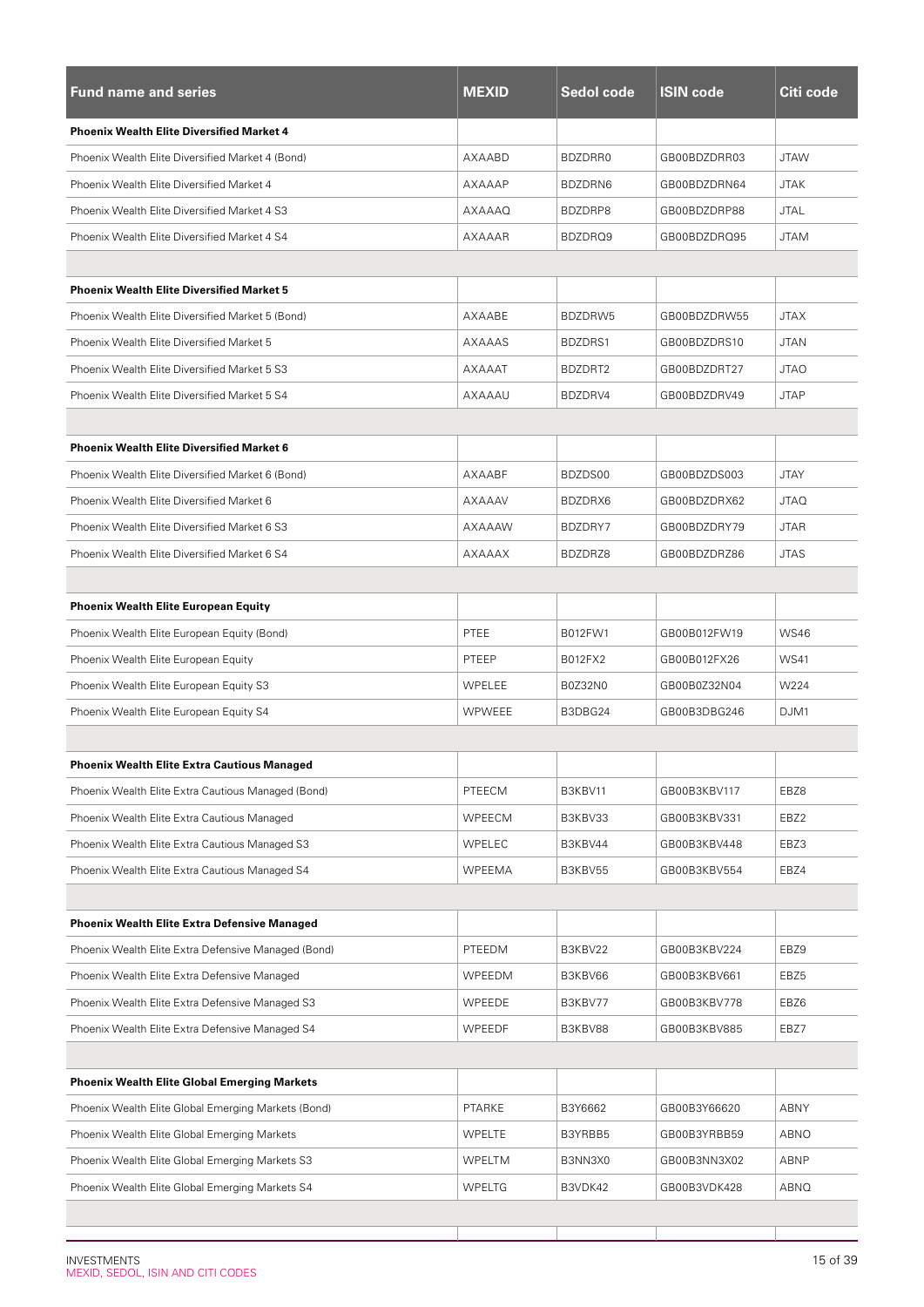| <b>Fund name and series</b>                       | <b>MEXID</b>  | Sedol code     | <b>ISIN code</b> | Citi code        |
|---------------------------------------------------|---------------|----------------|------------------|------------------|
| <b>Phoenix Wealth Elite Global Equity</b>         |               |                |                  |                  |
| Phoenix Wealth Elite Global Equity (Bond)         | PTEG          | B012FZ4        | GB00B012FZ40     | <b>WS47</b>      |
| Phoenix Wealth Elite Global Equity                | <b>PTAAB</b>  | B012FY3        | GB00B012FY33     | <b>WS42</b>      |
| Phoenix Wealth Elite Global Equity S3             | WPEGES        | B0Z32P2        | GB00B0Z32P28     | W225             |
| Phoenix Wealth Elite Global Equity S4             | <b>WPWEGE</b> | B3DBG35        | GB00B3DBG352     | DJM <sub>2</sub> |
|                                                   |               |                |                  |                  |
| <b>Phoenix Wealth Elite International</b>         |               |                |                  |                  |
| Phoenix Wealth Elite International (Bond)         | PTELIT        | B11Z992        | GB00B11Z9920     | W140             |
| Phoenix Wealth Elite International                | WPEIP         | <b>B11ZR76</b> | GB00B11ZR766     | W159             |
| Phoenix Wealth Elite International S3             | WPEIS         | B11ZR21        | GB00B11ZR212     | W160             |
| Phoenix Wealth Elite International S4             | <b>WPWEIN</b> | B3DBG46        | GB00B3DBG469     | DJM3             |
|                                                   |               |                |                  |                  |
| <b>Phoenix Wealth Elite Japan</b>                 |               |                |                  |                  |
| Phoenix Wealth Elite Japan (Bond)                 | <b>PTJAPA</b> | B3YS0V1        | GB00B3YS0V11     | <b>ABNW</b>      |
| Phoenix Wealth Elite Japan                        | WPELTJ        | B3XQD28        | GB00B3XQD280     | ABNI             |
| Phoenix Wealth Elite Japan S3                     | <b>WPELTA</b> | B3PYYF0        | GB00B3PYYF01     | ABNJ             |
| Phoenix Wealth Elite Japan S4                     | WPELTP        | B3SFBN7        | GB00B3SFBN73     | ABNK             |
|                                                   |               |                |                  |                  |
| <b>Phoenix Wealth Elite North American Equity</b> |               |                |                  |                  |
| Phoenix Wealth Elite North American Equity (Bond) | PTENA         | B012G17        | GB00B012G171     | <b>WS44</b>      |
| Phoenix Wealth Elite North American Equity        | <b>PTAAE</b>  | B012G06        | GB00B012G064     | <b>WS39</b>      |
| Phoenix Wealth Elite North American Equity S3     | WPENAE        | B0Z32R4        | GB00B0Z32R42     | W226             |
| Phoenix Wealth Elite North American Equity S4     | <b>WPWENA</b> | B3DBG57        | GB00B3DBG576     | DJM4             |
|                                                   |               |                |                  |                  |
| <b>Phoenix Wealth Elite Stockmarket Managed</b>   |               |                |                  |                  |
| Phoenix Wealth Elite Stockmarket Managed (Bond)   | PTESML        | 3221121        | GB0032211210     | QC17             |
| Phoenix Wealth Elite Stockmarket Managed          | PTESM         | 0241531        | GB0002415312     | BY41             |
| Phoenix Wealth Elite Stockmarket Managed S2       | PTES2         | 3364383        | GB0033643833     | <b>WK60</b>      |
| Phoenix Wealth Elite Stockmarket Managed S3       | WPESMM        | B0Z32S5        | GB00B0Z32S58     | W227             |
| Phoenix Wealth Elite Stockmarket Managed S4       | WPWESM        | B3DBG68        | GB00B3DBG683     | DJM5             |
|                                                   |               |                |                  |                  |
| <b>Phoenix Wealth Elite UK Equity</b>             |               |                |                  |                  |
| Phoenix Wealth Elite UK Equity (Bond)             | <b>PTAAC</b>  | B012G28        | GB00B012G288     | <b>WS48</b>      |
| Phoenix Wealth Elite UK Equity                    | PTAAD         | B012G39        | GB00B012G395     | <b>WS43</b>      |
| Phoenix Wealth Elite UK Equity S3                 | <b>WPELUK</b> | B0Z32Z2        | GB00B0Z32Z26     | W228             |
| Phoenix Wealth Elite UK Equity S4                 | WPEUKE        | B3DBG79        | GB00B3DBG790     | DJM6             |
|                                                   |               |                |                  |                  |
|                                                   |               |                |                  |                  |
|                                                   |               |                |                  |                  |
|                                                   |               |                |                  |                  |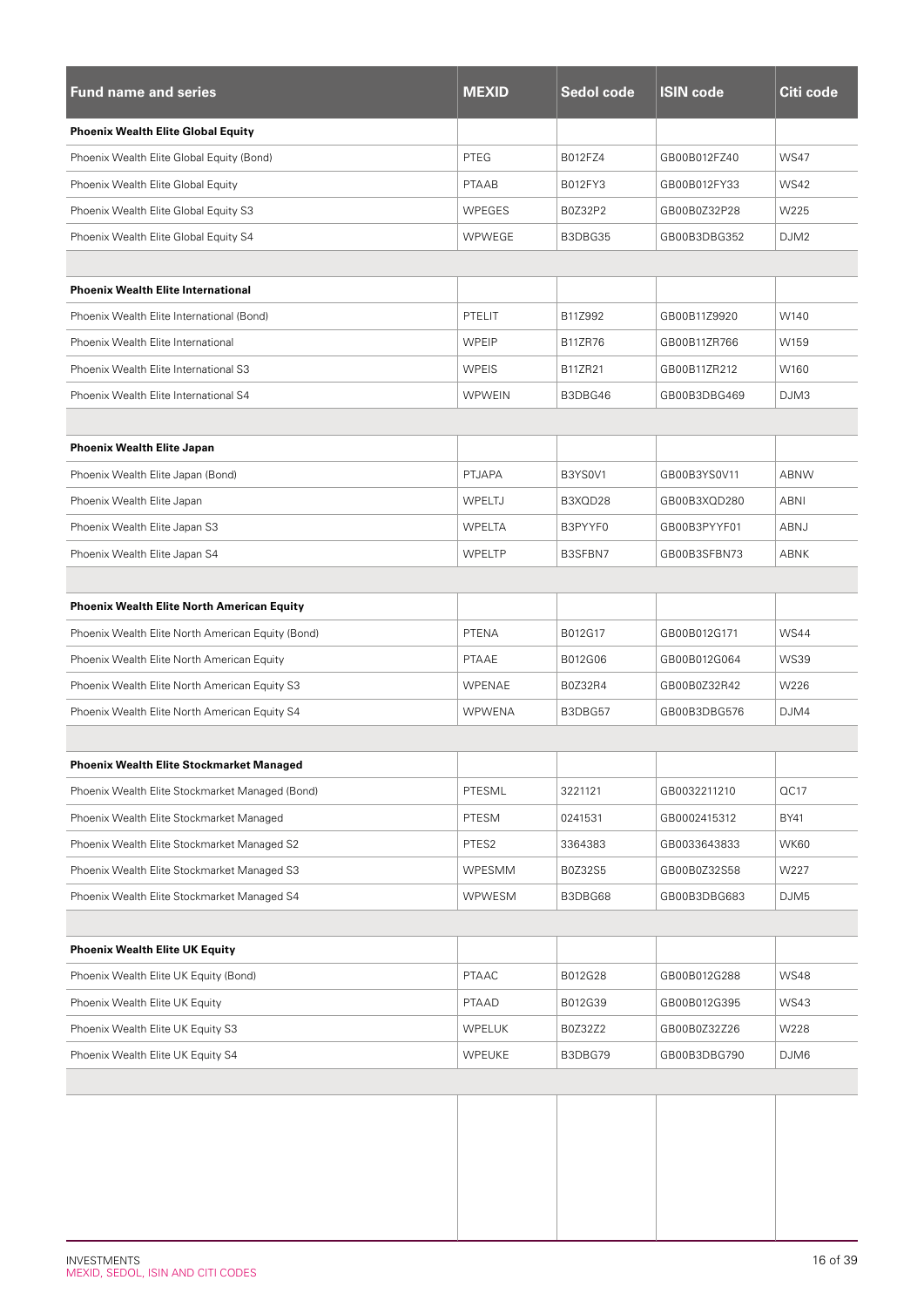| <b>Fund name and series</b>                               | <b>MEXID</b>  | <b>Sedol code</b> | <b>ISIN code</b> | Citi code   |
|-----------------------------------------------------------|---------------|-------------------|------------------|-------------|
| <b>Phoenix Wealth Fidelity American</b>                   |               |                   |                  |             |
| Phoenix Wealth Fidelity American (Bond)                   | PTFAL         | 3221358           | GB0032213588     | QC19        |
| Phoenix Wealth Fidelity American                          | WPFDAM        | B3YP3D5           | GB00B3YP3D57     | 08CT        |
| Phoenix Wealth Fidelity American S3                       | WPFDAE        | B3SZ4W7           | GB00B3SZ4W70     | 08CU        |
| Phoenix Wealth Fidelity American S4                       | <b>WPFIDA</b> | B3DBG91           | GB00B3DBG915     | DJM8        |
|                                                           |               |                   |                  |             |
| <b>Phoenix Wealth Fidelity Asia</b>                       |               |                   |                  |             |
| Phoenix Wealth Fidelity Asia                              | <b>WPFESO</b> | B3TBW86           | GB00B3TBW868     | 08CX        |
| Phoenix Wealth Fidelity Asia S3                           | WPFDSU        | <b>B691WR6</b>    | GB00B691WR62     | 08CY        |
| Phoenix Wealth Fidelity Asia S4                           | <b>WPFISE</b> | B3DBGQ8           | GB00B3DBGQ84     | DJO1        |
|                                                           |               |                   |                  |             |
| <b>Phoenix Wealth Fidelity Asia Pacific Opportunities</b> |               |                   |                  |             |
| Phoenix Wealth Fidelity Asia Pacific Opportunities (Bond) | AXAARQ        | <b>BRJ6546</b>    | GB00BRJ65469     | KV4Q        |
| Phoenix Wealth Fidelity Asia Pacific Opportunities        | <b>AXAARN</b> | <b>BRJ6513</b>    | GB00BRJ65139     | KV4N        |
| Phoenix Wealth Fidelity Asia Pacific Opportunities S3     | AXAARO        | <b>BRJ6524</b>    | GB00BRJ65246     | KV4O        |
| Phoenix Wealth Fidelity Asia Pacific Opportunities S4     | AXAARP        | <b>BRJ6535</b>    | GB00BRJ65352     | KV4P        |
|                                                           |               |                   |                  |             |
| <b>Phoenix Wealth Fidelity Emerging Markets</b>           |               |                   |                  |             |
| Phoenix Wealth Fidelity Emerging Markets (Bond)           | AXCAAE        | <b>B774SR6</b>    | GB00B774SR68     | 11MX        |
| Phoenix Wealth Fidelity Emerging Markets                  | AXEMER        | <b>B779YG2</b>    | GB00B779YG27     | <b>11NG</b> |
| Phoenix Wealth Fidelity Emerging Markets S3               | AXMERG        | B79HPY9           | GB00B79HPY95     | 11NH        |
| Phoenix Wealth Fidelity Emerging Markets S4               | AXERGI        | B6RQYJ9           | GB00B6RQYJ93     | <b>11NI</b> |
|                                                           |               |                   |                  |             |
| <b>Phoenix Wealth Fidelity Enhanced Income</b>            |               |                   |                  |             |
| Phoenix Wealth Fidelity Enhanced Income (Bond)            | AXINCV        | B98BDG4           | GB00B98BDG45     | I7LL        |
| Phoenix Wealth Fidelity Enhanced Income                   | AXENAD        | B87Q266           | GB00B87Q2669     | I7LU        |
| Phoenix Wealth Fidelity Enhanced Income S3                | AXPEVN        | B98F2K3           | GB00B98F2K30     | I7LV        |
| Phoenix Wealth Fidelity Enhanced Income S4                | AXENCD        | B98FT57           | GB00B98FT571     | I7LW        |
|                                                           |               |                   |                  |             |
| <b>Phoenix Wealth Fidelity European</b>                   |               |                   |                  |             |
| Phoenix Wealth Fidelity European                          | WPFDEU        | B45LVR9           | GB00B45LVR91     | 08CV        |
| Phoenix Wealth Fidelity European S3                       | WPFDER        | B3Q3LZ5           | GB00B3Q3LZ55     | 08CW        |
| Phoenix Wealth Fidelity European S4                       | <b>WPFIEU</b> | B3DBGB3           | GB00B3DBGB32     | DJM9        |
|                                                           |               |                   |                  |             |
| <b>Phoenix Wealth Fidelity Global Dividend</b>            |               |                   |                  |             |
| Phoenix Wealth Fidelity Global Dividend (Bond)            | AXXAD         | <b>BYSY443</b>    | GB00BYSY4436     | E4QD        |
| Phoenix Wealth Fidelity Global Dividend                   | AXXAA         | <b>BYSY410</b>    | GB00BYSY4105     | E4QE        |
| Phoenix Wealth Fidelity Global Dividend S3                | AXXAB         | BYSY421           | GB00BYSY4212     | E4QF        |
| Phoenix Wealth Fidelity Global Dividend S4                | AXXAC         | <b>BYSY432</b>    | GB00BYSY4329     | E4QG        |
|                                                           |               |                   |                  |             |
|                                                           |               |                   |                  |             |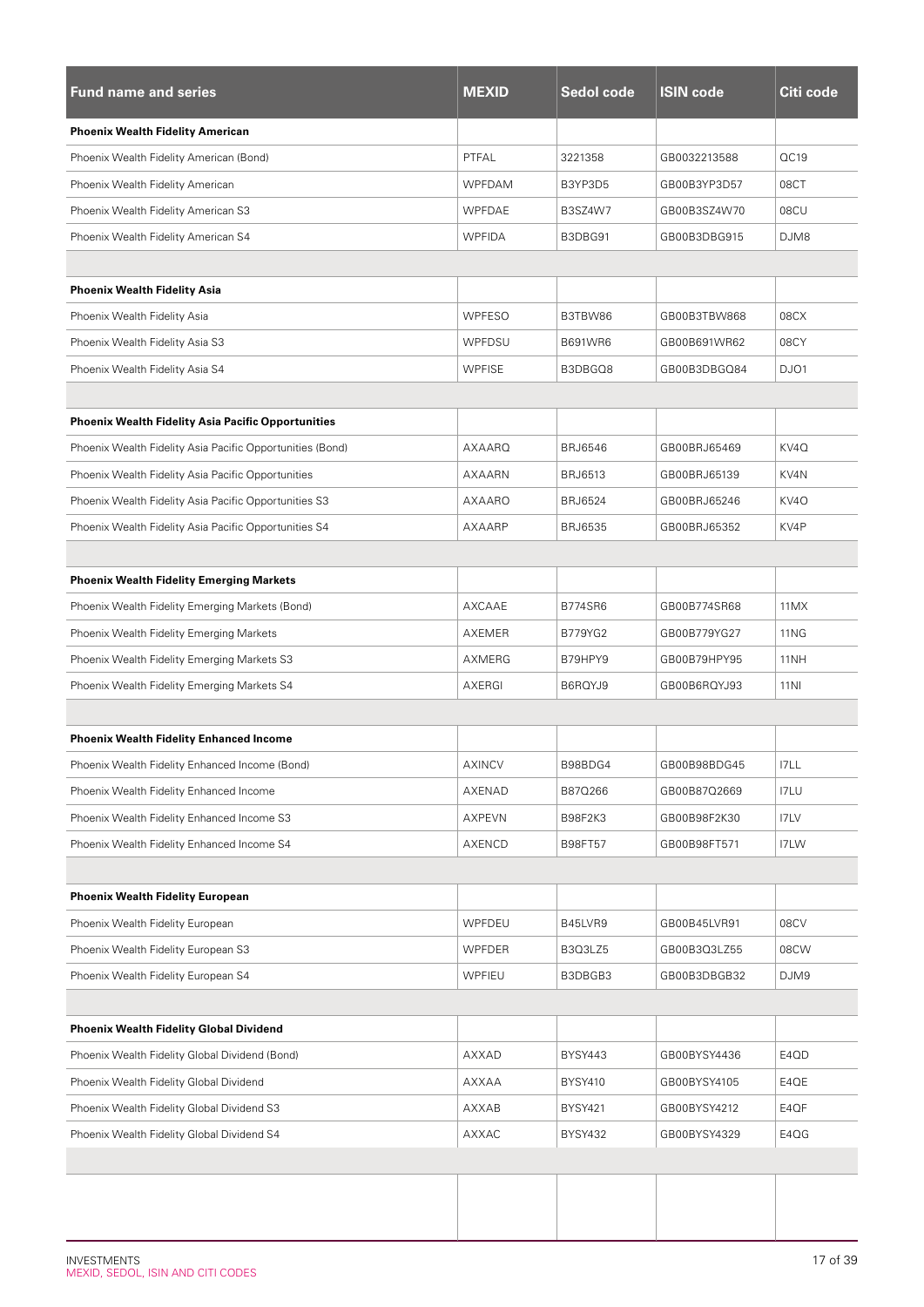| <b>Fund name and series</b>                                      | <b>MEXID</b>  | Sedol code     | <b>ISIN code</b> | Citi code   |
|------------------------------------------------------------------|---------------|----------------|------------------|-------------|
| <b>Phoenix Wealth Fidelity Global Special Situations</b>         |               |                |                  |             |
| Phoenix Wealth Fidelity Global Special Situations (Bond)         | <b>PTFGSS</b> | B1FBGR3        | GB00B1FBGR34     | W365        |
| Phoenix Wealth Fidelity Global Special Situations                | <b>WPFDGB</b> | B4K3RR2        | GB00B4K3RR27     | 085M        |
| Phoenix Wealth Fidelity Global Special Situations S3             | AXAALK        | BLTVYZ3        | GB00BLTVYZ34     | KKOH        |
| Phoenix Wealth Fidelity Global Special Situations S4             | AXAALL        | BLTVZ05        | GB00BLTVZ055     | KKOI        |
|                                                                  |               |                |                  |             |
| <b>Phoenix Wealth Fidelity Multi-Asset Open Strategic</b>        |               |                |                  |             |
| Phoenix Wealth Fidelity Multi-Asset Open Strategic               | WPFDMU        | B3V1DQ9        | GB00B3V1DQ90     | 07V8        |
| Phoenix Wealth Fidelity Multi-Asset Open Strategic S3            | WPFDML        | B46MML2        | GB00B46MML21     | 07V9        |
| Phoenix Wealth Fidelity Multi-Asset Open Strategic S4            | <b>WPFIMA</b> | B3DBGG8        | GB00B3DBGG86     | DJN3        |
|                                                                  |               |                |                  |             |
| <b>Phoenix Wealth Fidelity Special Situations</b>                |               |                |                  |             |
| Phoenix Wealth Fidelity Special Situations                       | <b>WPFDSP</b> | B3Z3WW0        | GB00B3Z3WW07     | 07VC        |
| Phoenix Wealth Fidelity Special Situations S3                    | <b>WPFDSE</b> | B40PJQ1        | GB00B40PJQ16     | 07VD        |
| Phoenix Wealth Fidelity Special Situations S4                    | PTFSS4        | B4W4VF9        | GB00B4W4VF94     | <b>15Q5</b> |
|                                                                  |               |                |                  |             |
| Phoenix Wealth Fidelity Sustainable Moneybuilder Income          |               |                |                  |             |
| Phoenix Wealth Fidelity Sustainable Moneybuilder Income (Bond)   | <b>PTFITY</b> | B55HWD7        | GB00B55HWD73     | <b>I4S4</b> |
| Phoenix Wealth Fidelity Sustainable Moneybuilder Income          | <b>WPFDMO</b> | <b>B3SC194</b> | GB00B3SC1942     | 085R        |
| Phoenix Wealth Fidelity Sustainable Moneybuilder Income S3       | <b>WPFDMN</b> | B3WQ1Y7        | GB00B3WQ1Y72     | 085S        |
| Phoenix Wealth Fidelity Sustainable Moneybuilder Income S4       | PTFLTY        | B55FHF8        | GB00B55FHF80     | <b>15Q3</b> |
|                                                                  |               |                |                  |             |
| <b>Phoenix Wealth First Sentier Global Listed Infrastructure</b> |               |                |                  |             |
| Phoenix Wealth First Sentier Global Listed Infrastructure (Bond) | PTFISG        | B2RGSB1        | GB00B2RGSB12     | BRG9        |
| Phoenix Wealth First Sentier Global Listed Infrastructure        | WPFRGL        | B3RQWT4        | GB00B3RQWT47     | 07VP        |
| Phoenix Wealth First Sentier Global Listed Infrastructure S3     | <b>WPFRGS</b> | B3VGHY0        | GB00B3VGHY03     | 07VQ        |
| Phoenix Wealth First Sentier Global Listed Infrastructure S4     | <b>WPFSGB</b> | B3DBGV3        | GB00B3DBGV38     | DJO5        |
|                                                                  |               |                |                  |             |
| <b>Phoenix Wealth Fixed Interest</b>                             |               |                |                  |             |
| Phoenix Wealth Fixed Interest (Bond)                             | <b>PTFIXE</b> | B3T0LS6        | GB00B3T0LS69     | 07VR        |
| Phoenix Wealth Fixed Interest                                    | <b>WPFXNT</b> | B3T4LZ5        | GB00B3T4LZ58     | 08D5        |
| Phoenix Wealth Fixed Interest S2                                 | <b>WPFXNE</b> | B3WRNB1        | GB00B3WRNB16     | 08D6        |
| Phoenix Wealth Fixed Interest S3                                 | <b>WPFXNR</b> | B3XNLH0        | GB00B3XNLH07     | 08D7        |
| Phoenix Wealth Fixed Interest S4                                 | <b>WPFDIT</b> | B3DBGX5        | GB00B3DBGX51     | DKA2        |
|                                                                  |               |                |                  |             |
| Phoenix Wealth Franklin UK Mid Cap                               |               |                |                  |             |
| Phoenix Wealth Franklin UK Mid Cap (Bond)                        | AXAADQ        | BL95LC1        | GB00BL95LC16     | KJXI        |
| Phoenix Wealth Franklin UK Mid Cap                               | AXAAGE        | BL95LN2        | GB00BL95LN21     | KJXJ        |
| Phoenix Wealth Franklin UK Mid Cap S3                            | AXAAEJ        | BL95LY3        | GB00BL95LY36     | KJXK        |
| Phoenix Wealth Franklin UK Mid Cap S4                            | AXAAFC        | <b>BL95M73</b> | GB00BL95M737     | KJXL        |
|                                                                  |               |                |                  |             |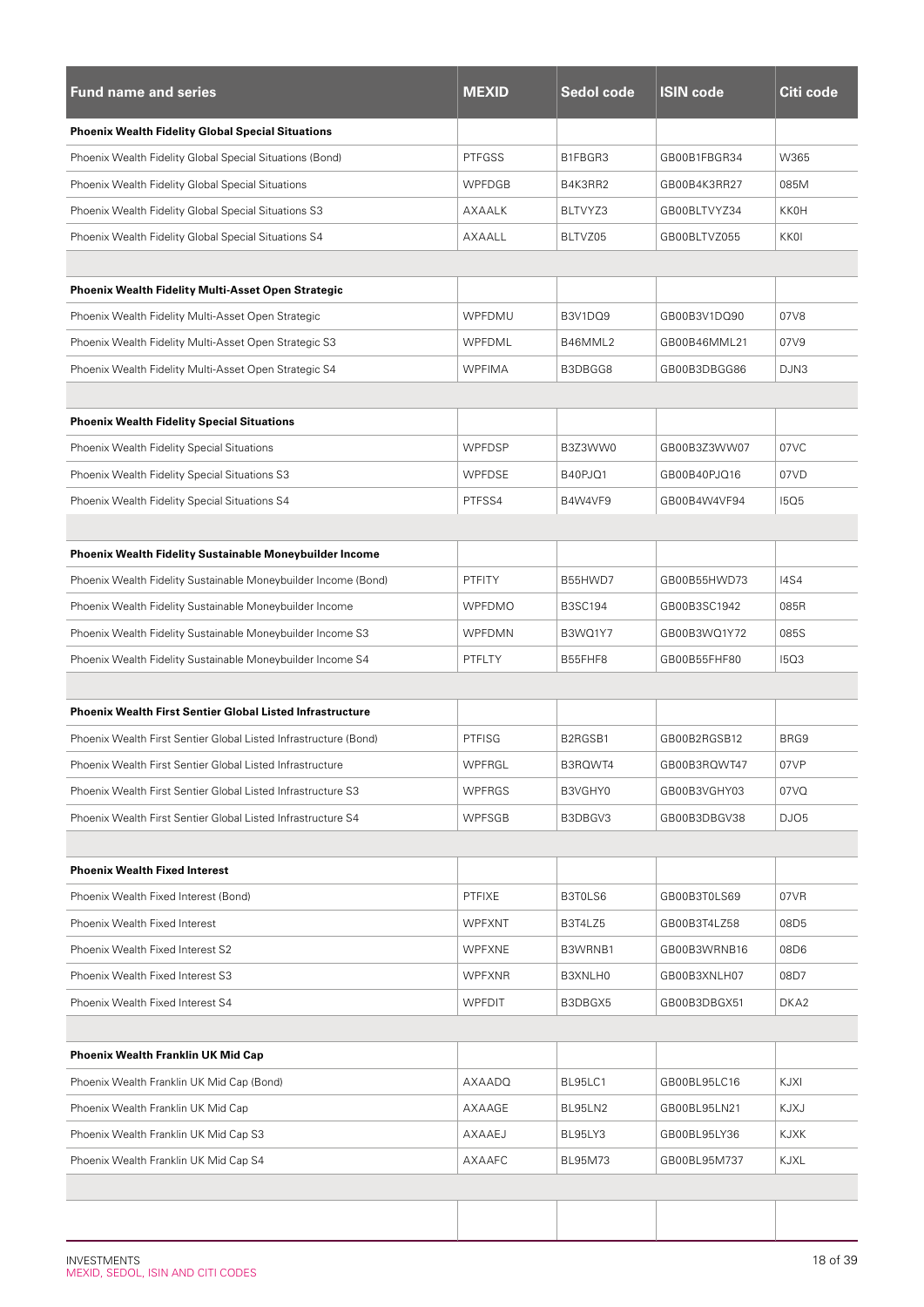| <b>Fund name and series</b>                                       | <b>MEXID</b>  | Sedol code     | <b>ISIN code</b> | Citi code        |
|-------------------------------------------------------------------|---------------|----------------|------------------|------------------|
| <b>Phoenix Wealth Franklin UK Smaller Companies</b>               |               |                |                  |                  |
| Phoenix Wealth Franklin UK Smaller Companies (Bond)               | AXAADT        | BL95LD2        | GB00BL95LD23     | <b>KJXM</b>      |
| Phoenix Wealth Franklin UK Smaller Companies                      | <b>WPUKSM</b> | B3R1FY5        | GB00B3R1FY54     | 087S             |
| Phoenix Wealth Franklin UK Smaller Companies S3                   | <b>WPRUSC</b> | B3SWWQ8        | GB00B3SWWQ82     | 087T             |
| Phoenix Wealth Franklin UK Smaller Companies S4                   | <b>AXAAFF</b> | <b>BL95M84</b> | GB00BL95M844     | <b>KJXN</b>      |
|                                                                   |               |                |                  |                  |
| <b>Phoenix Wealth GAM Star China Equity</b>                       |               |                |                  |                  |
| Phoenix Wealth GAM Star China Equity (Bond)                       | AXAAND        | BLTVZ72        | GB00BLTVZ725     | KJYU             |
| Phoenix Wealth GAM Star China Equity                              | AXAALP        | BLTVZ49        | GB00BLTVZ493     | KJYV             |
| Phoenix Wealth GAM Star China Equity S3                           | AXAALQ        | BLTVZ50        | GB00BLTVZ501     | <b>KJYW</b>      |
| Phoenix Wealth GAM Star China Equity S4                           | <b>AXAALR</b> | BLTVZ61        | GB00BLTVZ618     | <b>KJYX</b>      |
|                                                                   |               |                |                  |                  |
| Phoenix Wealth Goldman Sachs Emerging Markets Equity Portfolio    |               |                |                  |                  |
| Phoenix Wealth Goldman Sachs Emerging Markets Equity Portfolio    | WPGOLD        | B3SCYN9        | GB00B3SCYN95     | 07W3             |
| Phoenix Wealth Goldman Sachs Emerging Markets Equity Portfolio S3 | <b>WPOLDM</b> | B456B85        | GB00B456B858     | 07W4             |
| Phoenix Wealth Goldman Sachs Emerging Markets Equity Portfolio S4 | <b>WPGSBE</b> | B3DBH43        | GB00B3DBH434     | DJP3             |
|                                                                   |               |                |                  |                  |
| <b>Phoenix Wealth HSBC American Index</b>                         |               |                |                  |                  |
| Phoenix Wealth HSBC American Index (Bond)                         | <b>PTHSAI</b> | B1V0771        | GB00B1V07715     | W474             |
|                                                                   |               |                |                  |                  |
| <b>Phoenix Wealth HSBC European Index</b>                         |               |                |                  |                  |
| Phoenix Wealth HSBC European Index (Bond)                         | <b>PTHSEI</b> | B1V0782        | GB00B1V07822     | W473             |
|                                                                   |               |                |                  |                  |
| <b>Phoenix Wealth HSBC Islamic Global Equity Index</b>            |               |                |                  |                  |
| Phoenix Wealth HSBC Islamic Global Equity Index                   | <b>WPAMAN</b> | B3QBZF7        | GB00B3QBZF71     | 08DA             |
| Phoenix Wealth HSBC Islamic Global Equity Index S3                | <b>WPANAH</b> | <b>B3ZK793</b> | GB00B3ZK7932     | 08DB             |
| Phoenix Wealth HSBC Islamic Global Equity Index S4                | PTRHAG        | B3NQ674        | GB00B3NQ6742     | <b>I5R5</b>      |
|                                                                   |               |                |                  |                  |
| Phoenix Wealth HSBC Japan Index                                   |               |                |                  |                  |
| Phoenix Wealth HSBC Japan Index (Bond)                            | PTHSJI        | B1V0793        | GB00B1V07939     | W472             |
|                                                                   |               |                |                  |                  |
| <b>Phoenix Wealth HSBC Pacific Index</b>                          |               |                |                  |                  |
| Phoenix Wealth HSBC Pacific Index (Bond)                          | <b>PTPACI</b> | B3RMRM0        | GB00B3RMRM03     | ABNU             |
|                                                                   |               |                |                  |                  |
| <b>Phoenix Wealth HSBC World Selection Balanced Portfolio</b>     |               |                |                  |                  |
| Phoenix Wealth HSBC World Selection Balanced Portfolio            | <b>WPLANC</b> | B3SR2P2        | GB00B3SR2P29     | 07X8             |
| Phoenix Wealth HSBC World Selection Balanced Portfolio S3         | <b>WPANCE</b> | B3XCCJ6        | GB00B3XCCJ66     | 07X9             |
| Phoenix Wealth HSBC World Selection Balanced Portfolio S4         | PTWHWP        | B7Z4YV4        | GB00B7Z4YV48     | FEH <sub>2</sub> |
|                                                                   |               |                |                  |                  |
|                                                                   |               |                |                  |                  |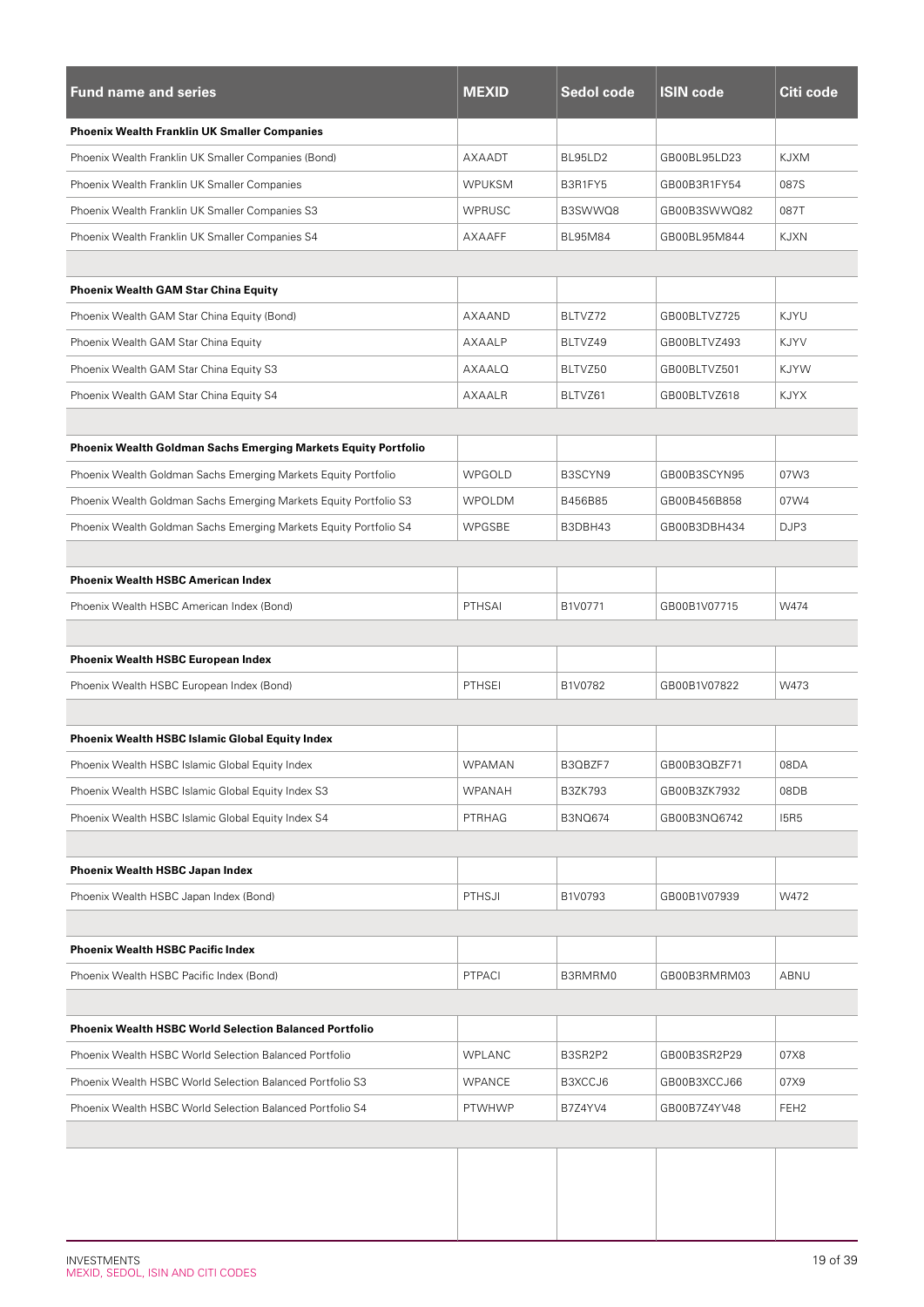| <b>Fund name and series</b>                                               | <b>MEXID</b>  | Sedol code     | <b>ISIN code</b> | Citi code        |
|---------------------------------------------------------------------------|---------------|----------------|------------------|------------------|
| <b>Phoenix Wealth HSBC World Selection Cautious Portfolio</b>             |               |                |                  |                  |
| Phoenix Wealth HSBC World Selection Cautious Portfolio                    | <b>WPECTI</b> | <b>B3RQ7C2</b> | GB00B3RQ7C23     | 07XA             |
| Phoenix Wealth HSBC World Selection Cautious Portfolio S3                 | <b>WPCTIO</b> | <b>B3X7G55</b> | GB00B3X7G553     | 07XB             |
| Phoenix Wealth HSBC World Selection Cautious Portfolio S4                 | PTWHWL        | B7Z51Q1        | GB00B7Z51Q18     | FEH <sub>5</sub> |
|                                                                           |               |                |                  |                  |
| <b>Phoenix Wealth HSBC World Selection Dynamic Portfolio</b>              |               |                |                  |                  |
| Phoenix Wealth HSBC World Selection Dynamic Portfolio                     | WPNAMI        | B46HDB4        | GB00B46HDB47     | 07XC             |
| Phoenix Wealth HSBC World Selection Dynamic S3 Portfolio                  | <b>WPAABL</b> | B4037M7        | GB00B4037M74     | 07XD             |
| Phoenix Wealth HSBC World Selection Dynamic S4 Portfolio                  | <b>PTHWSD</b> | B7Z53G5        | GB00B7Z53G59     | FEH <sub>8</sub> |
|                                                                           |               |                |                  |                  |
| <b>Phoenix Wealth Invesco Corporate Bond</b>                              |               |                |                  |                  |
| Phoenix Wealth Invesco Corporate Bond (Bond)                              | PTIPCL        | 3360198        | GB0033601989     | QC98             |
| Phoenix Wealth Invesco Corporate Bond                                     | <b>WPWEIV</b> | B3NMBB1        | GB00B3NMBB16     | 08DC             |
| Phoenix Wealth Invesco Corporate Bond S3                                  | <b>WPAWIP</b> | <b>B3V7S84</b> | GB00B3V7S840     | 08DD             |
| Phoenix Wealth Invesco Corporate Bond S4                                  | <b>WPIPCB</b> | B3DBHC1        | GB00B3DBHC14     | DJP9             |
|                                                                           |               |                |                  |                  |
| <b>Phoenix Wealth Invesco Distribution</b>                                |               |                |                  |                  |
| Phoenix Wealth Invesco Distribution (Bond)                                | PTIPER        | B2RGQX9        | GB00B2RGQX91     | BRL4             |
| Phoenix Wealth Invesco Distribution                                       | <b>WPWLIP</b> | B3V94X7        | GB00B3V94X73     | 07Y6             |
| Phoenix Wealth Invesco Distribution S3                                    | <b>WPWIPE</b> | B3LHGB3        | GB00B3LHGB36     | 07Y7             |
| Phoenix Wealth Invesco Distribution S4                                    | <b>WPIOPD</b> | B3DBHD2        | GB00B3DBHD21     | DJQ0             |
|                                                                           |               |                |                  |                  |
| <b>Phoenix Wealth Invesco Global Smaller Companies</b>                    |               |                |                  |                  |
| Phoenix Wealth Invesco Global Smaller Companies                           | <b>WPINVP</b> | B41FSL8        | GB00B41FSL86     | 07Y9             |
| Phoenix Wealth Invesco Global Smaller Companies S3                        | <b>WPWIPT</b> | B3XW326        | GB00B3XW3269     | 07YA             |
| Phoenix Wealth Invesco Global Smaller Companies S4                        | <b>WPIPGS</b> | B3DBHF4        | GB00B3DBHF45     | DJQ1             |
|                                                                           |               |                |                  |                  |
| <b>Phoenix Wealth Invesco Monthly Income Plus</b>                         |               |                |                  |                  |
| Phoenix Wealth Invesco Monthly Income Plus                                | <b>WPCVVA</b> | B46DLJ6        | GB00B46DLJ68     | 07YB             |
| Phoenix Wealth Invesco Monthly Income Plus S3                             | <b>WPWIPP</b> | B3XWYL2        | GB00B3XWYL21     | 07YC             |
| Phoenix Wealth Invesco Monthly Income Plus S4                             | <b>WPINPM</b> | B3DBHJ8        | GB00B3DBHJ82     | DJQ4             |
|                                                                           |               |                |                  |                  |
| Phoenix Wealth Invesco Responsible Japanese Equity Value Discovery        |               |                |                  |                  |
| Phoenix Wealth Invesco Responsible Japanese Equity Value Discovery (Bond) | PTNVSJ        | B3X0Q32        | GB00B3X0Q326     | 00XH             |
| Phoenix Wealth Invesco Responsible Japanese Equity Value Discovery        | WPNVPJ        | B3Z0R82        | GB00B3Z0R827     | 00XI             |
| Phoenix Wealth Invesco Responsible Japanese Equity Value Discovery S3     | WPNVJA        | B3R59X4        | GB00B3R59X49     | UX00             |
| Phoenix Wealth Invesco Responsible Japanese Equity Value Discovery S4     | <b>WPNVJP</b> | B4M1TY5        | GB00B4M1TY57     | 00XK             |
|                                                                           |               |                |                  |                  |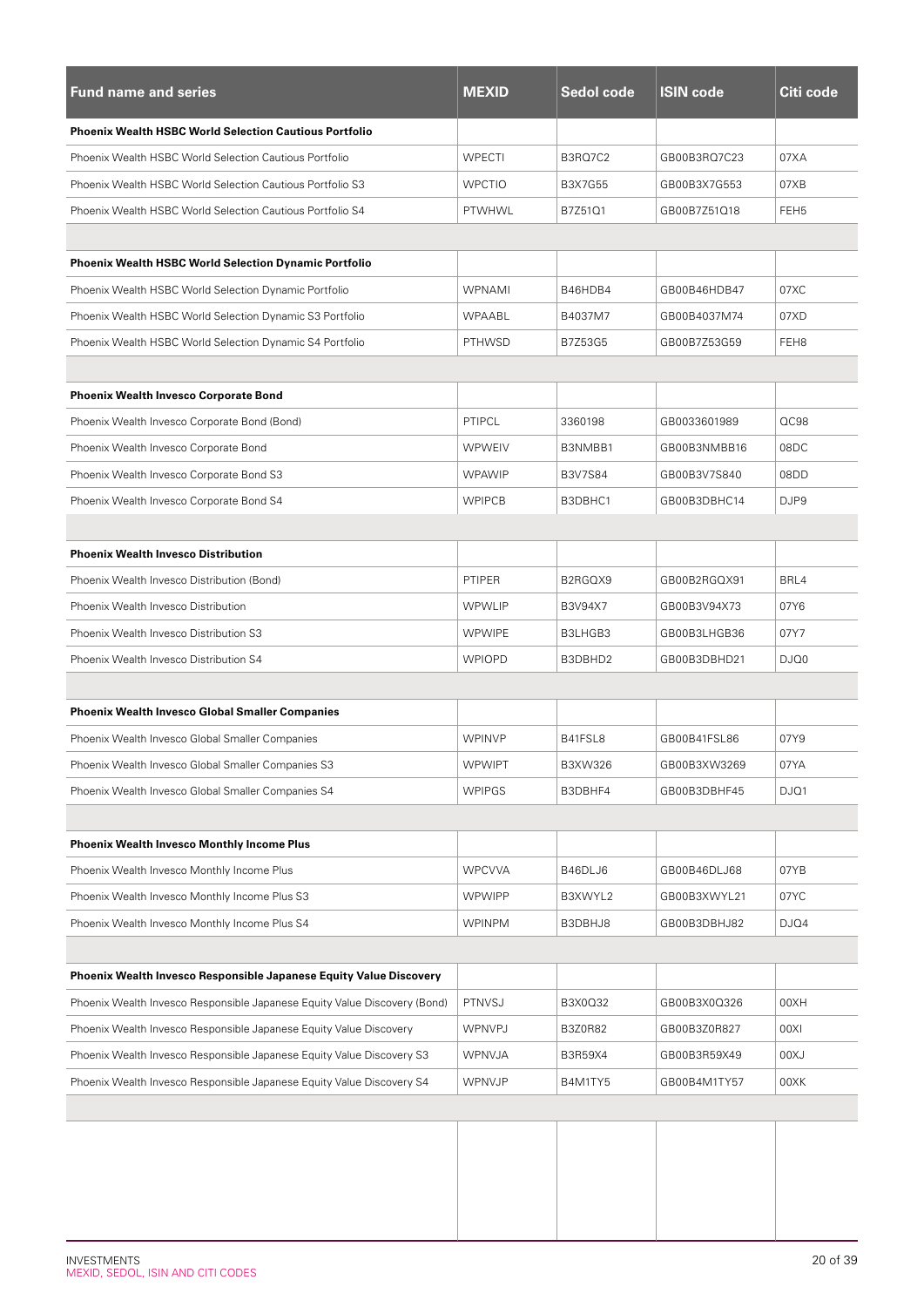| <b>Fund name and series</b>                                           | <b>MEXID</b>  | Sedol code | <b>ISIN code</b> | Citi code   |
|-----------------------------------------------------------------------|---------------|------------|------------------|-------------|
| <b>Phoenix Wealth Invesco UK Equity High Income</b>                   |               |            |                  |             |
| Phoenix Wealth Invesco UK Equity High Income (Bond)                   | <b>PTIPHI</b> | 3220883    | GB0032208836     | OC30        |
| Phoenix Wealth Invesco UK Equity High Income                          | <b>WPIPHI</b> | B3TVZT8    | GB00B3TVZT86     | 08DE        |
| Phoenix Wealth Invesco UK Equity High Income S3                       | <b>WPINVS</b> | B4KXD30    | GB00B4KXD307     | 08DF        |
| Phoenix Wealth Invesco UK Equity High Income S4                       | <b>WPINVC</b> | B3DBHG5    | GB00B3DBHG51     | DJQ2        |
|                                                                       |               |            |                  |             |
| <b>Phoenix Wealth Invesco UK Equity Income</b>                        |               |            |                  |             |
| Phoenix Wealth Invesco UK Equity Income                               | <b>WPAVVA</b> | B3RKKW5    | GB00B3RKKW59     | 08DG        |
| Phoenix Wealth Invesco UK Equity Income S3                            | <b>WPBVVA</b> | B3WD4K5    | GB00B3WD4K57     | 08DH        |
| Phoenix Wealth Invesco UK Equity Income S4                            | <b>WPINPI</b> | B3DBHH6    | GB00B3DBHH68     | DJQ3        |
|                                                                       |               |            |                  |             |
| <b>Phoenix Wealth iShares Continental European Equity Index</b>       |               |            |                  |             |
| Phoenix Wealth iShares Continental European Equity Index (Bond)       | AXACKR        | B8BQJD8    | GB00B8BQJD86     | G7BH        |
| Phoenix Wealth iShares Continental European Equity Index              | AXAAIC        | BLS09X4    | GB00BLS09X43     | KKOJ        |
| Phoenix Wealth iShares Continental European Equity Index S3           | AXAAID        | BLS09Y5    | GB00BLS09Y59     | KKOK        |
| Phoenix Wealth iShares Continental European Equity Index S4           | AXAAIE        | BLS09Z6    | GB00BLS09Z66     | <b>KKOL</b> |
|                                                                       |               |            |                  |             |
| <b>Phoenix Wealth iShares Corporate Bond Index</b>                    |               |            |                  |             |
| Phoenix Wealth iShares Corporate Bond Index (Bond)                    | AXAAKH        | BLS0B50    | GB00BLS0B501     | <b>KJZO</b> |
| Phoenix Wealth iShares Corporate Bond Index                           | AXAAIG        | BLS0B16    | GB00BLS0B162     | KJZP        |
| Phoenix Wealth iShares Corporate Bond Index S3                        | <b>AXAAIH</b> | BLS0B27    | GB00BLS0B279     | <b>KJZQ</b> |
| Phoenix Wealth iShares Corporate Bond Index S4                        | <b>AXAAII</b> | BLS0B38    | GB00BLS0B386     | <b>KJZR</b> |
|                                                                       |               |            |                  |             |
| <b>Phoenix Wealth iShares Emerging Markets Equity Index</b>           |               |            |                  |             |
| Phoenix Wealth iShares Emerging Markets Equity Index (Bond)           | AXCKRO        | B82C775    | GB00B82C7750     | G7BI        |
| Phoenix Wealth iShares Emerging Markets Equity Index                  | AXAAIK        | BLS0B61    | GB00BLS0B618     | KKOM        |
| Phoenix Wealth iShares Emerging Markets Equity Index S3               | AXAAIL        | BLS0B72    | GB00BLS0B725     | <b>KKON</b> |
| Phoenix Wealth iShares Emerging Markets Equity Index S4               | AXAAIM        | BLS0B83    | GB00BLS0B832     | KK0O        |
|                                                                       |               |            |                  |             |
| Phoenix Wealth iShares Global Property Securities Equity Index        |               |            |                  |             |
| Phoenix Wealth iShares Global Property Securities Equity Index (Bond) | AXAAKI        | BLS0BG1    | GB00BLS0BG14     | <b>KJZS</b> |
| Phoenix Wealth iShares Global Property Securities Equity Index        | <b>AXAAIO</b> | BLS0BB6    | GB00BLS0BB68     | KJZT        |
| Phoenix Wealth iShares Global Property Securities Equity Index S3     | <b>AXAAIP</b> | BLS0BC7    | GB00BLS0BC75     | KJZU        |
| Phoenix Wealth iShares Global Property Securities Equity Index S4     | AXAAIQ        | BLS0BD8    | GB00BLS0BD82     | KJZV        |
|                                                                       |               |            |                  |             |
| Phoenix Wealth iShares Index Linked Gilt Index                        |               |            |                  |             |
| Phoenix Wealth iShares Index Linked Gilt Index (Bond)                 | AXAAKL        | BLSOCH9    | GB00BLS0CH95     | <b>KKOD</b> |
| Phoenix Wealth iShares Index Linked Gilt Index                        | AXAAJR        | BLS0CC4    | GB00BLS0CC41     | KKOE        |
| Phoenix Wealth iShares Index Linked Gilt Index S3                     | AXAAJS        | BLS0CD5    | GB00BLS0CD57     | <b>KKOF</b> |
| Phoenix Wealth iShares Index Linked Gilt Index S4                     | AXAAJT        | BLSOCF7    | GB00BLS0CF71     | <b>KKOG</b> |
|                                                                       |               |            |                  |             |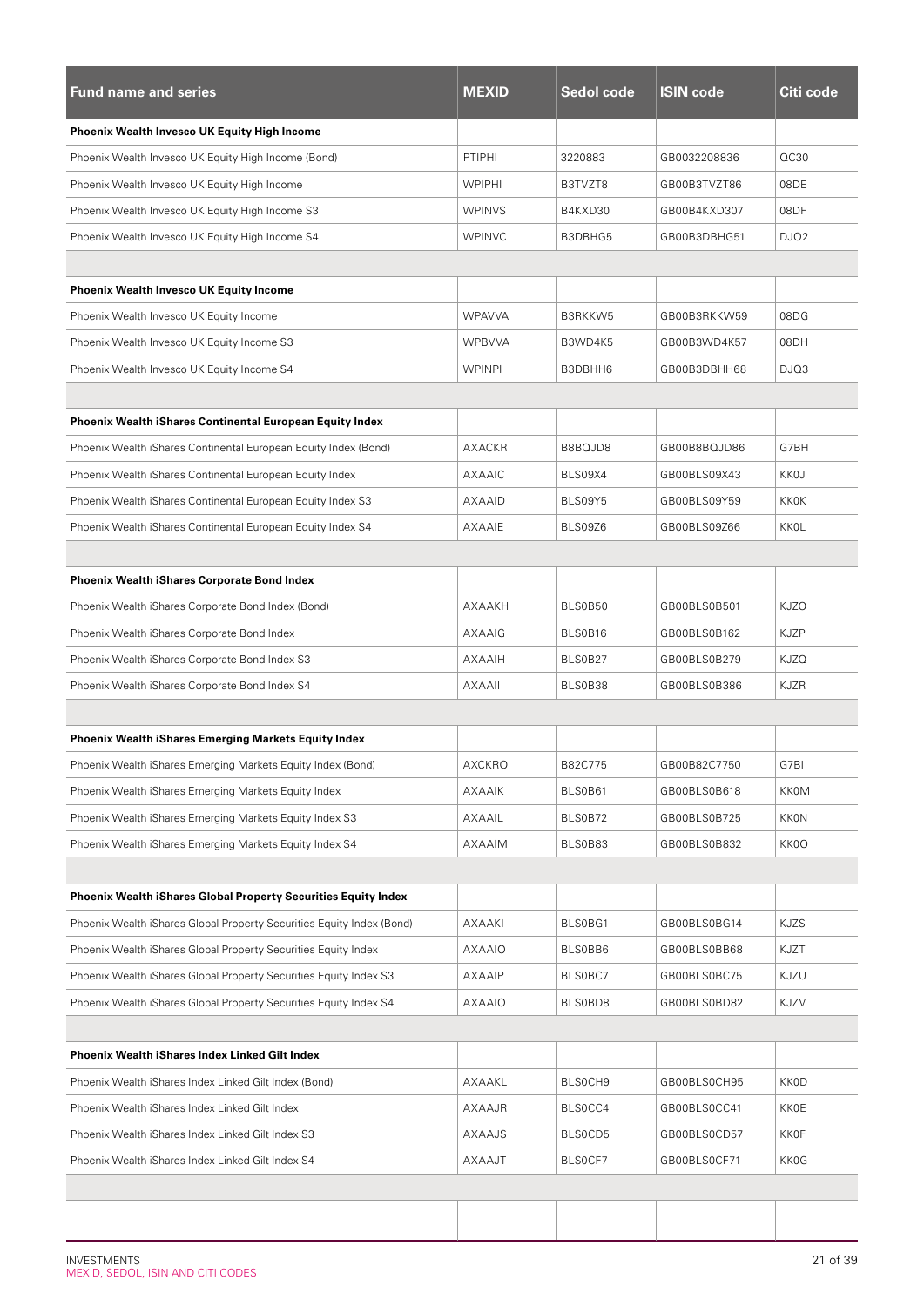| <b>Fund name and series</b>                                  | <b>MEXID</b>  | Sedol code | <b>ISIN code</b> | Citi code   |
|--------------------------------------------------------------|---------------|------------|------------------|-------------|
| Phoenix Wealth iShares Japan Equity Index                    |               |            |                  |             |
| Phoenix Wealth iShares Japan Equity Index (Bond)             | AXROCK        | B852C22    | GB00B852C229     | G7BJ        |
| Phoenix Wealth iShares Japan Equity Index                    | AXAAIS        | BLS0BH2    | GB00BLS0BH21     | <b>KKOP</b> |
| Phoenix Wealth iShares Japan Equity Index S3                 | <b>AXAAIT</b> | BLS0BJ4    | GB00BLS0BJ45     | KK0Q        |
| Phoenix Wealth iShares Japan Equity Index S4                 | AXAAIU        | BLS0BK5    | GB00BLS0BK59     | <b>KKOR</b> |
|                                                              |               |            |                  |             |
| <b>Phoenix Wealth iShares North American Equity Index</b>    |               |            |                  |             |
| Phoenix Wealth iShares North American Equity Index (Bond)    | AXNOAM        | B6ZKD74    | GB00B6ZKD745     | G7BK        |
| Phoenix Wealth iShares North American Equity Index           | AXAAIW        | BLS0BM7    | GB00BLS0BM73     | <b>KKOS</b> |
| Phoenix Wealth iShares North American Equity Index S3        | <b>AXAAIX</b> | BLS0BN8    | GB00BLS0BN80     | <b>KK0T</b> |
| Phoenix Wealth iShares North American Equity Index S4        | <b>AXAAIY</b> | BLS0BP0    | GB00BLS0BP05     | <b>KKOU</b> |
|                                                              |               |            |                  |             |
| <b>Phoenix Wealth iShares Overseas Corporate Bond Index</b>  |               |            |                  |             |
| Phoenix Wealth iShares Overseas Corporate Bond Index (Bond)  | AXAAKJ        | BLS0BW7    | GB00BLS0BW71     | <b>KJZW</b> |
| Phoenix Wealth iShares Overseas Corporate Bond Index         | AXAAJA        | BLS0BR2    | GB00BLS0BR29     | KJZX        |
| Phoenix Wealth iShares Overseas Corporate Bond Index S3      | <b>AXAAJB</b> | BLS0BS3    | GB00BLS0BS36     | <b>KJZY</b> |
| Phoenix Wealth iShares Overseas Corporate Bond Index S4      | AXAAJC        | BLS0BT4    | GB00BLS0BT43     | KJZZ        |
|                                                              |               |            |                  |             |
| <b>Phoenix Wealth iShares Overseas Government Bond Index</b> |               |            |                  |             |
| Phoenix Wealth iShares Overseas Government Bond Index (Bond) | AXAAKK        | BLS0C13    | GB00BLS0C137     | KK00        |
| Phoenix Wealth iShares Overseas Government Bond Index        | AXAAJE        | BLS0BX8    | GB00BLS0BX88     | <b>KK0A</b> |
| Phoenix Wealth iShares Overseas Government Bond Index S3     | AXAAJF        | BLS0BY9    | GB00BLS0BY95     | <b>KK0B</b> |
| Phoenix Wealth iShares Overseas Government Bond Index S4     | AXAAJG        | BLS0BZ0    | GB00BLS0BZ03     | <b>KKOC</b> |
|                                                              |               |            |                  |             |
| Phoenix Wealth iShares Pacific ex Japan Equity Index         |               |            |                  |             |
| Phoenix Wealth iShares Pacific ex Japan Equity Index (Bond)  | <b>AXPACI</b> | B84QDZ5    | GB00B84QDZ58     | G7BF        |
| Phoenix Wealth iShares Pacific ex Japan Equity Index         | <b>AXAAJI</b> | BLS0C24    | GB00BLS0C244     | KKOV        |
| Phoenix Wealth iShares Pacific ex Japan Equity Index S3      | <b>AXAAJJ</b> | BLS0C35    | GB00BLS0C350     | <b>KKOW</b> |
| Phoenix Wealth iShares Pacific ex Japan Equity Index S4      | AXAAJK        | BLS0C46    | GB00BLS0C467     | KKOX        |
|                                                              |               |            |                  |             |
| <b>Phoenix Wealth iShares UK Equity Index</b>                |               |            |                  |             |
| Phoenix Wealth iShares UK Equity Index (Bond)                | AXLACK        | B830DZ8    | GB00B830DZ83     | G7BG        |
| Phoenix Wealth iShares UK Equity Index                       | WPAQUE        | B3YPB19    | GB00B3YPB193     | 08BZ        |
| Phoenix Wealth iShares UK Equity Index S2                    | WPAQEU        | B3XPKD5    | GB00B3XPKD59     | 08C0        |
| Phoenix Wealth iShares UK Equity Index S3                    | <b>WPAQET</b> | B3WPB00    | GB00B3WPB007     | 08C1        |
| Phoenix Wealth iShares UK Equity Index S4                    | <b>WPWUKE</b> | B3DBFQ1    | GB00B3DBFQ10     | DJK0        |
|                                                              |               |            |                  |             |
|                                                              |               |            |                  |             |
|                                                              |               |            |                  |             |
|                                                              |               |            |                  |             |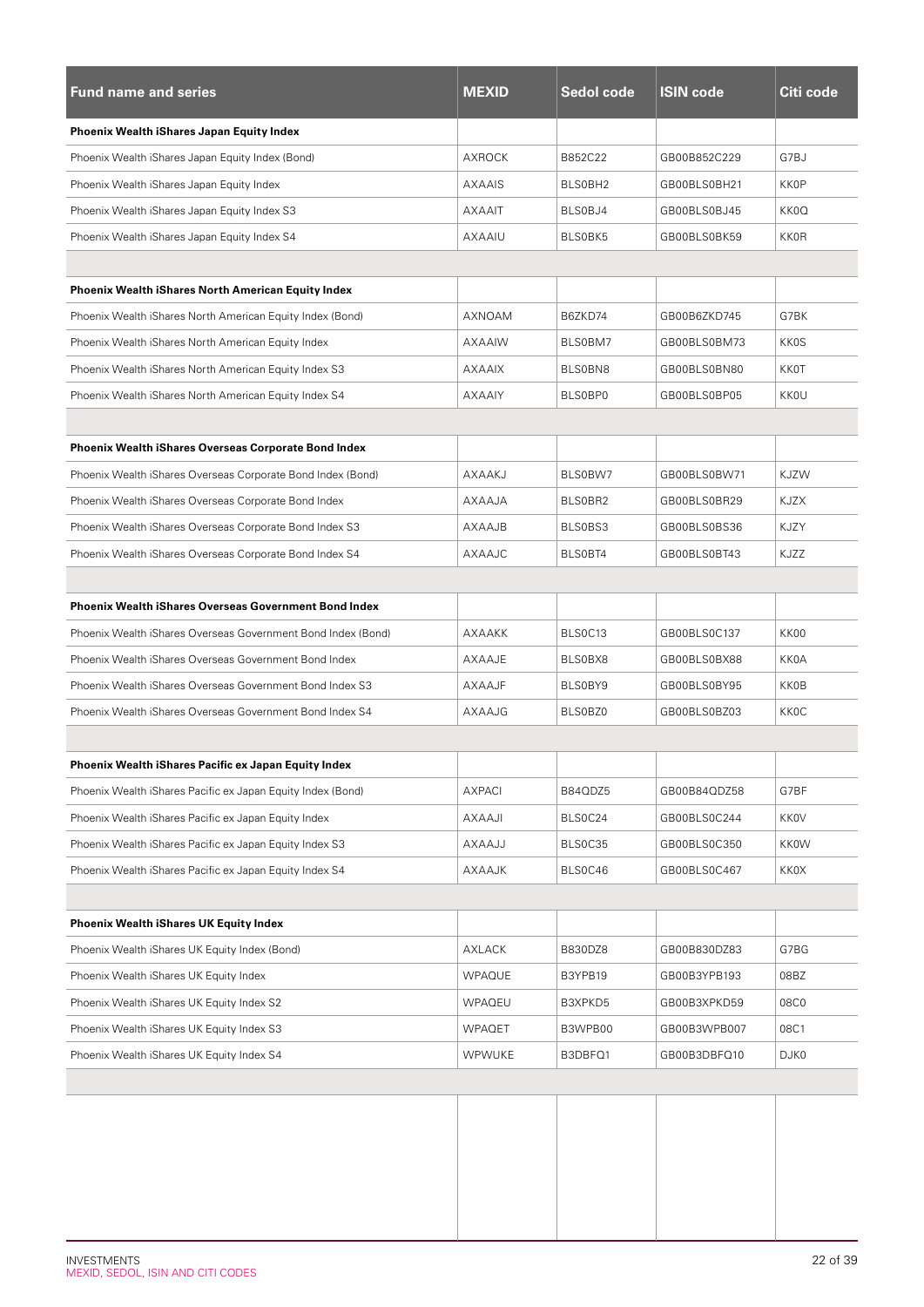|                                  | <b>Fund name and series</b>                                         | <b>MEXID</b>  | Sedol code     | <b>ISIN code</b> | Citi code   |
|----------------------------------|---------------------------------------------------------------------|---------------|----------------|------------------|-------------|
|                                  | <b>Phoenix Wealth iShares UK Gilts All Stocks Index</b>             |               |                |                  |             |
|                                  | Phoenix Wealth iShares UK Gilts All Stocks Index (Bond)             | AXAABH        | BDSV4P8        | GB00BDSV4P89     | <b>JTAT</b> |
|                                  | Phoenix Wealth iShares UK Gilts All Stocks Index                    | AXAABI        | BDSV4F8        | GB00BDSV4F81     | <b>JTAB</b> |
|                                  | Phoenix Wealth iShares UK Gilts All Stocks Index S3                 | AXAABJ        | BDSV4G9        | GB00BDSV4G98     | <b>JTAC</b> |
|                                  | Phoenix Wealth iShares UK Gilts All Stocks Index S4                 | AXAABK        | BDSV4H0        | GB00BDSV4H06     | <b>JTAD</b> |
|                                  | Phoenix Wealth Janus Henderson Cautious Managed                     |               |                |                  |             |
|                                  | Phoenix Wealth Janus Henderson Cautious Managed Fund (Bond)         | AXCAAF        | B75D778        | GB00B75D7782     | 11MY        |
|                                  | Phoenix Wealth Janus Henderson Cautious Managed Fund                | <b>AXCAUT</b> | B58P5X9        | GB00B58P5X92     | 11NJ        |
|                                  | Phoenix Wealth Janus Henderson Cautious Managed Fnd S3              | <b>AXAUTI</b> | B63GZ23        | GB00B63GZ232     | <b>11NK</b> |
|                                  | Phoenix Wealth Janus Henderson Cautious Managed Fnd S4              | <b>AXTIOU</b> | B77CSM5        | GB00B77CSM51     | <b>11NL</b> |
|                                  |                                                                     |               |                |                  |             |
|                                  | <b>Phoenix Wealth Janus Henderson Emerging Markets Opps</b>         |               |                |                  |             |
|                                  | Phoenix Wealth Janus Henderson Emerging Markets Opps                | WPARKE        | <b>B3RT420</b> | GB00B3RT4203     | 07WE        |
|                                  | Phoenix Wealth Janus Henderson Emerging Markets Opps S3             | WPMARK        | B3QXJQ2        | GB00B3QXJQ23     | 07WF        |
|                                  | Phoenix Wealth Janus Henderson Emerging Markets Opps S4             | WPGEEM        | B3DBGZ7        | GB00B3DBGZ75     | DJO8        |
|                                  | Phoenix Wealth Janus Henderson European Select Opps                 |               |                |                  |             |
|                                  | Phoenix Wealth Janus Henderson European Select Opps (Bond)          | PTGESL        | 3220979        | GB0032209792     | QC28        |
|                                  | Phoenix Wealth Janus Henderson European Select Opps                 | WPSELE        | B4JVJS2        | GB00B4JVJS21     | 07WI        |
|                                  | Phoenix Wealth Janus Henderson European Select Opps S3              | WPLECT        | <b>B3VN291</b> | GB00B3VN2918     | 07WJ        |
|                                  | Phoenix Wealth Janus Henderson European Select Opps S4              | WPGESO        | B3DBH09        | GB00B3DBH095     | DJO9        |
|                                  |                                                                     |               |                |                  |             |
|                                  | <b>Phoenix Wealth Janus Henderson Fixed Interest Monthly Income</b> |               |                |                  |             |
|                                  | Phoenix Wealth Janus Henderson Fixed Interest Monthly Income        | WPPREF        | B3QXM63        | GB00B3QXM638     | 08D8        |
|                                  | Phoenix Wealth Janus Henderson Fixed Interest Monthly Income S3     | <b>WPREFE</b> | B42TCM8        | GB00B42TCM86     | 08D9        |
|                                  | Phoenix Wealth Janus Henderson Fixed Interest Monthly Income S4     | <b>WPHNPB</b> | B3DBH54        | GB00B3DBH541     | DJP4        |
|                                  | <b>Phoenix Wealth Janus Henderson UK Property</b>                   |               |                |                  |             |
| <b>TEMPORARILY<br/>SUSPENDED</b> | Phoenix Wealth Janus Henderson UK Property                          | <b>WPOPER</b> | B3YLLS4        | GB00B3YLLS47     | 07X3        |
| <b>TEMPORARILY<br/>SUSPENDED</b> | Phoenix Wealth Janus Henderson UK Property S3                       | <b>WPERTY</b> | B463HR6        | GB00B463HR67     | 07X4        |
| <b>TEMPORARILY<br/>SUSPENDED</b> | Phoenix Wealth Janus Henderson UK Property S4                       | <b>WPNSUP</b> | B3DBKF5        | GB00B3DBKF57     | DJW1        |
|                                  | <b>Phoenix Wealth JPM Emerging Markets Income</b>                   |               |                |                  |             |
|                                  | Phoenix Wealth JPM Emerging Markets Income (Bond)                   | AXAADW        | BL95LG5        | GB00BL95LG53     | <b>KJXS</b> |
|                                  | Phoenix Wealth JPM Emerging Markets Income                          | AXAAGH        | BL95LR6        | GB00BL95LR68     | KJXT        |
|                                  | Phoenix Wealth JPM Emerging Markets Income S3                       | AXAAEQ        | BL95M17        | GB00BL95M174     | KJXU        |
|                                  |                                                                     |               |                |                  |             |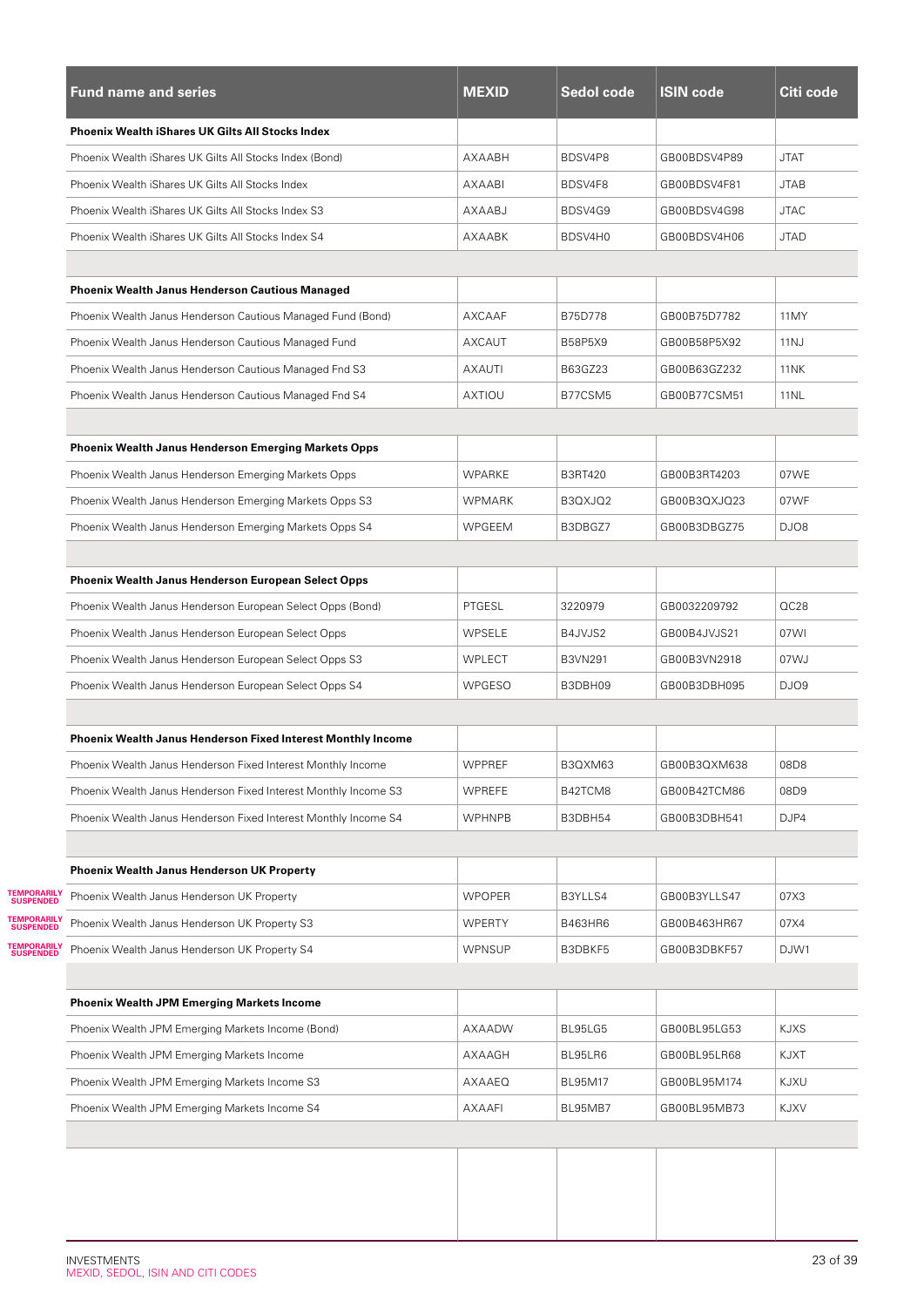| <b>Fund name and series</b>                  | <b>MEXID</b>  | Sedol code     | <b>ISIN code</b> | Citi code   |
|----------------------------------------------|---------------|----------------|------------------|-------------|
| <b>Phoenix Wealth JPM Natural Resources</b>  |               |                |                  |             |
| Phoenix Wealth JPM Natural Resources (Bond)  | PTJPMN        | B11Z8Y0        | GB00B11Z8Y05     | W135        |
| Phoenix Wealth JPM Natural Resources         | WPAXAD        | B3Y3GP2        | GB00B3Y3GP25     | 08DK        |
| Phoenix Wealth JPM Natural Resources S3      | WPAXAE        | B3Z0X40        | GB00B3Z0X403     | 08DL        |
| Phoenix Wealth JPM Natural Resources S4      | <b>WPJPNR</b> | B3DBHX2        | GB00B3DBHX27     | DJR6        |
|                                              |               |                |                  |             |
| <b>Phoenix Wealth JPM Sterling Liquidity</b> |               |                |                  |             |
| Phoenix Wealth JPM Sterling Liquidity        | <b>WPAXAI</b> | B45YVM3        | GB00B45YVM34     | 08DM        |
| Phoenix Wealth JPM Sterling Liquidity S3     | WPAXAK        | B3WKGF5        | GB00B3WKGF59     | 08DN        |
| Phoenix Wealth JPM Sterling Liquidity S4     | WPWJSL        | B3DBHZ4        | GB00B3DBHZ41     | DJR7        |
|                                              |               |                |                  |             |
| <b>Phoenix Wealth JPM US Equity Income</b>   |               |                |                  |             |
| Phoenix Wealth JPM US Equity Income (Bond)   | AXAADY        | BL95LH6        | GB00BL95LH60     | <b>KJXW</b> |
| Phoenix Wealth JPM US Equity Income          | AXAAGI        | BL95LS7        | GB00BL95LS75     | <b>KJXX</b> |
| Phoenix Wealth JPM US Equity Income S3       | AXAAES        | <b>BL95M28</b> | GB00BL95M281     | KJXY        |
| Phoenix Wealth JPM US Equity Income S4       | AXAAFK        | BL95MC8        | GB00BL95MC80     | KJXZ        |
|                                              |               |                |                  |             |
| <b>Phoenix Wealth JPM US Select</b>          |               |                |                  |             |
| Phoenix Wealth JPM US Select (Bond)          | AXSELD        | BBPLWX1        | GB00BBPLWX10     | <b>JJZT</b> |
| Phoenix Wealth JPM US Select                 | AXSELB        | BBPLWT7        | GB00BBPLWT73     | JJZU        |
| Phoenix Wealth JPM US Select S3              | AXSELC        | BBPLWV9        | GB00BBPLWV95     | JJZV        |
| Phoenix Wealth JPM US Select S4              | AXSELT        | BBPLWW0        | GB00BBPLWW03     | JJZW        |
|                                              |               |                |                  |             |
| <b>Phoenix Wealth Jupiter China</b>          |               |                |                  |             |
| Phoenix Wealth Jupiter China                 | WPAXAN        | B3X0609        | GB00B3X06099     | 08DO        |
| Phoenix Wealth Jupiter China S3              | <b>WPAXAO</b> | B3T88Y5        | GB00B3T88Y58     | 08DP        |
| Phoenix Wealth Jupiter China S4              | WPWJCH        | B3DBJ14        | GB00B3DBJ141     | DJS0        |
|                                              |               |                |                  |             |
| <b>Phoenix Wealth Jupiter Ecology</b>        |               |                |                  |             |
| Phoenix Wealth Jupiter Ecology (Bond)        | PTWJE         | B1NPPQ9        | GB00B1NPPQ95     | W464        |
| Phoenix Wealth Jupiter Ecology               | <b>WPAXAT</b> | B3SFF91        | GB00B3SFF916     | 08DQ        |
| Phoenix Wealth Jupiter Ecology S3            | WPAXAU        | B42LYN9        | GB00B42LYN95     | 08DR        |
| Phoenix Wealth Jupiter Ecology S4            | <b>WPWJEC</b> | B3DBJ36        | GB00B3DBJ364     | DJS2        |
|                                              |               |                |                  |             |
| Phoenix Wealth Jupiter European              |               |                |                  |             |
| Phoenix Wealth Jupiter European              | AXJUPR        | B7JCFX3        | GB00B7JCFX36     | 1107        |
| Phoenix Wealth Jupiter European S3           | AXWEAT        | B3ZS366        | GB00B3ZS3669     | 1108        |
| Phoenix Wealth Jupiter European S4           | AXPEAN        | B6ZNB02        | GB00B6ZNB024     | 1109        |
|                                              |               |                |                  |             |
|                                              |               |                |                  |             |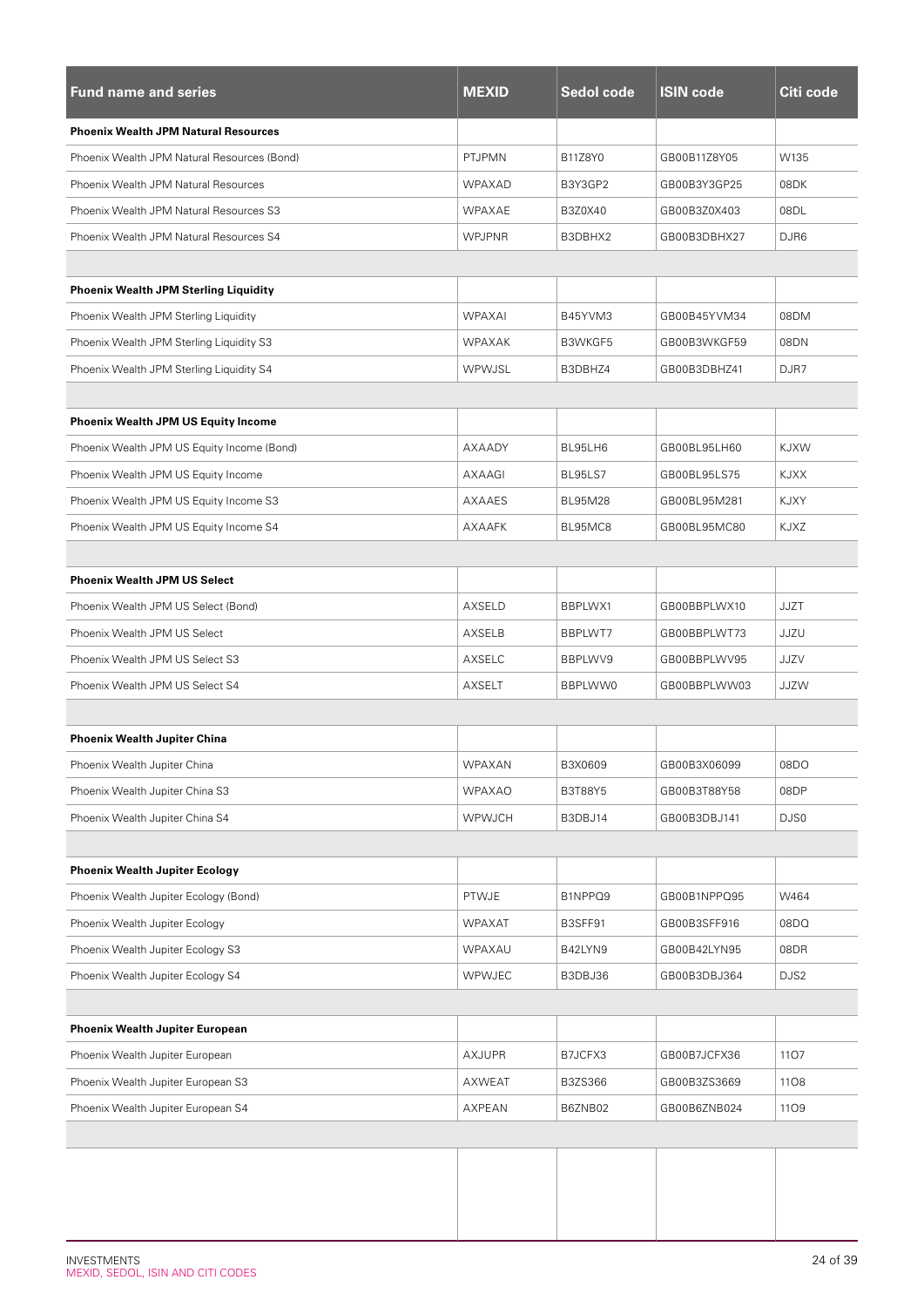| <b>Fund name and series</b>                           | <b>MEXID</b>  | <b>Sedol code</b> | <b>ISIN code</b> | Citi code   |
|-------------------------------------------------------|---------------|-------------------|------------------|-------------|
| <b>Phoenix Wealth Jupiter Financial Opportunities</b> |               |                   |                  |             |
| Phoenix Wealth Jupiter Financial Opportunities (Bond) | <b>PTJFOL</b> | 3361618           | GB0033616185     | WK03        |
| Phoenix Wealth Jupiter Financial Opportunities        | <b>WPAXBA</b> | B62Y971           | GB00B62Y9713     | 08DS        |
| Phoenix Wealth Jupiter Financial Opportunities S3     | WPAXBB        | B3VTM33           | GB00B3VTM339     | 08DT        |
| Phoenix Wealth Jupiter Financial Opportunities S4     | WPWJFO        | B3DBJ58           | GB00B3DBJ588     | DJS4        |
|                                                       |               |                   |                  |             |
| <b>Phoenix Wealth Jupiter Global Emerging Markets</b> |               |                   |                  |             |
| Phoenix Wealth Jupiter Global Emerging Markets (Bond) | AXXXZ         | BYN60D5           | GB00BYN60D50     | MYQY        |
| Phoenix Wealth Jupiter Global Emerging Markets        | AXPPZZ        | <b>BYN6091</b>    | GB00BYN60914     | <b>MYQZ</b> |
| Phoenix Wealth Jupiter Global Emerging Markets S3     | AXQQMM        | BYN60B3           | GB00BYN60B37     | <b>MYRA</b> |
| Phoenix Wealth Jupiter Global Emerging Markets S4     | AXBBOO        | BYN60C4           | GB00BYN60C44     | <b>MYRB</b> |
|                                                       |               |                   |                  |             |
| <b>Phoenix Wealth Jupiter Income</b>                  |               |                   |                  |             |
| Phoenix Wealth Jupiter Income                         | WPAXBG        | B434YD7           | GB00B434YD76     | 08DU        |
| Phoenix Wealth Jupiter Income S3                      | WPAAJG        | B3X3879           | GB00B3X38795     | 08DV        |
| Phoenix Wealth Jupiter Income S4                      | <b>WPWJIN</b> | B3DBJ70           | GB00B3DBJ703     | DJS6        |
|                                                       |               |                   |                  |             |
| Phoenix Wealth Jupiter India                          |               |                   |                  |             |
| Phoenix Wealth Jupiter India                          | <b>WPAAJH</b> | <b>B3R39L6</b>    | GB00B3R39L63     | 08DW        |
| Phoenix Wealth Jupiter India S3                       | WPAAJI        | B4L7ZY6           | GB00B4L7ZY63     | 08DX        |
| Phoenix Wealth Jupiter India S4                       | <b>WPWJPI</b> | B3DBJ81           | GB00B3DBJ810     | DJS7        |
|                                                       |               |                   |                  |             |
| <b>Phoenix Wealth Jupiter Investment Grade Bond</b>   |               |                   |                  |             |
| Phoenix Wealth Jupiter Investment Grade Bond (Bond)   | PTOLMU        | B11YG54           | GB00B11YG549     | W126        |
| Phoenix Wealth Jupiter Investment Grade Bond          | WPAAJE        | B65CTC7           | GB00B65CTC72     | 086J        |
| Phoenix Wealth Jupiter Investment Grade Bond S3       | WPAAJF        | <b>B3R8K07</b>    | GB00B3R8K072     | 086K        |
| Phoenix Wealth Jupiter Investment Grade Bond S4       | WPOMLC        | B3DBKQ6           | GB00B3DBKQ62     | DJX0        |
|                                                       |               |                   |                  |             |
| Phoenix Wealth Jupiter Japan Income                   |               |                   |                  |             |
| Phoenix Wealth Jupiter Japan Income (Bond)            | <b>PTJPTR</b> | B4LH9P5           | GB00B4LH9P59     | <b>I4T2</b> |
| Phoenix Wealth Jupiter Japan Income                   | WPAAJJ        | B3YMQZ9           | GB00B3YMQZ91     | 07ZC        |
| Phoenix Wealth Jupiter Japan Income S3                | <b>WPAAJK</b> | B3X6Y70           | GB00B3X6Y707     | 07ZD        |
| Phoenix Wealth Jupiter Japan Income S4                | <b>PTJUPT</b> | B4LHS14           | GB00B4LHS140     | <b>15S7</b> |
|                                                       |               |                   |                  |             |
| <b>Phoenix Wealth Jupiter Multi-Asset Income</b>      |               |                   |                  |             |
| Phoenix Wealth Jupiter Multi-Asset Income (Bond)      | <b>PTJDIS</b> | B2RFTS2           | GB00B2RFTS21     | BRI7        |
| Phoenix Wealth Jupiter Multi-Asset Income             | WPAXAP        | B3XF1M1           | GB00B3XF1M10     | 07Z6        |
| Phoenix Wealth Jupiter Multi-Asset Income S3          | WPAXAS        | B46D066           | GB00B46D0668     | 07Z7        |
| Phoenix Wealth Jupiter Multi-Asset Income S4          | <b>WPWJDS</b> | B3DBJ25           | GB00B3DBJ257     | DJS1        |
|                                                       |               |                   |                  |             |
|                                                       |               |                   |                  |             |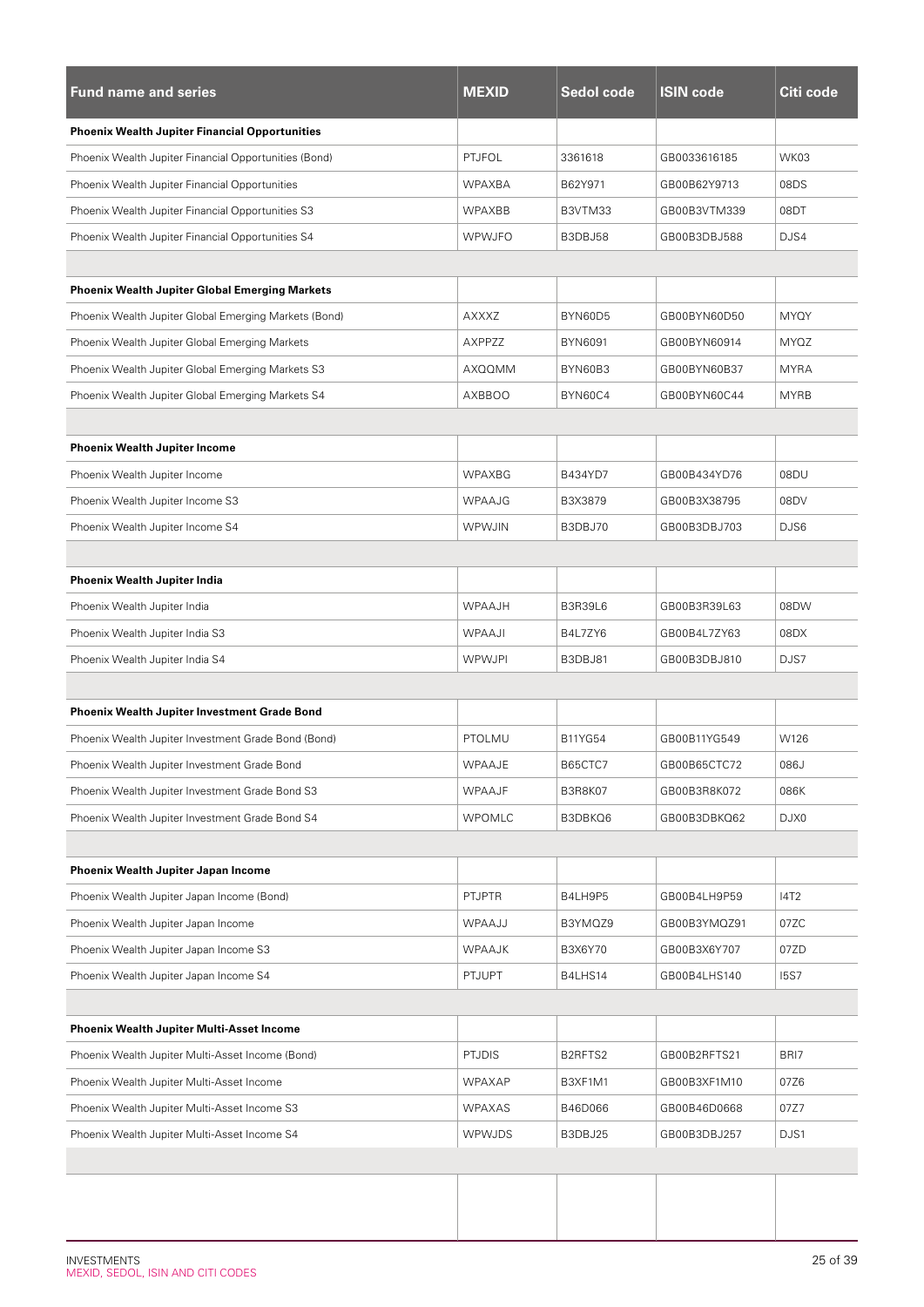| <b>Fund name and series</b>                              | <b>MEXID</b>  | Sedol code     | <b>ISIN code</b> | Citi code   |
|----------------------------------------------------------|---------------|----------------|------------------|-------------|
| Phoenix Wealth Jupiter UK Alpha                          |               |                |                  |             |
| Phoenix Wealth Jupiter UK Alpha (Bond)                   | AXAACN        | BGCYZT5        | GB00BGCYZT59     | <b>JWHM</b> |
| Phoenix Wealth Jupiter UK Alpha                          | AXAACO        | BGCYZQ2        | GB00BGCYZQ29     | <b>JWHN</b> |
| Phoenix Wealth Jupiter UK Alpha S3                       | AXAACP        | BGCYZR3        | GB00BGCYZR36     | <b>JWHO</b> |
| Phoenix Wealth Jupiter UK Alpha S4                       | AXAACQ        | BGCYZS4        | GB00BGCYZS43     | <b>JWHP</b> |
|                                                          |               |                |                  |             |
| <b>Phoenix Wealth Jupiter UK Growth</b>                  |               |                |                  |             |
| Phoenix Wealth Jupiter UK Growth                         | WPAAJL        | B445PY7        | GB00B445PY79     | 07ZE        |
| Phoenix Wealth Jupiter UK Growth S3                      | <b>WPAAJM</b> | <b>B3W2F09</b> | GB00B3W2F094     | 07ZF        |
| Phoenix Wealth Jupiter UK Growth S4                      | <b>WPJUKG</b> | B3DBJ92        | GB00B3DBJ927     | DJS8        |
|                                                          |               |                |                  |             |
| Phoenix Wealth Jupiter UK Mid Cap                        |               |                |                  |             |
| Phoenix Wealth Jupiter UK Mid Cap (Bond)                 | <b>PTOMUK</b> | B2RFVP3        | GB00B2RFVP38     | BRM1        |
| Phoenix Wealth Jupiter UK Mid Cap                        | <b>WPAAKY</b> | B3W0JF6        | GB00B3W0JF62     | 0860        |
| Phoenix Wealth Jupiter UK Mid Cap S3                     | <b>WPAAKZ</b> | <b>B430CH5</b> | GB00B430CH56     | 086P        |
| Phoenix Wealth Jupiter UK Mid Cap S4                     | <b>WPOMSM</b> | B3DBKS8        | GB00B3DBKS86     | DJX2        |
|                                                          |               |                |                  |             |
| <b>Phoenix Wealth Lazard Emerging Markets</b>            |               |                |                  |             |
| Phoenix Wealth Lazard Emerging Markets                   | WPAAJR        | B41RCM3        | GB00B41RCM30     | 08DY        |
| Phoenix Wealth Lazard Emerging Markets S3                | <b>WPAAJS</b> | B3VMLN5        | GB00B3VMLN51     | 08DZ        |
| Phoenix Wealth Lazard Emerging Markets S4                | WPWLEM        | B3DBJB4        | GB00B3DBJB47     | DJS9        |
|                                                          |               |                |                  |             |
| Phoenix Wealth Lazard European Alpha                     |               |                |                  |             |
| Phoenix Wealth Lazard European Alpha                     | <b>WPAAJT</b> | B3VCMP4        | GB00B3VCMP43     | 08E0        |
| Phoenix Wealth Lazard European Alpha S3                  | WPAAJU        | B3RB9R6        | GB00B3RB9R67     | 08E1        |
| Phoenix Wealth Lazard European Alpha S4                  | <b>WPWLEA</b> | B3DBJC5        | GB00B3DBJC53     | DJT0        |
|                                                          |               |                |                  |             |
| <b>Phoenix Wealth Legal &amp; General Property Trust</b> |               |                |                  |             |
| Phoenix Wealth Legal & General Property Trust (Bond)     | PTLEGA        | B4K8ZM8        | GB00B4K8ZM84     | <b>I4T4</b> |
| Phoenix Wealth Legal & General Property Trust            | WPAAJP        | <b>B3S45R6</b> | GB00B3S45R68     | 07ZI        |
| Phoenix Wealth Legal & General Property Trust S3         | <b>WPAAJQ</b> | B3XSF73        | GB00B3XSF737     | 07ZJ        |
| Phoenix Wealth Legal & General Property Trust S4         | PTLGPR        | B4L9RT1        | GB00B4L9RT19     | <b>15X6</b> |
|                                                          |               |                |                  |             |
| <b>Phoenix Wealth LF Odey Opus</b>                       |               |                |                  |             |
| Phoenix Wealth LF Odey Opus                              | <b>WPWINS</b> | B3V5RZ8        | GB00B3V5RZ81     | 07Y3        |
| Phoenix Wealth LF Odey Opus S3                           | WPAXWH        | B3WYNT0        | GB00B3WYNT09     | 07Y4        |
| Phoenix Wealth LF Odey Opus S4                           | <b>WPINSO</b> | B3FJ2L7        | GB00B3FJ2L76     | DWG5        |
|                                                          |               |                |                  |             |
|                                                          |               |                |                  |             |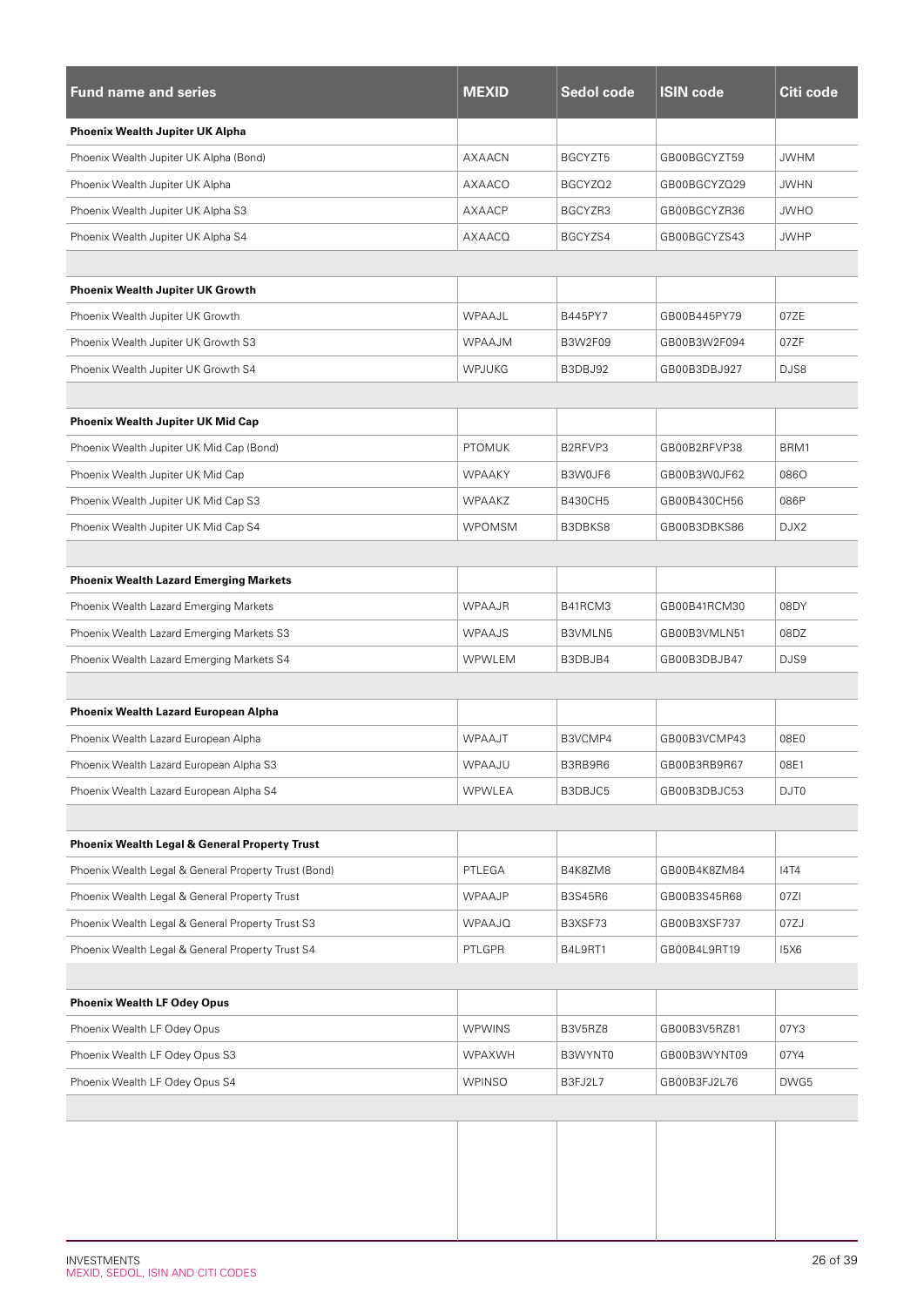|                                               | <b>Fund name and series</b>                                   | <b>MEXID</b>  | Sedol code     | <b>ISIN code</b> | Citi code                     |
|-----------------------------------------------|---------------------------------------------------------------|---------------|----------------|------------------|-------------------------------|
|                                               | <b>Phoenix Wealth LF Woodford Equity Income</b>               |               |                |                  |                               |
| <b><i>FEMPORARILY</i></b><br><b>SUSPENDED</b> | Phoenix Wealth LF Woodford Equity Income (Bond)               | <b>AXAAOT</b> | BNZC379        | GB00BNZC3792     | KP6O                          |
| <b><i>FEMPORARILY</i></b><br><b>SUSPENDED</b> | Phoenix Wealth LF Woodford Equity Income                      | AXAANI        | BNZC346        | GB00BNZC3461     | KP8F                          |
| <b><i>FEMPORARILY</i></b><br><b>SUSPENDED</b> | Phoenix Wealth LF Woodford Equity Income S3                   | AXAANJ        | BNZC357        | GB00BNZC3578     | KP8G                          |
| <b>SUSPENDED</b>                              | Phoenix Wealth LF Woodford Equity Income S4                   | AXAANK        | BNZC368        | GB00BNZC3685     | KP8H                          |
|                                               |                                                               |               |                |                  |                               |
|                                               | <b>Phoenix Wealth Liontrust MA Active Dynamic</b>             |               |                |                  |                               |
|                                               | Phoenix Wealth Liontrust MA Active Dynamic (Bond)             | PTAAAH        | B55S2M9        | GB00B55S2M98     | L <sub>1</sub> E <sub>0</sub> |
|                                               | Phoenix Wealth Liontrust MA Active Dynamic                    | <b>WPDYNA</b> | <b>B44Y0N8</b> | GB00B44Y0N83     | 07UW                          |
|                                               | Phoenix Wealth Liontrust MA Active Dynamic S3                 | <b>WPYNAM</b> | B3QKTG3        | GB00B3QKTG36     | 07UX                          |
|                                               | Phoenix Wealth Liontrust MA Active Dynamic S4                 | PTAMM9        | B3WHY85        | GB00B3WHY857     | G1T1                          |
|                                               |                                                               |               |                |                  |                               |
|                                               | <b>Phoenix Wealth Liontrust MA Active Growth</b>              |               |                |                  |                               |
|                                               | Phoenix Wealth Liontrust MA Active Growth (Bond)              | PTAAAI        | B52J9V3        | GB00B52J9V39     | L1E1                          |
|                                               | Phoenix Wealth Liontrust MA Active Growth                     | WPNAGE        | B3W9KJ4        | GB00B3W9KJ41     | 07UY                          |
|                                               | Phoenix Wealth Liontrust MA Active Growth S3                  | <b>WPARCH</b> | B41NHH1        | GB00B41NHH10     | 07UZ                          |
|                                               | Phoenix Wealth Liontrust MA Active Growth S4                  | PTAMA3        | B3WCYV3        | GB00B3WCYV32     | G <sub>1</sub> T <sub>4</sub> |
|                                               |                                                               |               |                |                  |                               |
|                                               | <b>Phoenix Wealth Liontrust MA Active Intermediate Income</b> |               |                |                  |                               |
|                                               | Phoenix Wealth Liontrust MA Active Intermediate Income (Bond) | PTAAAJ        | B53TYK6        | GB00B53TYK62     | L <sub>1E2</sub>              |
|                                               | Phoenix Wealth Liontrust MA Active Intermediate Income        | <b>WPAGER</b> | B43H0N8        | GB00B43H0N80     | 07V0                          |
|                                               | Phoenix Wealth Liontrust MA Active Intermediate Income S3     | <b>WPMULT</b> | B44PQD3        | GB00B44PQD34     | 07V1                          |
|                                               | Phoenix Wealth Liontrust MA Active Intermediate Income S4     | PTAMA6        | B3WCZ87        | GB00B3WCZ871     | G <sub>1</sub> T <sub>7</sub> |
|                                               |                                                               |               |                |                  |                               |
|                                               | <b>Phoenix Wealth Liontrust MA Active Moderate Income</b>     |               |                |                  |                               |
|                                               | Phoenix Wealth Liontrust MA Active Moderate Income (Bond)     | PTAAAG        | <b>B553NR6</b> | GB00B553NR60     | L <sub>1</sub> D <sub>9</sub> |
|                                               | Phoenix Wealth Liontrust MA Active Moderate Income            | <b>WPUTIO</b> | B68PWT1        | GB00B68PWT13     | 07UU                          |
|                                               | Phoenix Wealth Liontrust MA Active Moderate Income S3         | WPULTI        | B4419V0        | GB00B4419V06     | 07UV                          |
|                                               | Phoenix Wealth Liontrust MA Active Moderate Income S4         | PTAMM6        | B3Y1BS4        | GB00B3Y1BS45     | G <sub>1</sub> S <sub>8</sub> |
|                                               |                                                               |               |                |                  |                               |
|                                               | <b>Phoenix Wealth Liontrust MA Active Progressive</b>         |               |                |                  |                               |
|                                               | Phoenix Wealth Liontrust MA Active Progressive (Bond)         | PTAAAF        | B56QYR1        | GB00B56QYR16     | L <sub>1</sub> D <sub>8</sub> |
|                                               | Phoenix Wealth Liontrust MA Active Progressive                | WPMANA        | B44BKM8        | GB00B44BKM84     | 07US                          |
|                                               | Phoenix Wealth Liontrust MA Active Progressive S3             | WPANAG        | B3SXXK2        | GB00B3SXXK29     | 07UT                          |
|                                               | Phoenix Wealth Liontrust MA Active Progressive S4             | PTAMM3        | B3Y2PV8        | GB00B3Y2PV84     | G1S4                          |
|                                               |                                                               |               |                |                  |                               |
|                                               | <b>Phoenix Wealth Liontrust MA Active Reserve</b>             |               |                |                  |                               |
|                                               | Phoenix Wealth Liontrust MA Active Reserve (Bond)             | PTAAAK        | B54JHD9        | GB00B54JHD97     | L <sub>1</sub> E <sub>3</sub> |
|                                               | Phoenix Wealth Liontrust MA Active Reserve                    | <b>WPRESE</b> | B44SQ87        | GB00B44SQ871     | 07V2                          |
|                                               | Phoenix Wealth Liontrust MA Active Reserve S3                 | WPESER        | B43V4V6        | GB00B43V4V61     | 07V3                          |
|                                               | Phoenix Wealth Liontrust MA Active Reserve S4                 | PTAMA9        | B3WLCR2        | GB00B3WLCR25     | G1U6                          |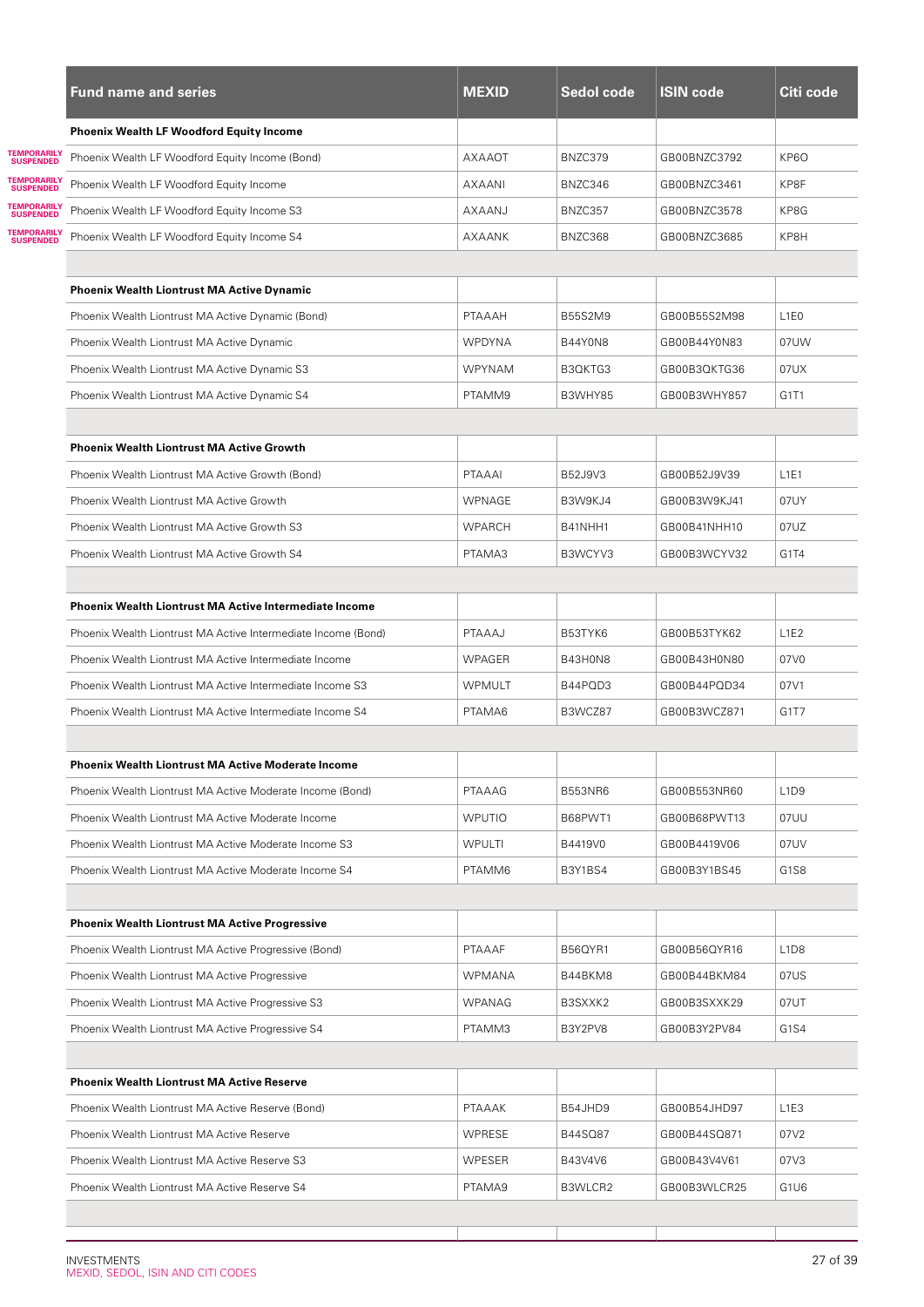| <b>Fund name and series</b>                                | <b>MEXID</b>  | Sedol code     | <b>ISIN code</b> | Citi code                     |
|------------------------------------------------------------|---------------|----------------|------------------|-------------------------------|
| <b>Phoenix Wealth Liontrust MA Blended Growth</b>          |               |                |                  |                               |
| Phoenix Wealth Liontrust MA Blended Growth (Bond)          | <b>PTAAAQ</b> | B5BSCQ7        | GB00B5BSCQ71     | L1E8                          |
| Phoenix Wealth Liontrust MA Blended Growth                 | <b>WPSIFI</b> | B3T2WX4        | GB00B3T2WX42     | 07UI                          |
| Phoenix Wealth Liontrust MA Blended Growth S3              | <b>WPIFIE</b> | B3VP5F4        | GB00B3VP5F42     | 07UJ                          |
| Phoenix Wealth Liontrust MA Blended Growth S4              | <b>WPAMDI</b> | B661XL0        | GB00B661XL06     | ILY6                          |
|                                                            |               |                |                  |                               |
| <b>Phoenix Wealth Liontrust MA Blended Intermediate</b>    |               |                |                  |                               |
| Phoenix Wealth Liontrust MA Blended Intermediate (Bond)    | PTAAAL        | B517C19        | GB00B517C194     | L1E4                          |
| Phoenix Wealth Liontrust MA Blended Intermediate           | <b>WPARCB</b> | B457N82        | GB00B457N828     | 07U6                          |
| Phoenix Wealth Liontrust MA Blended Intermediate S3        | <b>WPBALA</b> | <b>B3S3QB4</b> | GB00B3S3QB47     | 07U7                          |
| Phoenix Wealth Liontrust MA Blended Intermediate S4        | <b>PTAMBP</b> | B4KHT23        | GB00B4KHT231     | GOU4                          |
|                                                            |               |                |                  |                               |
| <b>Phoenix Wealth Liontrust MA Blended Moderate</b>        |               |                |                  |                               |
| Phoenix Wealth Liontrust MA Blended Moderate (Bond)        | PTAAAM        | B5814Y1        | GB00B5814Y19     | L <sub>1</sub> E <sub>5</sub> |
| Phoenix Wealth Liontrust MA Blended Moderate               | <b>WPAUTI</b> | B3RP1B6        | GB00B3RP1B63     | 07U8                          |
| Phoenix Wealth Liontrust MA Blended Moderate S3            | <b>WPCAUT</b> | B437113        | GB00B4371134     | 07U9                          |
| Phoenix Wealth Liontrust MA Blended Moderate S4            | <b>PTAMCB</b> | B4JV3K2        | GB00B4JV3K22     | GOU5                          |
|                                                            |               |                |                  |                               |
| <b>Phoenix Wealth Liontrust MA Blended Progressive</b>     |               |                |                  |                               |
| Phoenix Wealth Liontrust MA Blended Progressive (Bond)     | PTAAAR        | B5233Q8        | GB00B5233Q87     | L <sub>1</sub> E <sub>9</sub> |
| Phoenix Wealth Liontrust MA Blended Progressive            | <b>WPROWT</b> | B44B8T1        | GB00B44B8T12     | 07UM                          |
| Phoenix Wealth Liontrust MA Blended Progressive S3         | <b>WPOWTH</b> | B3V9BV4        | GB00B3V9BV48     | 07UN                          |
| Phoenix Wealth Liontrust MA Blended Progressive S4         | <b>PTMGTH</b> | B4P2KP3        | GB00B4P2KP34     | GOU7                          |
|                                                            |               |                |                  |                               |
| <b>Phoenix Wealth Liontrust MA Blended Reserve</b>         |               |                |                  |                               |
| Phoenix Wealth Liontrust MA Blended Reserve (Bond)         | PTAAAN        | B55L2P1        | GB00B55L2P17     | L <sub>1</sub> E <sub>6</sub> |
| Phoenix Wealth Liontrust MA Blended Reserve                | WPONSE        | B3SVHZ9        | GB00B3SVHZ99     | 07UA                          |
| Phoenix Wealth Liontrust MA Blended Reserve S3             | <b>WPCONS</b> | B3YKLP8        | GB00B3YKLP82     | 07UB                          |
| Phoenix Wealth Liontrust MA Blended Reserve S4             | <b>PTAMCV</b> | B4JV432        | GB00B4JV4323     | GOU6                          |
|                                                            |               |                |                  |                               |
| <b>Phoenix Wealth Liontrust MA Diversified Real Assets</b> |               |                |                  |                               |
| Phoenix Wealth Liontrust MA Diversified Real Assets (Bond) | AXAARV        | BVSSF74        | GB00BVSSF740     | M4NR                          |
| Phoenix Wealth Liontrust MA Diversified Real Assets        | AXAARY        | BVSSF41        | GB00BVSSF419     | M4NO                          |
| Phoenix Wealth Liontrust MA Diversified Real Assets S3     | AXAARZ        | BVSSF52        | GB00BVSSF526     | M4NP                          |
| Phoenix Wealth Liontrust MA Diversified Real Assets S4     | AXAASA        | BVSSF63        | GB00BVSSF633     | M4NQ                          |
|                                                            |               |                |                  |                               |
| <b>Phoenix Wealth Liontrust MA Monthly High Income</b>     |               |                |                  |                               |
| Phoenix Wealth Liontrust MA Monthly High Income (Bond)     | PTAAAT        | B594MH8        | GB00B594MH80     | L <sub>1F1</sub>              |
| Phoenix Wealth Liontrust MA Monthly High Income            | <b>WPRTFO</b> | B3XPYJ9        | GB00B3XPYJ99     | 07UP                          |
| Phoenix Wealth Liontrust MA Monthly High Income S3         | <b>WPORTF</b> | B45T883        | GB00B45T8839     | 07UO                          |
| Phoenix Wealth Liontrust MA Monthly High Income S4         | <b>WPAAAF</b> | <b>B538BR9</b> | GB00B538BR98     | L1G9                          |

L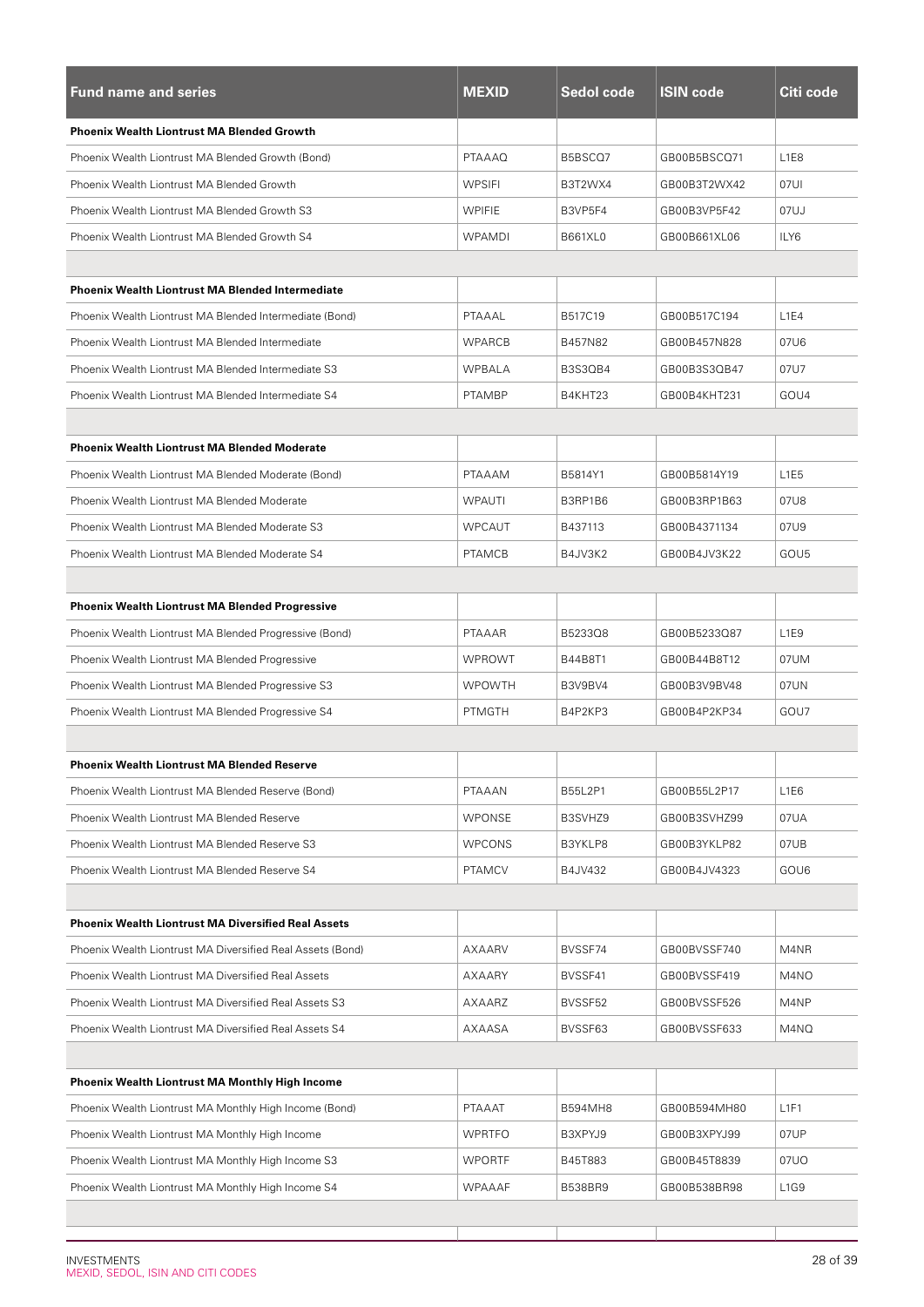| <b>Fund name and series</b>                             | <b>MEXID</b>  | Sedol code     | <b>ISIN code</b> | Citi code   |
|---------------------------------------------------------|---------------|----------------|------------------|-------------|
| <b>Phoenix Wealth Liontrust MA Passive Dynamic</b>      |               |                |                  |             |
| Phoenix Wealth Liontrust MA Passive Dynamic             | <b>WPPASS</b> | B5VN7F6        | GB00B5VN7F65     | <b>ABMW</b> |
| Phoenix Wealth Liontrust MA Passive Dynamic S3          | <b>WPSSET</b> | B42MRS8        | GB00B42MRS80     | ABMX        |
| Phoenix Wealth Liontrust MA Passive Dynamic S4          | WPSSIV        | B4V65N2        | GB00B4V65N20     | ABMY        |
|                                                         |               |                |                  |             |
| <b>Phoenix Wealth Liontrust MA Passive Growth</b>       |               |                |                  |             |
| Phoenix Wealth Liontrust MA Passive Growth (Bond)       | <b>PTGROW</b> | <b>B5NF040</b> | GB00B5NF0407     | ABNS        |
| Phoenix Wealth Liontrust MA Passive Growth              | <b>WPSIVE</b> | B4V1QR8        | GB00B4V1QR84     | ABMZ        |
| Phoenix Wealth Liontrust MA Passive Growth S3           | <b>WPARCG</b> | B56NYR2        | GB00B56NYR27     | <b>ABNA</b> |
| Phoenix Wealth Liontrust MA Passive Growth S4           | <b>WPARCT</b> | B5NTNF4        | GB00B5NTNF43     | ABNB        |
|                                                         |               |                |                  |             |
| <b>Phoenix Wealth Liontrust MA Passive Intermediate</b> |               |                |                  |             |
| Phoenix Wealth Liontrust MA Passive Intermediate (Bond) | <b>PTWABP</b> | B7YWC59        | GB00B7YWC594     | <b>FEIO</b> |
| Phoenix Wealth Liontrust MA Passive Intermediate        | <b>WPARBA</b> | B3X9SH7        | GB00B3X9SH76     | 07U2        |
| Phoenix Wealth Liontrust MA Passive Intermediate S3     | WPARBL        | B3VHXV2        | GB00B3VHXV21     | 07U3        |
| Phoenix Wealth Liontrust MA Passive Intermediate S4     | <b>PTWABA</b> | B7Z47Q0        | GB00B7Z47Q07     | FEG6        |
|                                                         |               |                |                  |             |
| <b>Phoenix Wealth Liontrust MA Passive Moderate</b>     |               |                |                  |             |
| Phoenix Wealth Liontrust MA Passive Moderate (Bond)     | PTWACU        | B7YWF49        | GB00B7YWF498     | FEI1        |
| Phoenix Wealth Liontrust MA Passive Moderate            | WPARCA        | B3Z1D32        | GB00B3Z1D320     | 07U4        |
| Phoenix Wealth Liontrust MA Passive Moderate S3         | WPARCU        | B3TBZ21        | GB00B3TBZ218     | 07U5        |
| Phoenix Wealth Liontrust MA Passive Moderate S4         | <b>PTWARC</b> | B7Z5Y84        | GB00B7Z5Y844     | FEG9        |
|                                                         |               |                |                  |             |
| <b>Phoenix Wealth Liontrust MA Passive Progressive</b>  |               |                |                  |             |
| Phoenix Wealth Liontrust MA Passive Progressive (Bond)  | PTWAAD        | B7YW895        | GB00B7YW8958     | FEH9        |
| Phoenix Wealth Liontrust MA Passive Progressive         | WPARAD        | <b>B3NH990</b> | GB00B3NH9903     | 07U0        |
| Phoenix Wealth Liontrust MA Passive Progressive S3      | WPARAV        | <b>B3Z2K78</b> | GB00B3Z2K786     | 07U1        |
| Phoenix Wealth Liontrust MA Passive Progressive S4      | <b>PTWAMP</b> | B7Z45W2        | GB00B7Z45W27     | FEG3        |
|                                                         |               |                |                  |             |
| <b>Phoenix Wealth Liontrust MA Passive Prudent</b>      |               |                |                  |             |
| Phoenix Wealth Liontrust MA Passive Prudent (Bond)      | <b>PTARCP</b> | B4086D6        | GB00B4086D67     | 0L3G        |
| Phoenix Wealth Liontrust MA Passive Prudent             | <b>WPASPA</b> | B71L226        | GB00B71L2266     | OL3L        |
| Phoenix Wealth Liontrust MA Passive Prudent S3          | <b>WPTAPR</b> | B71KJD3        | GB00B71KJD34     | 0L3M        |
| Phoenix Wealth Liontrust MA Passive Prudent S4          | WPTAMU        | B71JKP9        | GB00B71JKP97     | 0L3N        |
|                                                         |               |                |                  |             |
| <b>Phoenix Wealth Liontrust MA Passive Reserve</b>      |               |                |                  |             |
| Phoenix Wealth Liontrust MA Passive Reserve (Bond)      | PTRESE        | B4TNV59        | GB00B4TNV590     | ABNT        |
| Phoenix Wealth Liontrust MA Passive Reserve             | <b>WPARCR</b> | B4LNPY4        | GB00B4LNPY47     | ABNC        |
| Phoenix Wealth Liontrust MA Passive Reserve S3          | <b>WPARCE</b> | B644571        | GB00B6445712     | ABND        |
| Phoenix Wealth Liontrust MA Passive Reserve S4          | <b>WPARCS</b> | B4NKWN1        | GB00B4NKWN18     | ABNE        |
|                                                         |               |                |                  |             |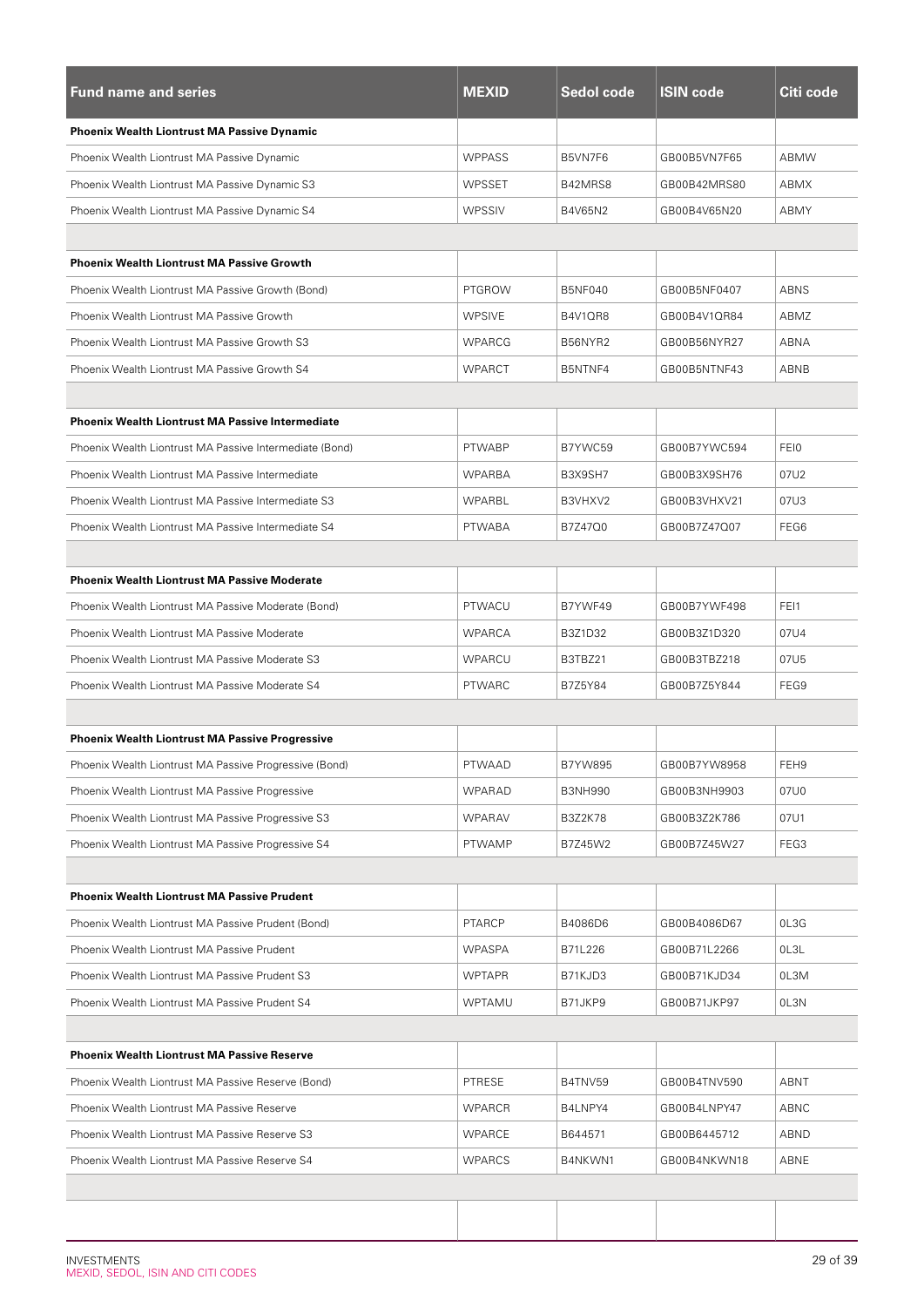| <b>Fund name and series</b>                            | <b>MEXID</b>  | Sedol code     | <b>ISIN code</b> | Citi code   |
|--------------------------------------------------------|---------------|----------------|------------------|-------------|
| <b>Phoenix Wealth Liontrust MA Strategic Bond</b>      |               |                |                  |             |
| Phoenix Wealth Liontrust MA Strategic Bond (Bond)      | <b>PTAAAO</b> | B50JBS6        | GB00B50JBS66     | L1E7        |
| Phoenix Wealth Liontrust MA Strategic Bond             | <b>WPIVER</b> | B3WJCZ4        | GB00B3WJCZ45     | 07UC        |
| Phoenix Wealth Liontrust MA Strategic Bond S3          | WPERSI        | B3QMRS7        | GB00B3QMRS73     | 07UD        |
| Phoenix Wealth Liontrust MA Strategic Bond S4          | WPAMMD        | B67BY83        | GB00B67BY831     | ILY3        |
|                                                        |               |                |                  |             |
| Phoenix Wealth Liontrust MA UK Equity                  |               |                |                  |             |
| Phoenix Wealth Liontrust MA UK Equity (Bond)           | PTAAAU        | B52SDK7        | GB00B52SDK77     | L1F2        |
| Phoenix Wealth Liontrust MA UK Equity                  | <b>WPRCHI</b> | <b>B3T3K88</b> | GB00B3T3K881     | 07UQ        |
| Phoenix Wealth Liontrust MA UK Equity S3               | <b>WPUITY</b> | B3X5RZ6        | GB00B3X5RZ61     | 07UR        |
| Phoenix Wealth Liontrust MA UK Equity S4               | <b>WPAAAI</b> | B58CGV5        | GB00B58CGV57     | L1H2        |
|                                                        |               |                |                  |             |
| <b>Phoenix Wealth Liontrust UK Growth</b>              |               |                |                  |             |
| Phoenix Wealth Liontrust UK Growth                     | <b>WPAAFV</b> | B3THVN2        | GB00B3THVN27     | 07ZU        |
| Phoenix Wealth Liontrust UK Growth S3                  | <b>WPAAFW</b> | B3SCCV3        | GB00B3SCCV34     | 07ZV        |
| Phoenix Wealth Liontrust UK Growth S4                  | <b>WPWLFG</b> | B3DBJJ2        | GB00B3DBJJ23     | DJT5        |
|                                                        |               |                |                  |             |
| <b>Phoenix Wealth M&amp;G Corporate Bond</b>           |               |                |                  |             |
| Phoenix Wealth M&G Corporate Bond (Bond)               | PTMCBL        | 3220902        | GB0032209024     | OC32        |
| Phoenix Wealth M&G Corporate Bond                      | <b>WPAAGA</b> | B3RYVN5        | GB00B3RYVN51     | 08E3        |
| Phoenix Wealth M&G Corporate Bond S2                   | WPAAGB        | B3QRMF4        | GB00B3QRMF45     | 08E4        |
| Phoenix Wealth M&G Corporate Bond S3                   | <b>WPAAGC</b> | B3Y42C4        | GB00B3Y42C45     | 08E5        |
| Phoenix Wealth M&G Corporate Bond S4                   | <b>WPMGCB</b> | B3DBJM5        | GB00B3DBJM51     | DJT7        |
|                                                        |               |                |                  |             |
| Phoenix Wealth M&G Gilt & Fixed Interest Income        |               |                |                  |             |
| Phoenix Wealth M&G Gilt & Fixed Interest Income (Bond) | AXAANF        | BLTVZT4        | GB00BLTVZT49     | KJZC        |
| Phoenix Wealth M&G Gilt & Fixed Interest Income        | AXAAMF        | BLTVZQ1        | GB00BLTVZQ18     | KJZD        |
| Phoenix Wealth M&G Gilt & Fixed Interest Income S3     | AXAAMG        | BLTVZR2        | GB00BLTVZR25     | KJZE        |
| Phoenix Wealth M&G Gilt & Fixed Interest Income S4     | AXAAMH        | BLTVZS3        | GB00BLTVZS32     | KJZF        |
|                                                        |               |                |                  |             |
| <b>Phoenix Wealth M&amp;G Global Convertibles</b>      |               |                |                  |             |
| Phoenix Wealth M&G Global Convertibles (Bond)          | <b>PTMGCV</b> | B4JZ0N6        | GB00B4JZ0N64     | 14T5        |
|                                                        |               |                |                  |             |
| <b>Phoenix Wealth M&amp;G Global Dividend</b>          |               |                |                  |             |
| Phoenix Wealth M&G Global Dividend (Bond)              | AXCAAB        | B7B1FK5        | GB00B7B1FK55     | 11MV        |
| Phoenix Wealth M&G Global Dividend                     | AXCAAK        | B7MSMP9        | GB00B7MSMP91     | 11NA        |
| Phoenix Wealth M&G Global Dividend S3                  | AXCAAL        | <b>B3NP273</b> | GB00B3NP2734     | 11NB        |
| Phoenix Wealth M&G Global Dividend Fund S4             | AXCAAM        | <b>B79MD51</b> | GB00B79MD514     | <b>11NC</b> |
|                                                        |               |                |                  |             |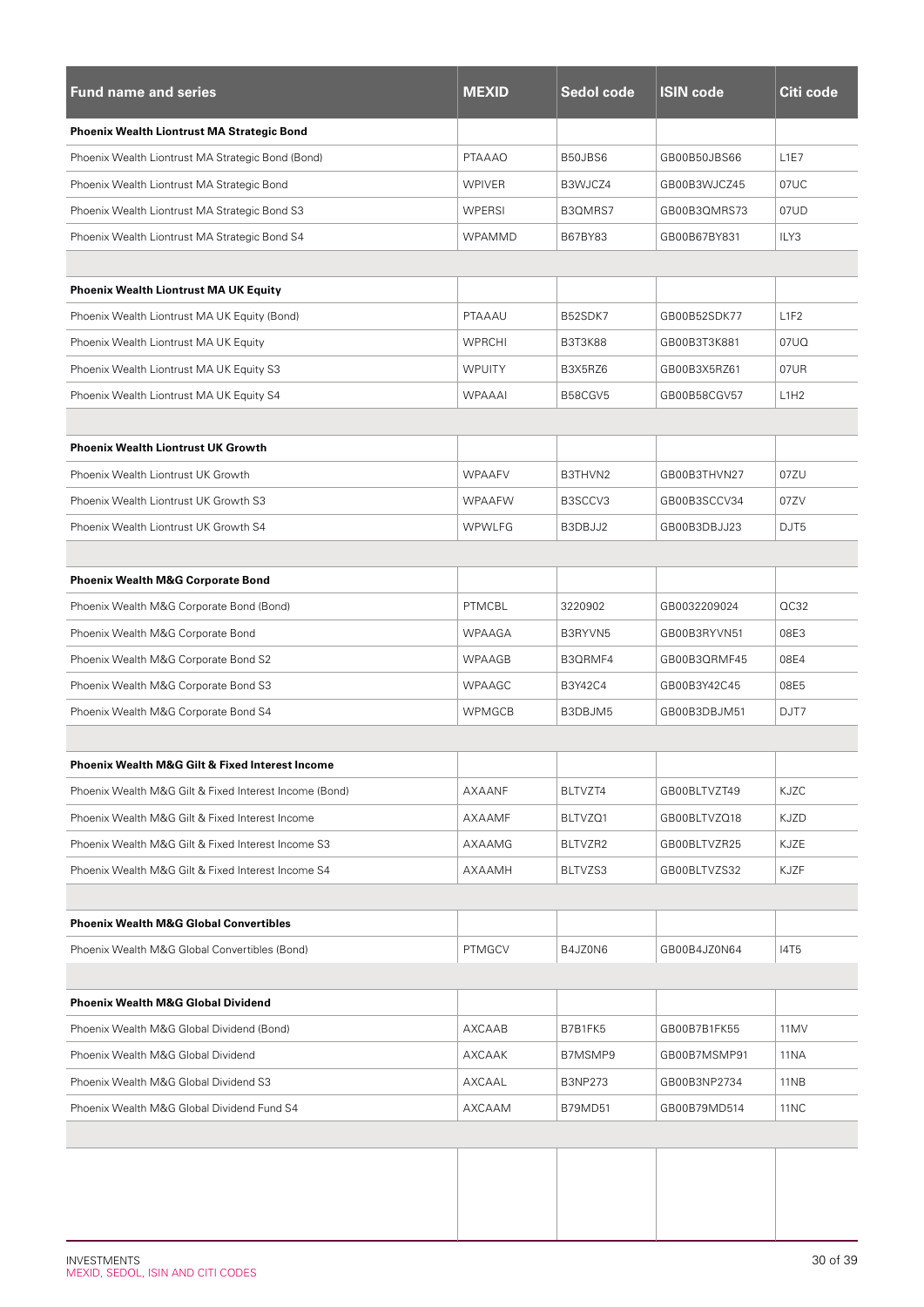| <b>Fund name and series</b>                                  | <b>MEXID</b>  | Sedol code     | <b>ISIN code</b> | Citi code        |
|--------------------------------------------------------------|---------------|----------------|------------------|------------------|
| <b>Phoenix Wealth M&amp;G Global Emerging Markets</b>        |               |                |                  |                  |
| Phoenix Wealth M&G Global Emerging Markets (Bond)            | <b>PTEMER</b> | B3MBM05        | GB00B3MBM054     | LLU4             |
| Phoenix Wealth M&G Global Emerging Markets                   | <b>WPAAGH</b> | B3RKXK4        | GB00B3RKXK41     | 080C             |
| Phoenix Wealth M&G Global Emerging Markets S3                | WPAAGI        | B46M4M7        | GB00B46M4M72     | 080D             |
| Phoenix Wealth M&G Global Emerging Markets S4                | WPERGI        | <b>B65L4L8</b> | GB00B65L4L83     | LLU3             |
|                                                              |               |                |                  |                  |
| <b>Phoenix Wealth M&amp;G Global Themes</b>                  |               |                |                  |                  |
| Phoenix Wealth M&G Global Themes                             | WPAAGD        | B3TBJB8        | GB00B3TBJB80     | 07ZY             |
| Phoenix Wealth M&G Global Themes S3                          | WPAAGE        | B3TCW89        | GB00B3TCW890     | 07ZZ             |
| Phoenix Wealth M&G Global Themes S4                          | WPMGGB        | B3DBJN6        | GB00B3DBJN68     | DJT9             |
|                                                              |               |                |                  |                  |
| <b>Phoenix Wealth M&amp;G North American Dividend</b>        |               |                |                  |                  |
| Phoenix Wealth M&G North American Dividend                   | <b>WPAAFX</b> | B3QDWD0        | GB00B3QDWD09     | 07ZW             |
| Phoenix Wealth M&G North American Dividend S3                | <b>WPAAFZ</b> | B3RMKT8        | GB00B3RMKT86     | 07ZX             |
| Phoenix Wealth M&G North American Dividend S4                | <b>WPMGAM</b> | B3DBJL4        | GB00B3DBJL45     | DJT8             |
|                                                              |               |                |                  |                  |
| <b>Phoenix Wealth M&amp;G Optimal Income</b>                 |               |                |                  |                  |
| Phoenix Wealth M&G Optimal Income (Bond)                     | AXAAEA        | BL95LJ8        | GB00BL95LJ84     | KJYA             |
| Phoenix Wealth M&G Optimal Income                            | AXAAEC        | BL95LT8        | GB00BL95LT82     | KJYB             |
| Phoenix Wealth M&G Optimal Income S3                         | AXAAEU        | <b>BL95M39</b> | GB00BL95M398     | <b>KJYC</b>      |
| Phoenix Wealth M&G Optimal Income S4                         | AXAAFO        | BL95MD9        | GB00BL95MD97     | <b>KJYD</b>      |
|                                                              |               |                |                  |                  |
| <b>Phoenix Wealth M&amp;G Property Portfolio</b>             |               |                |                  |                  |
| Phoenix Wealth M&G Property Portfolio                        | WPAAGL        | B439GJ2        | GB00B439GJ28     | 080E             |
| Phoenix Wealth M&G Property Portfolio S3                     | WPAAGM        | B3TN3G7        | GB00B3TN3G75     | 080F             |
| Phoenix Wealth M&G Property Portfolio S4                     | <b>PTMPRO</b> | B4MNN05        | GB00B4MNN055     | <b>I5T6</b>      |
|                                                              |               |                |                  |                  |
| <b>Phoenix Wealth M&amp;G Recovery</b>                       |               |                |                  |                  |
| Phoenix Wealth M&G Recovery                                  | WPAAGN        | B3VSYH8        | GB00B3VSYH82     | 080G             |
| Phoenix Wealth M&G Recovery S3                               | WPAAGO        | B43MPN8        | GB00B43MPN86     | 080H             |
| Phoenix Wealth M&G Recovery S4                               | WPMGRE        | B3DBJQ9        | GB00B3DBJQ99     | DJU1             |
|                                                              |               |                |                  |                  |
| Phoenix Wealth M&G UK Inflation Linked Corporate Bond        |               |                |                  |                  |
| Phoenix Wealth M&G UK Inflation Linked Corporate Bond (Bond) | AXNFLA        | B7W3LY6        | GB00B7W3LY63     | 11 <sub>N0</sub> |
| Phoenix Wealth M&G UK Inflation Linked Corporate Bond        | AXTION        | B7W3LB3        | GB00B7W3LB37     | 11NV             |
| Phoenix Wealth M&G UK Inflation Linked Corporate Bond S3     | AXCORP        | B7W3LD5        | GB00B7W3LD50     | 11NW             |
| Phoenix Wealth M&G UK Inflation Linked Corporate Bond S4     | AXLATI        | B7W3LW4        | GB00B7W3LW40     | 11NX             |
|                                                              |               |                |                  |                  |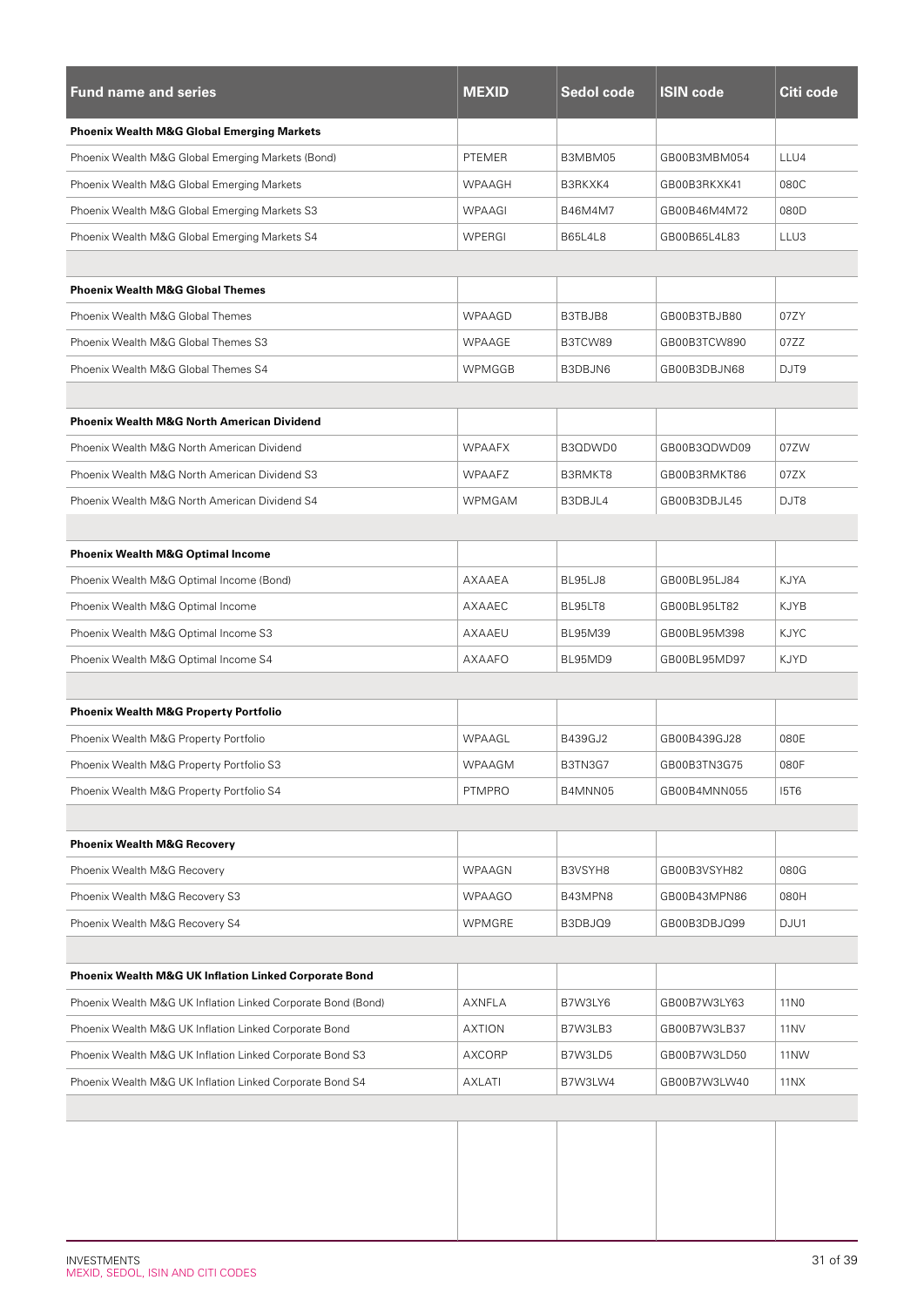| <b>Fund name and series</b>                                       | <b>MEXID</b>  | <b>Sedol code</b> | <b>ISIN code</b> | Citi code   |
|-------------------------------------------------------------------|---------------|-------------------|------------------|-------------|
| Phoenix Wealth Man GLG Japan CoreAlpha                            |               |                   |                  |             |
| Phoenix Wealth Man GLG Japan CoreAlpha (Bond)                     | PTGLGJ        | B4LXRH1           | GB00B4LXRH10     | <b>14S6</b> |
| Phoenix Wealth Man GLG Japan CoreAlpha                            | <b>WPJAPA</b> | B3W94H0           | GB00B3W94H07     | 07VZ        |
| Phoenix Wealth Man GLG Japan CoreAlpha S3                         | <b>WPAPAN</b> | B3SLST0           | GB00B3SLST05     | 07W0        |
| Phoenix Wealth Man GLG Japan CoreAlpha S4                         | <b>PTGJCO</b> | B4KCHD5           | GB00B4KCHD53     | <b>I5R1</b> |
|                                                                   |               |                   |                  |             |
| <b>Phoenix Wealth Merian Global Strategic Bond</b>                |               |                   |                  |             |
| Phoenix Wealth Merian Global Strategic Bond                       | WPAAKU        | B65HCY5           | GB00B65HCY54     | 08EN        |
| <b>Phoenix Wealth MI Chelverton UK Equity Income</b>              |               |                   |                  |             |
| Phoenix Wealth MI Chelverton UK Equity Income (Bond)              | AXAANC        | BLTVYX1           | GB00BLTVYX10     | <b>KJYQ</b> |
| Phoenix Wealth MI Chelverton UK Equity Income                     | AXAALG        | BLTVYT7           | GB00BLTVYT73     | KJYR        |
| Phoenix Wealth MI Chelverton UK Equity Income S3                  | AXAALH        | BLTVYV9           | GB00BLTVYV95     | <b>KJYS</b> |
| Phoenix Wealth MI Chelverton UK Equity Income S4                  | AXAALI        | BLTVYW0           | GB00BLTVYW03     | <b>KJYT</b> |
|                                                                   |               |                   |                  |             |
| <b>Phoenix Wealth Money Market</b>                                |               |                   |                  |             |
| Phoenix Wealth Money Market (Bond)                                | <b>PTMONE</b> | B3QPNM2           | GB00B3QPNM21     | 081C        |
| Phoenix Wealth Money Market                                       | <b>WPMONM</b> | B44ZC35           | GB00B44ZC355     | 08EA        |
| Phoenix Wealth Money Market S2                                    | WPAAHL        | B3XJFP4           | GB00B3XJFP43     | 08EB        |
| Phoenix Wealth Money Market S3                                    | <b>WPAAHM</b> | B40BVK7           | GB00B40BVK79     | 08EC        |
| Phoenix Wealth Money Market S4                                    | <b>WPWIDE</b> | B3DBFW7           | GB00B3DBFW79     | DKA1        |
|                                                                   |               |                   |                  |             |
| Phoenix Wealth Morgan Stanley Global Brands                       |               |                   |                  |             |
| Phoenix Wealth Morgan Stanley Global Brands                       | AXLENY        | B73XWR5           | GB00B73XWR59     | 110A        |
| Phoenix Wealth Morgan Stanley Global Brands S3                    | AXGANR        | B6QW6V4           | GB00B6QW6V40     | 11OB        |
| Phoenix Wealth Morgan Stanley Global Brands S4                    | AXMORF        | B500R03           | GB00B500R032     | 11OC        |
|                                                                   |               |                   |                  |             |
| <b>Phoenix Wealth Ninety One Emerging Markets Blended Debt</b>    |               |                   |                  |             |
| Phoenix Wealth Ninety One Emerging Markets Blended Debt (Bond)    | AXAADU        | BL95LF4           | GB00BL95LF47     | <b>KJXO</b> |
| Phoenix Wealth Ninety One Emerging Markets Blended Debt           | AXAAGG        | BL95LQ5           | GB00BL95LQ51     | KJXP        |
| Phoenix Wealth Ninety One Emerging Markets Blended Debt S3        | AXAAEO        | BL95M06           | GB00BL95M067     | KJXQ        |
| Phoenix Wealth Ninety One Emerging Markets Blended Debt S4        | AXAAFH        | BL95M95           | GB00BL95M950     | KJXR        |
|                                                                   |               |                   |                  |             |
| Phoenix Wealth Ninety One Emerging Markets Local Currency Debt    |               |                   |                  |             |
| Phoenix Wealth Ninety One Emerging Markets Local Currency Debt    | WPJVVA        | B46BFC1           | GB00B46BFC16     | 07YJ        |
| Phoenix Wealth Ninety One Emerging Markets Local Currency Debt S3 | WPKVVA        | B3WX609           | GB00B3WX6098     | 07YK        |
| Phoenix Wealth Ninety One Emerging Markets Local Currency Debt S4 | PTGEMD        | B4KDG19           | GB00B4KDG195     | <b>15S0</b> |
|                                                                   |               |                   |                  |             |
|                                                                   |               |                   |                  |             |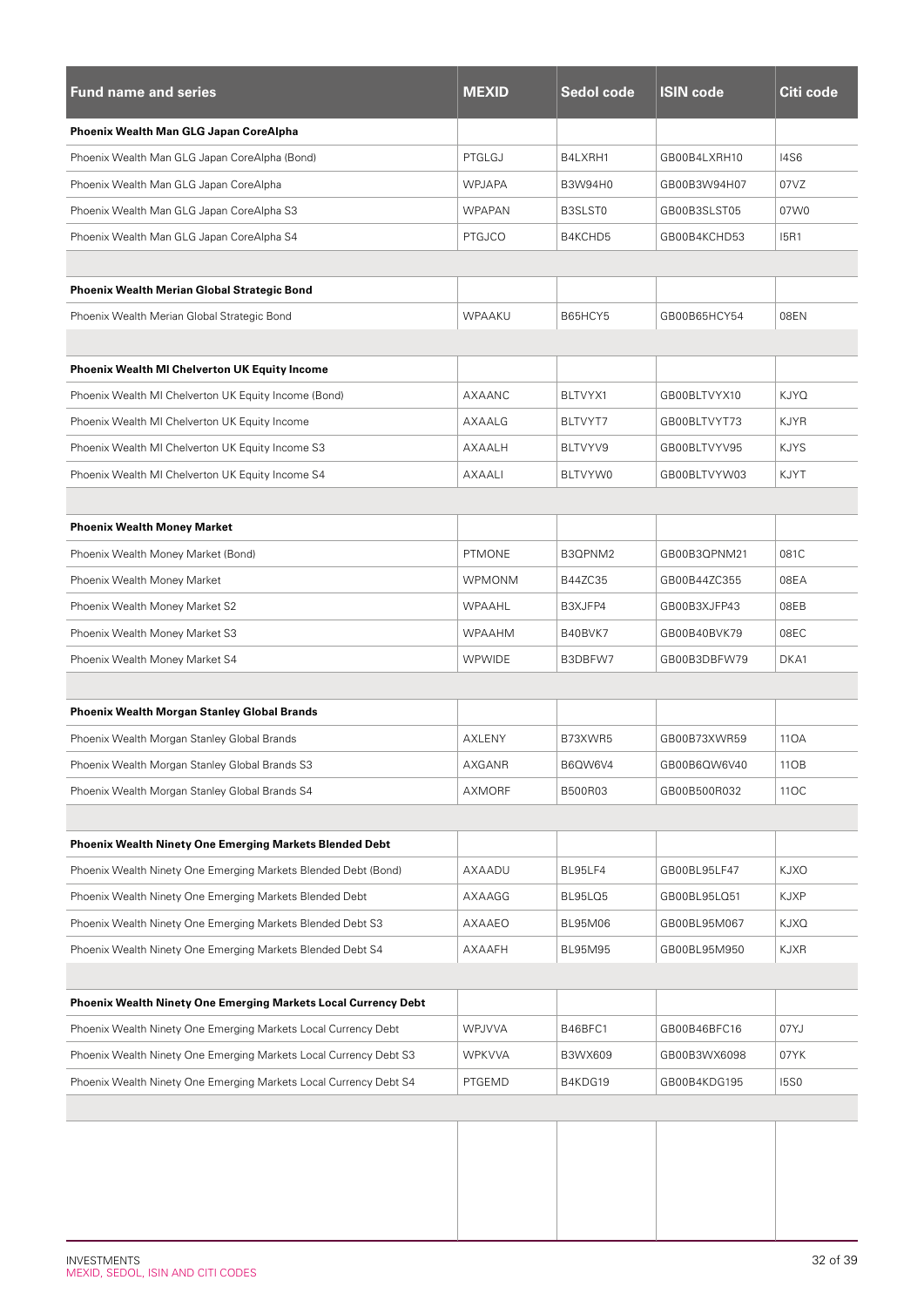| <b>Fund name and series</b>                                         | <b>MEXID</b>  | Sedol code     | <b>ISIN code</b> | Citi code        |
|---------------------------------------------------------------------|---------------|----------------|------------------|------------------|
| <b>Phoenix Wealth Ninety One Global Income Opportunities</b>        |               |                |                  |                  |
| Phoenix Wealth Ninety One Global Income Opportunities (Bond)        | PTICML        | 3221176        | GB0032211764     | OC26             |
| Phoenix Wealth Ninety One Global Income Opportunities               | <b>WPHVVA</b> | B3W5QH2        | GB00B3W5QH25     | 07YH             |
| Phoenix Wealth Ninety One Global Income Opportunities S3            | <b>WPIVVA</b> | B64HZJ2        | GB00B64HZJ24     | 07YI             |
| Phoenix Wealth Ninety One Global Income Opportunities S4            | <b>WPINCM</b> | B3DBHM1        | GB00B3DBHM12     | DJQ7             |
|                                                                     |               |                |                  |                  |
| <b>Phoenix Wealth Ninety One UK Special Situations</b>              |               |                |                  |                  |
| Phoenix Wealth Ninety One UK Special Situations (Bond)              | <b>PTUKS</b>  | B2RGQ51        | GB00B2RGQ519     | BRH <sub>8</sub> |
| Phoenix Wealth Ninety One UK Special Situations                     | <b>WPAAHZ</b> | B3TJLQ1        | GB00B3TJLQ16     | 07YP             |
| Phoenix Wealth Ninety One UK Special Situations S3                  | <b>WPAAIA</b> | B408P62        | GB00B408P628     | 07YQ             |
| Phoenix Wealth Ninety One UK Special Situations S4                  | <b>WPINSS</b> | B3DBHP4        | GB00B3DBHP43     | DJQ9             |
|                                                                     |               |                |                  |                  |
| <b>Phoenix Wealth Pictet Global Megatrend Selection</b>             |               |                |                  |                  |
| Phoenix Wealth Pictet Global Megatrend Selection                    | AXAANV        | BNZC3W4        | GB00BNZC3W44     | KP8R             |
| Phoenix Wealth Pictet Global Megatrend Selection S3                 | AXAANW        | BNZC3X5        | GB00BNZC3X50     | KP8S             |
| Phoenix Wealth Pictet Global Megatrend Selection S4                 | <b>AXAANY</b> | BNZC3Y6        | GB00BNZC3Y67     | KP8T             |
|                                                                     |               |                |                  |                  |
| <b>Phoenix Wealth Premier Miton Cautious Multi-Asset</b>            |               |                |                  |                  |
| Phoenix Wealth Premier Miton Cautious Multi-Asset                   | <b>WPAAFH</b> | B3WPWC9        | GB00B3WPWC99     | 084T             |
| Phoenix Wealth Premier Miton Cautious Multi-Asset S3                | <b>WPMTSP</b> | <b>B3SQ4J7</b> | GB00B3SQ4J76     | 084U             |
| Phoenix Wealth Premier Miton Cautious Multi-Asset S4                | <b>WPCMST</b> | B68HQ17        | GB00B68HQ170     | ILV <sub>0</sub> |
|                                                                     |               |                |                  |                  |
| <b>Phoenix Wealth Premier Miton Multi-Asset Absolute Return</b>     |               |                |                  |                  |
| Phoenix Wealth Premier Miton Multi-Asset Absolute Return (Bond)     | AXGLTW        | B8QB2K6        | GB00B8QB2K62     | <b>GUZH</b>      |
| Phoenix Wealth Premier Miton Multi-Asset Absolute Return            | AXGLTY        | B44QVT7        | GB00B44QVT79     | GV1H             |
| Phoenix Wealth Premier Miton Multi-Asset Absolute Return S3         | AXGLTL        | B8DYPK9        | GB00B8DYPK95     | GV1I             |
| Phoenix Wealth Premier Miton Multi-Asset Absolute Return S4         | AXGLMT        | B8QB206        | GB00B8QB2062     | GV1J             |
|                                                                     |               |                |                  |                  |
| <b>Phoenix Wealth Premier Miton Multi-Asset Growth &amp; Income</b> |               |                |                  |                  |
| Phoenix Wealth Premier Miton Multi-Asset Growth & Income            | <b>WPAAHV</b> | B3X2LN3        | GB00B3X2LN31     | 085Z             |
| Phoenix Wealth Premier Miton Multi-Asset Growth & Income S3         | WPAAHW        | B3RS0B8        | GB00B3RS0B84     | 086A             |
| Phoenix Wealth Premier Miton Multi-Asset Growth & Income S4         | <b>WPNGPT</b> | B53V598        | GB00B53V5988     | EMK4             |
|                                                                     |               |                |                  |                  |
| <b>Phoenix Wealth Rathbone Income</b>                               |               |                |                  |                  |
| Phoenix Wealth Rathbone Income                                      | WPAALM        | B3M9HH1        | GB00B3M9HH15     | 087K             |
| Phoenix Wealth Rathbone Income S3                                   | <b>WPRATH</b> | B3YLBQ2        | GB00B3YLBQ25     | 087L             |
| Phoenix Wealth Rathbone Income S4                                   | <b>WPRTIN</b> | B3DBKW2        | GB00B3DBKW23     | DJX5             |
|                                                                     |               |                |                  |                  |
|                                                                     |               |                |                  |                  |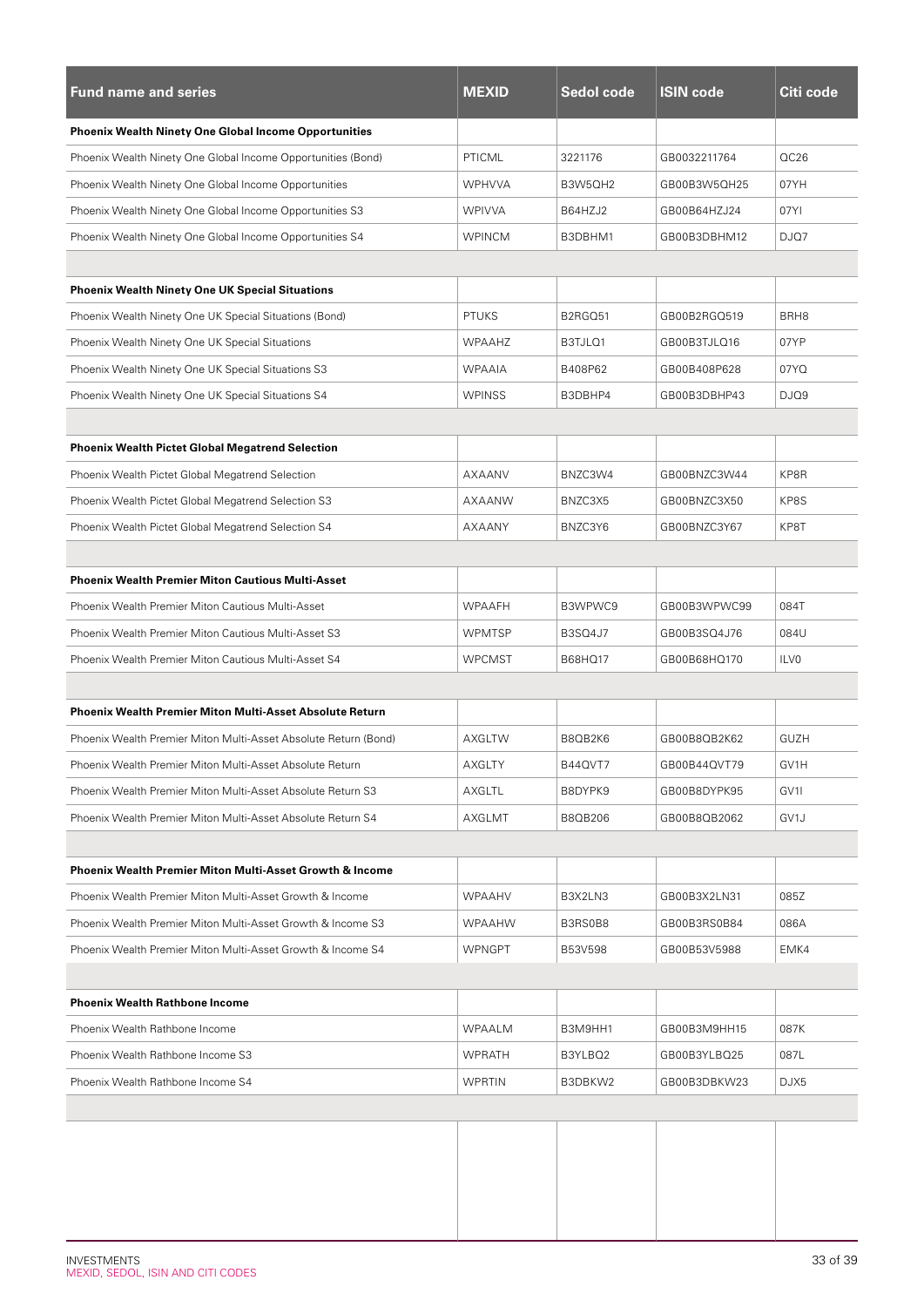| <b>Fund name and series</b>                              | <b>MEXID</b>  | <b>Sedol code</b> | <b>ISIN code</b> | Citi code         |
|----------------------------------------------------------|---------------|-------------------|------------------|-------------------|
| <b>Phoenix Wealth Redwheel Global Convertibles</b>       |               |                   |                  |                   |
| Phoenix Wealth Redwheel Global Convertibles              | AXAANO        | BNZC3C4           | GB00BNZC3C48     | KP8L              |
| Phoenix Wealth Redwheel Global Convertibles S3           | AXAANP        | BNZC3D5           | GB00BNZC3D54     | KP8M              |
| Phoenix Wealth Redwheel Global Convertibles S4           | AXAANQ        | BNZC3F7           | GB00BNZC3F78     | KP8N              |
|                                                          |               |                   |                  |                   |
| <b>Phoenix Wealth Schroder Asian Income</b>              |               |                   |                  |                   |
| Phoenix Wealth Schroder Asian Income (Bond)              | <b>AXXAH</b>  | <b>BYSY409</b>    | GB00BYSY4097     | E4QH              |
| Phoenix Wealth Schroder Asian Income                     | AXXAE         | BYSY3X5           | GB00BYSY3X56     | E <sub>4</sub> QI |
| Phoenix Wealth Schroder Asian Income S3                  | <b>AXXAF</b>  | BYSY3Y6           | GB00BYSY3Y63     | E4QJ              |
| Phoenix Wealth Schroder Asian Income S4                  | AXXAG         | BYSY3Z7           | GB00BYSY3Z70     | E4QK              |
|                                                          |               |                   |                  |                   |
| Phoenix Wealth Schroder European Alpha Income            |               |                   |                  |                   |
| Phoenix Wealth Schroder European Alpha Income (Bond)     | AXAADK        | BK35BM0           | GB00BK35BM02     | K8BN              |
| Phoenix Wealth Schroder European Alpha Income            | AXAADF        | BK35BJ7           | GB00BK35BJ72     | K8BK              |
| Phoenix Wealth Schroder European Alpha Income S3         | AXAADG        | BK35BK8           | GB00BK35BK87     | K8BL              |
| Phoenix Wealth Schroder European Alpha Income S4         | AXAADH        | BK35BL9           | GB00BK35BL94     | K8BM              |
|                                                          |               |                   |                  |                   |
| <b>Phoenix Wealth Schroder European Recovery</b>         |               |                   |                  |                   |
| Phoenix Wealth Schroder European Recovery (Bond)         | <b>PTCEL</b>  | 3358438           | GB0033584383     | QC84              |
| Phoenix Wealth Schroder European Recovery                | <b>WPAAEN</b> | B3V8Q49           | GB00B3V8Q495     | 083Z              |
| Phoenix Wealth Schroder European Recovery S3             | <b>WPAAEO</b> | B3S6D90           | GB00B3S6D906     | 084A              |
| Phoenix Wealth Schroder European Recovery S4             | WPWCEU        | B3DBFT4           | GB00B3DBFT41     | DJL5              |
|                                                          |               |                   |                  |                   |
| <b>Phoenix Wealth Schroder Global Cities Real Estate</b> |               |                   |                  |                   |
| Phoenix Wealth Schroder Global Cities Real Estate (Bond) | PTSGPS        | B1JQB80           | GB00B1JQB808     | W454              |
| Phoenix Wealth Schroder Global Cities Real Estate        | <b>WPSGPS</b> | B3WPY89           | GB00B3WPY892     | 088K              |
| Phoenix Wealth Schroder Global Cities Real Estate S3     | <b>WPSGPP</b> | B3WXQN2           | GB00B3WXQN29     | 088L              |
| Phoenix Wealth Schroder Global Cities Real Estate S4     | WPSCGP        | B3DBL52           | GB00B3DBL527     | DJY4              |
|                                                          |               |                   |                  |                   |
| <b>Phoenix Wealth Schroder Global Equity Income</b>      |               |                   |                  |                   |
| Phoenix Wealth Schroder Global Equity Income (Bond)      | PTSEI         | B27Z8W9           | GB00B27Z8W94     | A6A9              |
| Phoenix Wealth Schroder Global Equity Income             | WPSGEI        | <b>B3T99P6</b>    | GB00B3T99P64     | 0881              |
| Phoenix Wealth Schroder Global Equity Income S3          | WPSGBL        | B3SXNN5           | GB00B3SXNN51     | 088J              |
| Phoenix Wealth Schroder Global Equity Income S4          | WPSCGE        | B3DBL41           | GB00B3DBL410     | DJY3              |
|                                                          |               |                   |                  |                   |
| <b>Phoenix Wealth Schroder Global Healthcare</b>         |               |                   |                  |                   |
| Phoenix Wealth Schroder Global Healthcare (Bond)         | AXHENV        | B985FW6           | GB00B985FW61     | I7LK              |
| Phoenix Wealth Schroder Global Healthcare                | <b>AXCHPE</b> | <b>B985TR9</b>    | GB00B985TR96     | I7LR              |
| Phoenix Wealth Schroder Global Healthcare S3             | AXGHPE        | B989F84           | GB00B989F842     | I7LS              |
| Phoenix Wealth Schroder Global Healthcare S4             | AXWESP        | B98C0Z5           | GB00B98C0Z57     | I7LT              |
|                                                          |               |                   |                  |                   |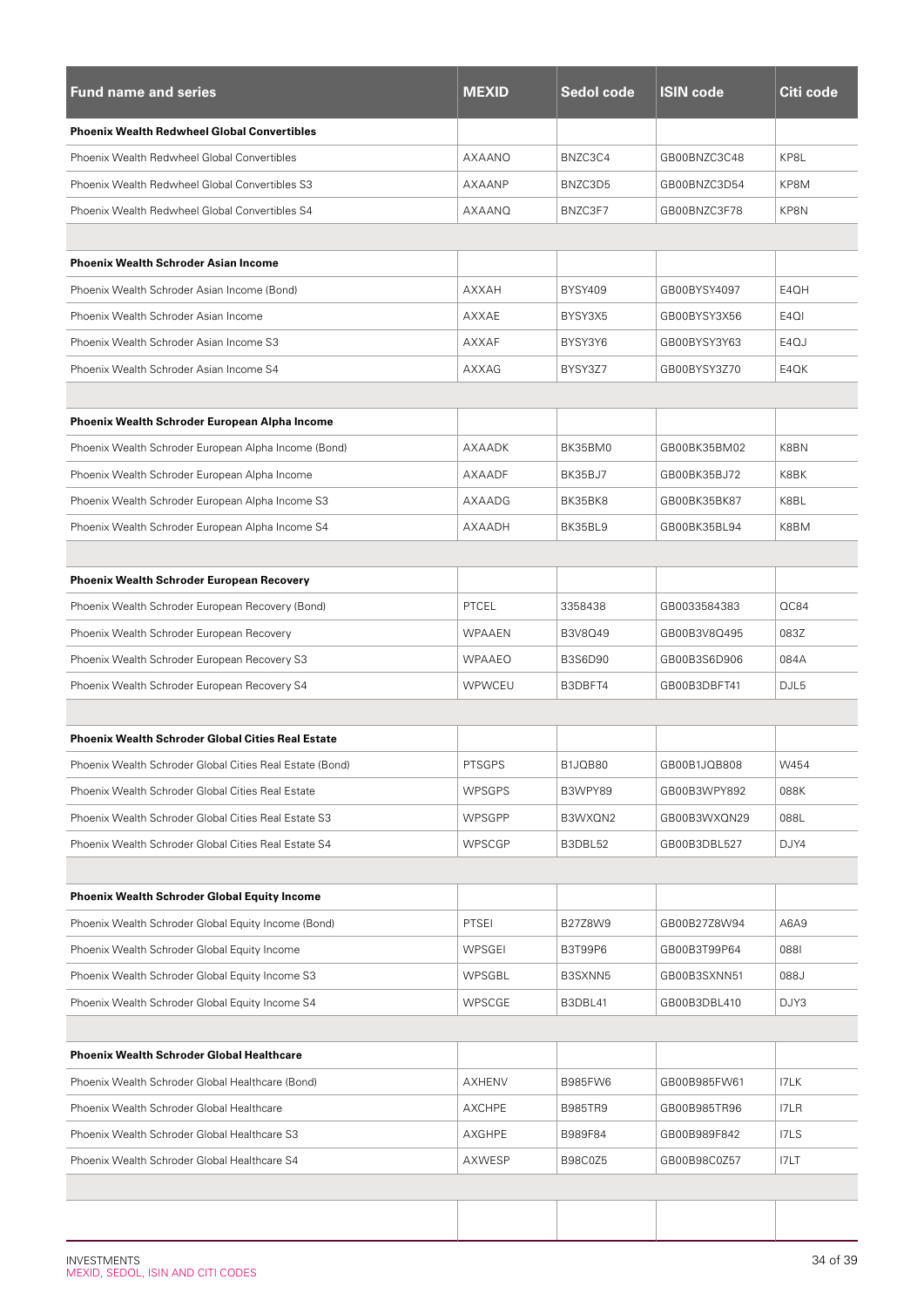| <b>Fund name and series</b>                        | <b>MEXID</b>  | Sedol code | <b>ISIN code</b> | Citi code |
|----------------------------------------------------|---------------|------------|------------------|-----------|
| <b>Phoenix Wealth Schroder Income Maximiser</b>    |               |            |                  |           |
| Phoenix Wealth Schroder Income Maximiser (Bond)    | <b>PTSIM</b>  | B29SST3    | GB00B29SST30     | ATM7      |
| Phoenix Wealth Schroder Income Maximiser           | <b>WPSIMX</b> | B3RH7T2    | GB00B3RH7T23     | 088M      |
| Phoenix Wealth Schroder Income Maximiser S3        | <b>WPSMXI</b> | B3Q1R73    | GB00B3Q1R735     | 088N      |
| Phoenix Wealth Schroder Income Maximiser S4        | <b>WPSCIM</b> | B3DBL63    | GB00B3DBL634     | DJY5      |
|                                                    |               |            |                  |           |
| <b>Phoenix Wealth Schroder ISF Global Recovery</b> |               |            |                  |           |
| Phoenix Wealth Schroder ISF Global Recovery (Bond) | AXAAOW        | BNZC3L3    | GB00BNZC3L39     | KP6R      |
| Phoenix Wealth Schroder ISF Global Recovery        | AXAANR        | BNZC3H9    | GB00BNZC3H92     | KP8O      |
| Phoenix Wealth Schroder ISF Global Recovery S3     | <b>AXAANS</b> | BNZC3J1    | GB00BNZC3J17     | KP8P      |
| Phoenix Wealth Schroder ISF Global Recovery S4     | AXAANT        | BNZC3K2    | GB00BNZC3K22     | KP8Q      |
|                                                    |               |            |                  |           |
| <b>Phoenix Wealth Schroder Managed</b>             |               |            |                  |           |
| Phoenix Wealth Schroder Managed (Bond)             | AXAAOQ        | BNZC335    | GB00BNZC3354     | KP6N      |
| Phoenix Wealth Schroder Managed S4                 | <b>WPWSMN</b> | B3DBL74    | GB00B3DBL741     | DJY6      |
|                                                    |               |            |                  |           |
| <b>Phoenix Wealth Schroder Tokyo</b>               |               |            |                  |           |
| Phoenix Wealth Schroder Tokyo (Bond)               | <b>PTSTL</b>  | 3283347    | GB0032833476     | QC73      |
| Phoenix Wealth Schroder Tokyo                      | <b>WPSTOK</b> | B3XLNG7    | GB00B3XLNG73     | 08EQ      |
| Phoenix Wealth Schroder Tokyo S3                   | <b>WPSCTO</b> | B45VDS4    | GB00B45VDS41     | 08ER      |
| Phoenix Wealth Schroder Tokyo S4                   | <b>WPWSTK</b> | B3DBL85    | GB00B3DBL857     | DJY7      |
|                                                    |               |            |                  |           |
| <b>Phoenix Wealth Schroder UK Alpha Income</b>     |               |            |                  |           |
| Phoenix Wealth Schroder UK Alpha Income (Bond)     | <b>AXAADO</b> | BL95LB0    | GB00BL95LB09     | KJYE      |
| Phoenix Wealth Schroder UK Alpha Income            | AXAAGD        | BL95LM1    | GB00BL95LM14     | KJYF      |
| Phoenix Wealth Schroder UK Alpha Income S3         | AXAAEI        | BL95LX2    | GB00BL95LX29     | KJYG      |
| Phoenix Wealth Schroder UK Alpha Income S4         | AXAAFB        | BL95M62    | GB00BL95M620     | KJYH      |
|                                                    |               |            |                  |           |
| Phoenix Wealth Schroder UK Alpha Plus              |               |            |                  |           |
| Phoenix Wealth Schroder UK Alpha Plus              | <b>WPSUKA</b> | B3S92M5    | GB00B3S92M57     | 08ES      |
| Phoenix Wealth Schroder UK Alpha Plus S3           | WPUAPL        | B3T5891    | GB00B3T58916     | 08ET      |
| Phoenix Wealth Schroder UK Alpha Plus S4           | <b>WPSUAP</b> | B3DBL96    | GB00B3DBL964     | DJY8      |
|                                                    |               |            |                  |           |
| Phoenix Wealth Schroder UK Mid 250                 |               |            |                  |           |
| Phoenix Wealth Schroder UK Mid 250                 | <b>WPUMID</b> | B3RGBN1    | GB00B3RGBN16     | 088R      |
| Phoenix Wealth Schroder UK Mid 250 S3              | <b>WPSUMD</b> | B679197    | GB00B6791974     | 088S      |
| Phoenix Wealth Schroder UK Mid 250 S4              | WPSUKM        | B3DBLB8    | GB00B3DBLB84     | DJY9      |
|                                                    |               |            |                  |           |
|                                                    |               |            |                  |           |
|                                                    |               |            |                  |           |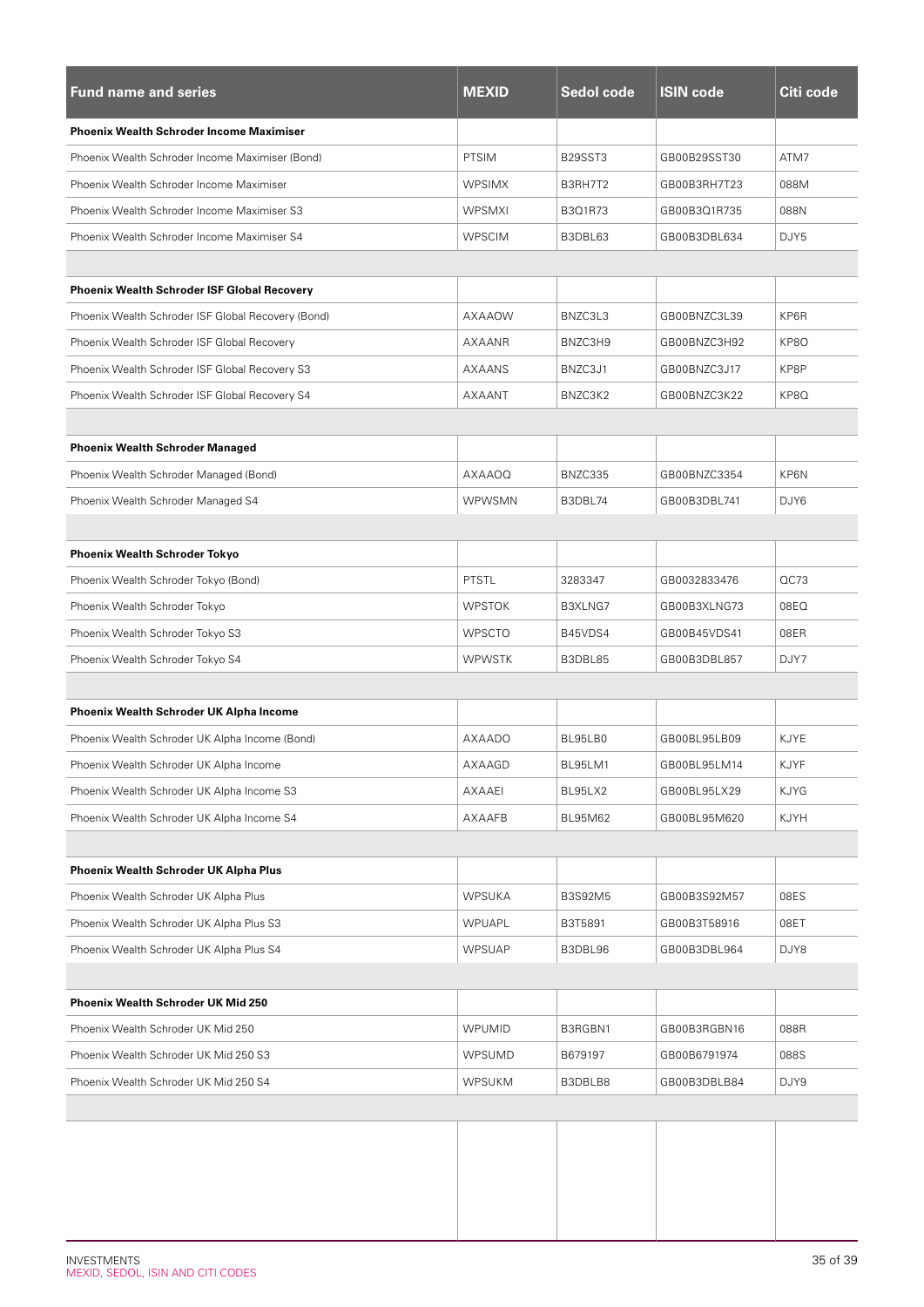| <b>Fund name and series</b>                                                 | <b>MEXID</b>  | Sedol code | <b>ISIN code</b> | Citi code        |
|-----------------------------------------------------------------------------|---------------|------------|------------------|------------------|
| <b>Phoenix Wealth Schroder US Mid Cap</b>                                   |               |            |                  |                  |
| Phoenix Wealth Schroder US Mid Cap (Bond)                                   | <b>PTWSUM</b> | B4K1B30    | GB00B4K1B304     | 14U1             |
| Phoenix Wealth Schroder US Mid Cap                                          | <b>WPSUSC</b> | B3W16V4    | GB00B3W16V46     | 088V             |
| Phoenix Wealth Schroder US Mid Cap S3                                       | WPUSMD        | B3W45F0    | GB00B3W45F09     | 088W             |
| Phoenix Wealth Schroder US Mid Cap S4                                       | <b>PTSUMD</b> | B4JQ448    | GB00B4JQ4486     | <b>I5V1</b>      |
|                                                                             |               |            |                  |                  |
| Phoenix Wealth Stewart Investors Asia Pacific Leaders Sustainability        |               |            |                  |                  |
| Phoenix Wealth Stewart Investors Asia Pacific Leaders Sustainability (Bond) | PTFELA        | 3433755    | GB0034337559     | <b>WS36</b>      |
| Phoenix Wealth Stewart Investors Asia Pacific Leaders Sustainability        | <b>WPFRAS</b> | B3TW8R0    | GB00B3TW8R03     | 08CZ             |
| Phoenix Wealth Stewart Investors Asia Pacific Leaders Sustainability S3     | <b>WPFRSA</b> | B3YGTB8    | GB00B3YGTB86     | 08D0             |
| Phoenix Wealth Stewart Investors Asia Pacific Leaders Sustainability S4     | <b>WPFSAP</b> | B3DBGS0    | GB00B3DBGS09     | DJO <sub>3</sub> |
|                                                                             |               |            |                  |                  |
| Phoenix Wealth Stewart Investors Global Emerging Markets Leaders            |               |            |                  |                  |
| Phoenix Wealth Stewart Investors Global Emerging Markets Leaders (Bond)     | PTGEM         | 3433205    | GB0034332055     | <b>WS37</b>      |
| Phoenix Wealth Stewart Investors Global Emerging Markets Leaders            | <b>WPFSSG</b> | B40QTL9    | GB00B40QTL91     | 08D1             |
| Phoenix Wealth Stewart Investors Global Emerging Markets Leaders S3         | <b>WPFRSB</b> | B3TDF50    | GB00B3TDF505     | 08D2             |
| Phoenix Wealth Stewart Investors Global Emerging Markets Leaders S4         | WPFSGE        | B3DBGT1    | GB00B3DBGT16     | DJO4             |
|                                                                             |               |            |                  |                  |
| <b>Phoenix Wealth Threadneedle American Select</b>                          |               |            |                  |                  |
| Phoenix Wealth Threadneedle American Select                                 | <b>WPAAKA</b> | B3VSVQ6    | GB00B3VSVQ68     | 089P             |
| Phoenix Wealth Threadneedle American Select S3                              | <b>WPAAKB</b> | B6924B7    | GB00B6924B78     | 089Q             |
| Phoenix Wealth Threadneedle American Select S4                              | <b>WPWTAS</b> | B3DBLK7    | GB00B3DBLK75     | DZJ6             |
|                                                                             |               |            |                  |                  |
| <b>Phoenix Wealth Threadneedle European Select</b>                          |               |            |                  |                  |
| Phoenix Wealth Threadneedle European Select (Bond)                          | PTNESL        | 3221165    | GB0032211657     | QC33             |
| Phoenix Wealth Threadneedle European Select                                 | <b>WPAAKC</b> | B67XZL9    | GB00B67XZL92     | 089R             |
| Phoenix Wealth Threadneedle European Select S3                              | AXAADI        | BK35BN1    | GB00BK35BN19     | K8BO             |
| Phoenix Wealth Threadneedle European Select S4                              | AXAADJ        | BK35BP3    | GB00BK35BP33     | K8BP             |
|                                                                             |               |            |                  |                  |
| <b>Phoenix Wealth Threadneedle Global Select</b>                            |               |            |                  |                  |
| Phoenix Wealth Threadneedle Global Select (Bond)                            | <b>PTGLOS</b> | B2RFV97    | GB00B2RFV974     | BRM2             |
| Phoenix Wealth Threadneedle Global Select                                   | <b>WPAAKD</b> | B3XCY12    | GB00B3XCY120     | 089S             |
| Phoenix Wealth Threadneedle Global Select S3                                | WPAAKE        | B3XNRR2    | GB00B3XNRR25     | 089T             |
| Phoenix Wealth Threadneedle Global Select S4                                | <b>WPWTGS</b> | B3DBLL8    | GB00B3DBLL82     | DJZ7             |
|                                                                             |               |            |                  |                  |
| <b>Phoenix Wealth Threadneedle Pensions Property</b>                        |               |            |                  |                  |
| Phoenix Wealth Threadneedle Pensions Property                               | WPAAKL        | B3V0MZ8    | GB00B3V0MZ81     | 08F6             |
| Phoenix Wealth Threadneedle Pensions Property S2                            | <b>WPAAKM</b> | B436KT1    | GB00B436KT15     | 08F7             |
| Phoenix Wealth Threadneedle Pensions Property S3                            | WPAAKN        | B46FX07    | GB00B46FX077     | 08F8             |
| Phoenix Wealth Threadneedle Pensions Property S4                            | <b>WPWTPP</b> | B3DBLN0    | GB00B3DBLN07     | DJZ9             |
|                                                                             |               |            |                  |                  |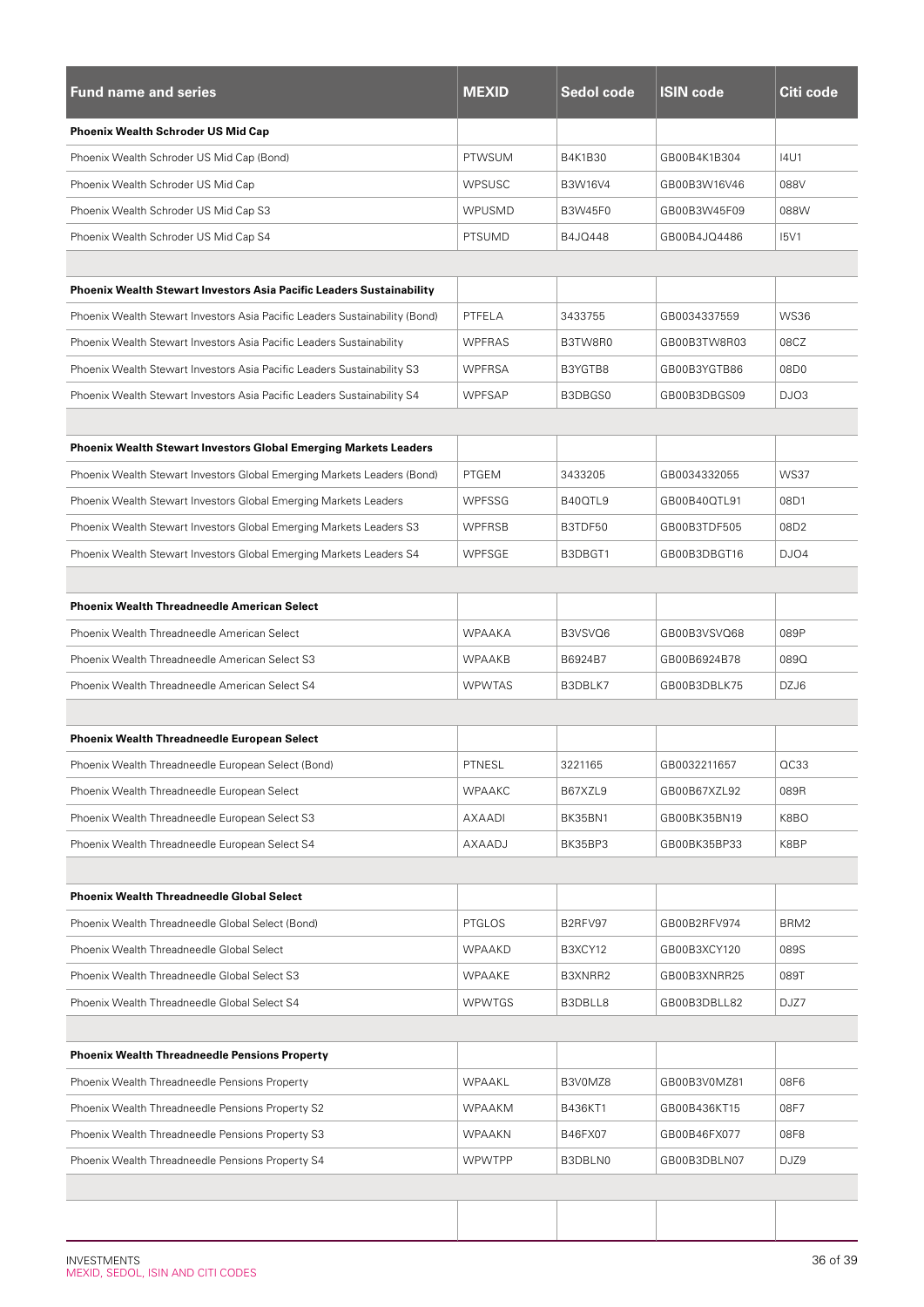| <b>Fund name and series</b>                                            | <b>MEXID</b>  | <b>Sedol code</b> | <b>ISIN code</b> | Citi code         |
|------------------------------------------------------------------------|---------------|-------------------|------------------|-------------------|
| <b>Phoenix Wealth Threadneedle UK</b>                                  |               |                   |                  |                   |
| Phoenix Wealth Threadneedle UK (Bond)                                  | <b>AXTKHD</b> | <b>B7V39S7</b>    | GB00B7V39S74     | <b>GMHS</b>       |
| Phoenix Wealth Threadneedle UK                                         | <b>AXTKHA</b> | B824VB3           | GB00B824VB38     | <b>GMHP</b>       |
| Phoenix Wealth Threadneedle UK S3                                      | AXTKHB        | B8B6Q48           | GB00B8B6Q480     | <b>GMHQ</b>       |
| Phoenix Wealth Threadneedle UK S4                                      | <b>AXTKHC</b> | B803VJ0           | GB00B803VJ01     | <b>GMHR</b>       |
|                                                                        |               |                   |                  |                   |
| <b>Phoenix Wealth Threadneedle UK Equity Income</b>                    |               |                   |                  |                   |
| Phoenix Wealth Threadneedle UK Equity Income (Bond)                    | PTHREA        | B2RG8M2           | GB00B2RG8M23     | BRL1              |
| Phoenix Wealth Threadneedle UK Equity Income                           | <b>WPAAKO</b> | B3QX144           | GB00B3QX1444     | 089W              |
| Phoenix Wealth Threadneedle UK Equity Income S3                        | <b>WPAAKP</b> | B3Z2R11           | GB00B3Z2R112     | 089X              |
| Phoenix Wealth Threadneedle UK Equity Income S4                        | <b>WPTUKE</b> | B3DBLP2           | GB00B3DBLP21     | DKA0              |
|                                                                        |               |                   |                  |                   |
| <b>Phoenix Wealth Threadneedle UK Property</b>                         |               |                   |                  |                   |
| Phoenix Wealth Threadneedle UK Property (Bond)                         | <b>PTWTPT</b> | <b>B4MB558</b>    | GB00B4MB5584     | <b>I4U3</b>       |
| Phoenix Wealth Threadneedle UK Property                                | <b>WPAAKQ</b> | B3RGZR3           | GB00B3RGZR30     | 089Y              |
| Phoenix Wealth Threadneedle UK Property S3                             | <b>WPAAKR</b> | B3WRX22           | GB00B3WRX221     | 089Z              |
| Phoenix Wealth Threadneedle UK Property S4                             | PTTPRT        | B4N4XD0           | GB00B4N4XD02     | <b>I5W3</b>       |
|                                                                        |               |                   |                  |                   |
| <b>Phoenix Wealth Vanguard FTSE Developed World Ex-UK Equity Index</b> |               |                   |                  |                   |
| Phoenix Wealth Vanguard FTSE Developed World Ex-UK Equity Index        | AXAAJV        | BLS0CJ1           | GB00BLS0CJ10     | KK1B              |
| Phoenix Wealth Vanguard FTSE Developed World Ex-UK Equity Index S3     | AXAAJW        | BLSOCK2           | GB00BLS0CK25     | KK <sub>1</sub> C |
| Phoenix Wealth Vanguard FTSE Developed World Ex-UK Equity Index S4     | AXAAJX        | BLSOCL3           | GB00BLS0CL32     | KK1D              |
|                                                                        |               |                   |                  |                   |
| <b>Phoenix Wealth Vanguard FTSE UK Equity Income Index</b>             |               |                   |                  |                   |
| Phoenix Wealth Vanguard FTSE UK Equity Income Index                    | AXAAJZ        | BLS0CN5           | GB00BLS0CN55     | KK1E              |
| Phoenix Wealth Vanguard FTSE UK Equity Income Index S3                 | AXAAKA        | BLS0CP7           | GB00BLS0CP79     | KK1F              |
| Phoenix Wealth Vanguard FTSE UK Equity Income Index S4                 | AXAAKB        | BLS0CQ8           | GB00BLS0CQ86     | KK1G              |
|                                                                        |               |                   |                  |                   |
| Phoenix Wealth Vanguard UK Short-Term Inv Grade Bond                   |               |                   |                  |                   |
| Phoenix Wealth Vanguard UK Short-Term Inv Grade Bond                   | AXAAKD        | BLS0CS0           | GB00BLS0CS01     | KK1H              |
| Phoenix Wealth Vanguard UK Short-Term Inv Grade Bond S3                | AXAAKE        | BLS0CT1           | GB00BLS0CT18     | KK1I              |
| Phoenix Wealth Vanguard UK Short-Term Inv Grade Bond S4                | AXAAKF        | BLS0CV3           | GB00BLS0CV30     | KK1J              |
|                                                                        |               |                   |                  |                   |
| <b>Phoenix Wealth WS Verbatim Portfolio 3</b>                          |               |                   |                  |                   |
| Phoenix Wealth WS Verbatim Portfolio 3 (Bond)                          | PTIVP         | B4RGC46           | GB00B4RGC465     | ILS7              |
| Phoenix Wealth WS Verbatim Portfolio 3                                 | <b>WPIMVP</b> | <b>B68PV05</b>    | GB00B68PV058     | ILV4              |
| Phoenix Wealth WS Verbatim Portfolio 3 S3                              | <b>WPIVBP</b> | B3Q1C78           | GB00B3Q1C786     | ILV5              |
| Phoenix Wealth WS Verbatim Portfolio 3 S4                              | <b>WPIVRB</b> | B3P9GL5           | GB00B3P9GL54     | ILV6              |
|                                                                        |               |                   |                  |                   |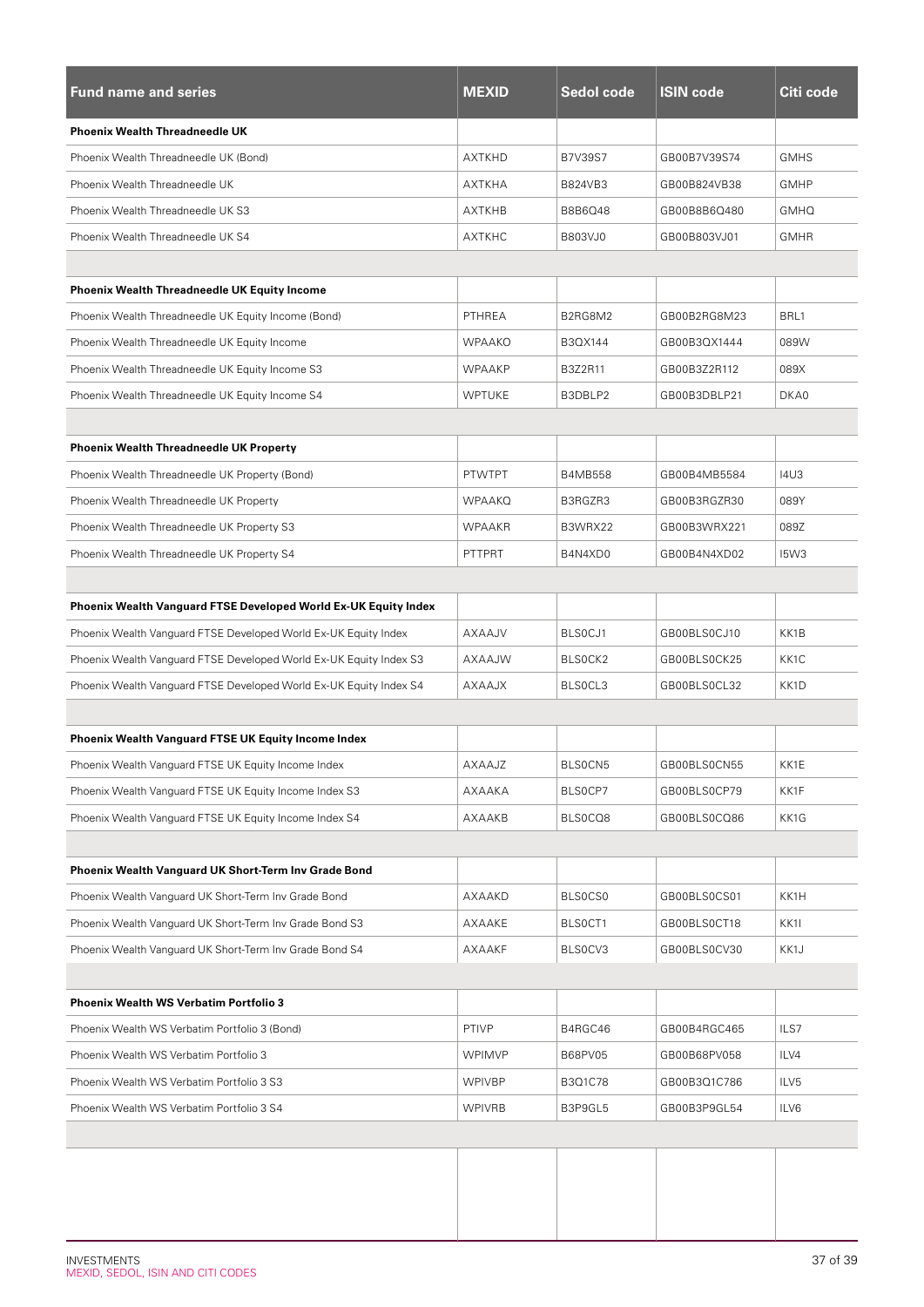| <b>Fund name and series</b>                          | <b>MEXID</b>  | Sedol code | <b>ISIN code</b> | Citi code        |
|------------------------------------------------------|---------------|------------|------------------|------------------|
| <b>Phoenix Wealth WS Verbatim Portfolio 4</b>        |               |            |                  |                  |
| Phoenix Wealth WS Verbatim Portfolio 4 (Bond)        | <b>PTVPL</b>  | B4QBZ76    | GB00B4QBZ766     | ILS8             |
| Phoenix Wealth WS Verbatim Portfolio 4               | <b>WPIVBT</b> | B3M9NK6    | GB00B3M9NK61     | ILV7             |
| Phoenix Wealth WS Verbatim Portfolio 4 S3            | <b>WPVRBT</b> | B68XQD7    | GB00B68XQD76     | ILV8             |
| Phoenix Wealth WS Verbatim Portfolio 4 S4            | <b>WPIVPP</b> | B3Q1030    | GB00B3Q10301     | ILV9             |
|                                                      |               |            |                  |                  |
| <b>Phoenix Wealth WS Verbatim Portfolio 5 Growth</b> |               |            |                  |                  |
| Phoenix Wealth WS Verbatim Portfolio 5 Growth (Bond) | <b>PTVPG</b>  | B4NVX64    | GB00B4NVX642     | ILT <sub>0</sub> |
| Phoenix Wealth WS Verbatim Portfolio 5 Growth        | <b>WPEMVT</b> | B679T59    | GB00B679T592     | ILW3             |
| Phoenix Wealth WS Verbatim Portfolio 5 Growth S3     | <b>WPTHIM</b> | B68XVF4    | GB00B68XVF44     | ILW4             |
| Phoenix Wealth WS Verbatim Portfolio 5 Growth S4     | WPEMVM        | B3MQCK0    | GB00B3MQCK03     | ILW <sub>5</sub> |
|                                                      |               |            |                  |                  |
| <b>Phoenix Wealth WS Verbatim Portfolio 5 Income</b> |               |            |                  |                  |
| Phoenix Wealth WS Verbatim Portfolio 5 Income (Bond) | PTPIL         | B4QYWB8    | GB00B4QYWB88     | ILS9             |
| Phoenix Wealth WS Verbatim Portfolio 5 Income        | <b>WPVMPO</b> | B3M9Z33    | GB00B3M9Z339     | ILW0             |
| Phoenix Wealth WS Verbatim Portfolio 5 Income S3     | <b>WPTNIV</b> | B3Q3G50    | GB00B3Q3G502     | ILW1             |
| Phoenix Wealth WS Verbatim Portfolio 5 Income S4     | <b>WPNRPO</b> | B3Q1B37    | GB00B3Q1B374     | ILW <sub>2</sub> |
|                                                      |               |            |                  |                  |
| <b>Phoenix Wealth WS Verbatim Portfolio 6</b>        |               |            |                  |                  |
| Phoenix Wealth WS Verbatim Portfolio 6 (Bond)        | PTPLA         | B4P4MH5    | GB00B4P4MH55     | ILT1             |
| Phoenix Wealth WS Verbatim Portfolio 6               | <b>WPERIT</b> | B68QHK0    | GB00B68QHK02     | ILW6             |
| Phoenix Wealth WS Verbatim Portfolio 6 S3            | <b>WPIVTM</b> | B3Q1NP3    | GB00B3Q1NP32     | ILW7             |
| Phoenix Wealth WS Verbatim Portfolio 6 S4            | <b>WPRBTM</b> | B3Q2WB5    | GB00B3Q2WB51     | ILW8             |
|                                                      |               |            |                  |                  |
| <b>Phoenix Wealth WS Verbatim Portfolio 7</b>        |               |            |                  |                  |
| Phoenix Wealth WS Verbatim Portfolio 7               | <b>WPUIVI</b> | B68QXL3    | GB00B68QXL35     | ILW9             |
| Phoenix Wealth WS Verbatim Portfolio 7 S3            | <b>WPNIOI</b> | B3P7CL1    | GB00B3P7CL19     | ILX0             |
| Phoenix Wealth WS Verbatim Portfolio 7 S4            | <b>WPHRBM</b> | B3NR8H1    | GB00B3NR8H16     | ILX1             |
|                                                      |               |            |                  |                  |